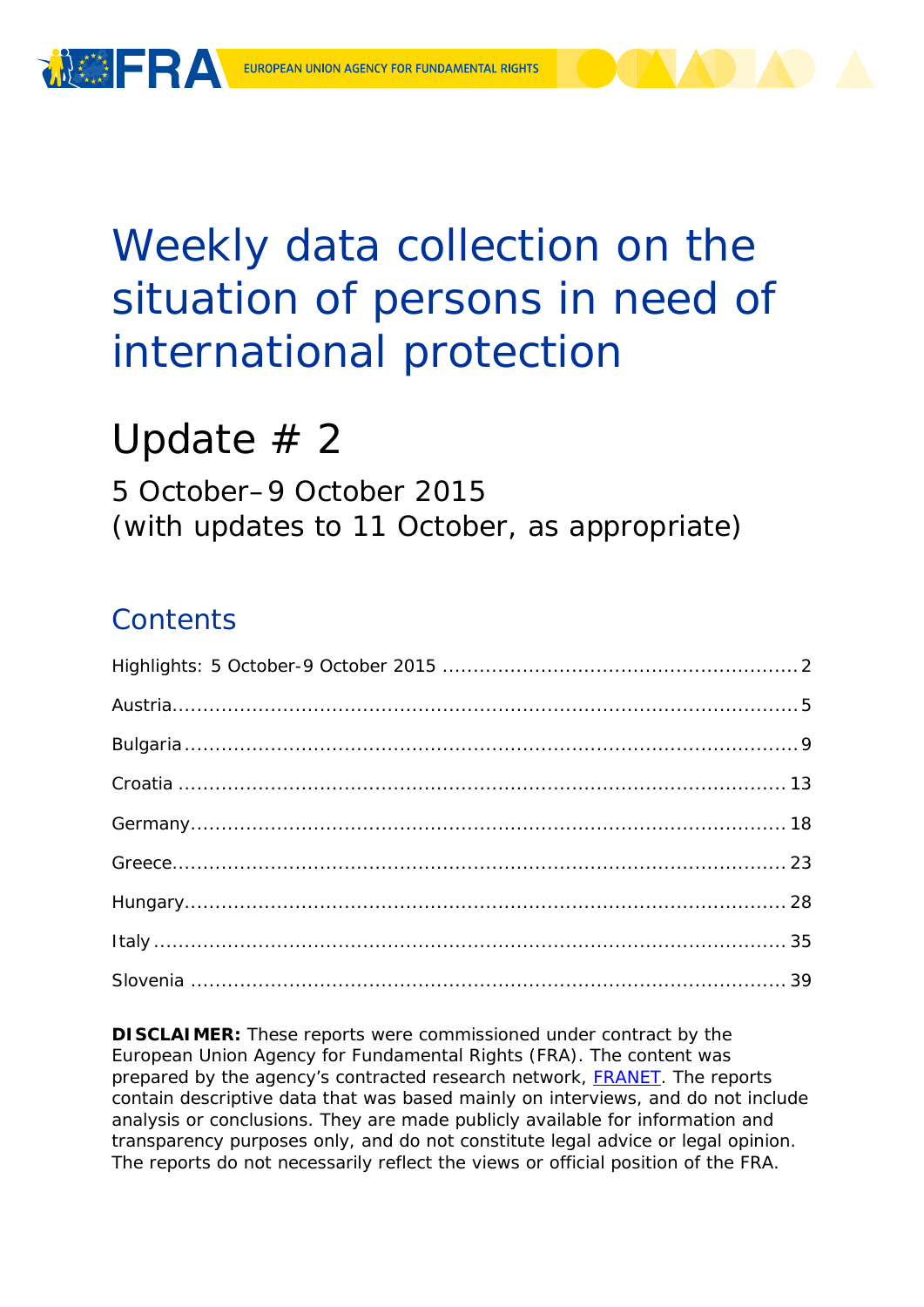## <span id="page-1-0"></span>Highlights 5 October–9 October 2015

#### New arrivals: size and patterns

- In Austria, around 7,000 persons arrive daily with numbers increasing over the weekend to around 9,000 entering at Nickelsdorf. Arrivals include many people from Syria, Afghanistan and Iraq, with fewer but a rising number of Pakistanis - as observed by the Red Cross. Also, a growing number of families arrive.
- Nearly 46,000 people arrive in Hungary, mainly through the border with Croatia. Only 181 cross the Serbian-Hungarian border. The physical closure of the Hungarian-Croatian borders is expected to take place on 15 October 2015. The majority of new arrivals do not apply for asylum and they are not registered at the border. The authorities transport those not seeking asylum in Hungary to the Austrian border by train and by bus.
- Around 50,000 people enter Croatia during the reporting period, which constitutes a clear increase compared to the previous week (30,000 arrivals). The Ministry of Interior estimates that there are 20 % women among new arrivals and 15 % children. There are no asylum applications during the reporting week.
- Around 36,500 people arrive by sea in Greece.
- The majority of new arrivals do not apply for asylum on the Greek islands.
- On 8 October 2015, the largest number of people (8,000) cross the land border between Greece and the Former Yugoslav Republic of Macedonia at Idomeni.
- Almost 4,000 people are rescued in multiple operations off the coasts of Southern Italy. Around 2,300 apply for asylum. Morocco is considered a safe third country.
- There is an increase in the number of new arrivals in Bulgaria, but this remains relatively low.

#### Initial registration

- Initial registration in Germany can take weeks or months, as reported from Berlin. Accommodation is often not provided until then.
- In Croatia, all arrivals are registered, but without fingerprinting. The police do not initiate criminal proceedings. There are no asylum applications.
- In Bulgaria, asylum seekers continue to complain that the officials do not insert their names correctly in the documents and that interpreters do not interpret in full what has been said during interviews.
- On the Greek islands, Syrian nationals and vulnerable groups together with other third-country nationalities are given priority in the registration procedure.
- Serious gaps are reported concerning the registration and referral procedure of all vulnerable groups in Greece. Regardless of the high inflows, there are empty bed spaces both in reception facilities for asylum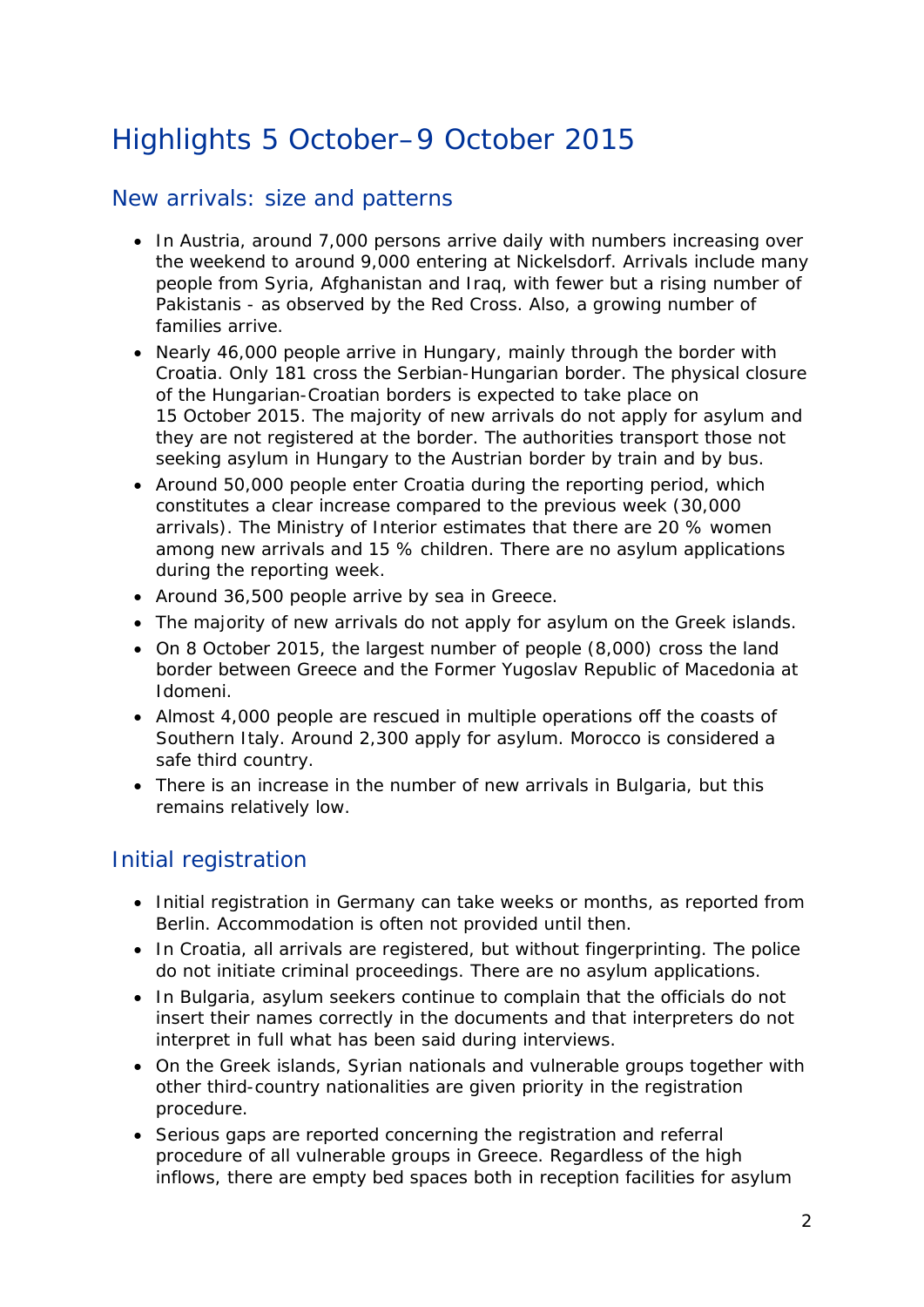seekers and for unaccompanied children. Moreover, new arrivals are not informed about the existence and availability of accommodation facilities, open day centres and polyclinics in mainland Greece. As a result, they do not know whom to address for assistance when they reach mainland Greece.

• At the hotspot in Lampedusa, Italy, a group of 50 Eritreans break out from the reception centre in a public protest against compulsory fingerprinting. The protest end after the intervention of the police and mediation by the mayor, who convinces them to return to the center.

#### Reception conditions

- In Austria, accommodation is insufficiently available as federal facilities are not relieved by the provinces. The number of homeless asylum seekers is increasing despite the availability of accommodation at provincial level as interviews for new asylum seekers are delayed, according to Caritas.
- In Bulgaria, overcrowding of reception facilities remains the main challenge. In Busmantsi, in the Special Home for Temporary Placement of Foreigners, some people sleep in the corridors on the floor, having only a blanket. In addition, while families with children are accommodated in family rooms, unaccompanied children stay in the common rooms with adults.
- Provision of food supplies is still an issue in Bulgaria**.** New arrivals are held in the State Agency for Refugees' Registration and Reception centre in Harmanli, without food for at least 24 hours. Food is provided once a day.
- In Greece, on 6 October 2015, in the First Reception Centre of Moria (Lesvos), a protest breaks out due to too many people waiting for their registration procedure to be completed in an overcrowded facility. The police use force, tear gas and rubber bullets to enforce order.
- New arrivals in Germany are usually registered in reception centres. Nearly all apply for asylum. While waiting for registration, accommodation is often not provided. New arrivals have to sleep outside. In some overcrowded reception facilities conflicts occur among asylum seekers about access to sanitary facilities, alleged theft of personal belongings, or while queuing for food.
- In Croatia, people are temporarily accommodated in the camp Opatovac; mostly in tents, except for vulnerable groups, until the newly arrived persons are transferred further to the Hungarian border. In most of the cases, the newly arrived persons are transferred to the Hungarian border by trains after 12 to 24 hours. The camp is overcrowded. Due to heavy rain, people sleep in tents in the mud as the ground remains bare. Work on making the tent camp winter proof is ongoing. Babies, children, pregnant women and people with disabilities have priority in registration, accommodation, provision of aid and transport to the Hungarian border.
- No returns from Croatia to a safe third country take place.
- In Hungary, reception conditions are adequate and authorities are able to provide sufficient care to people.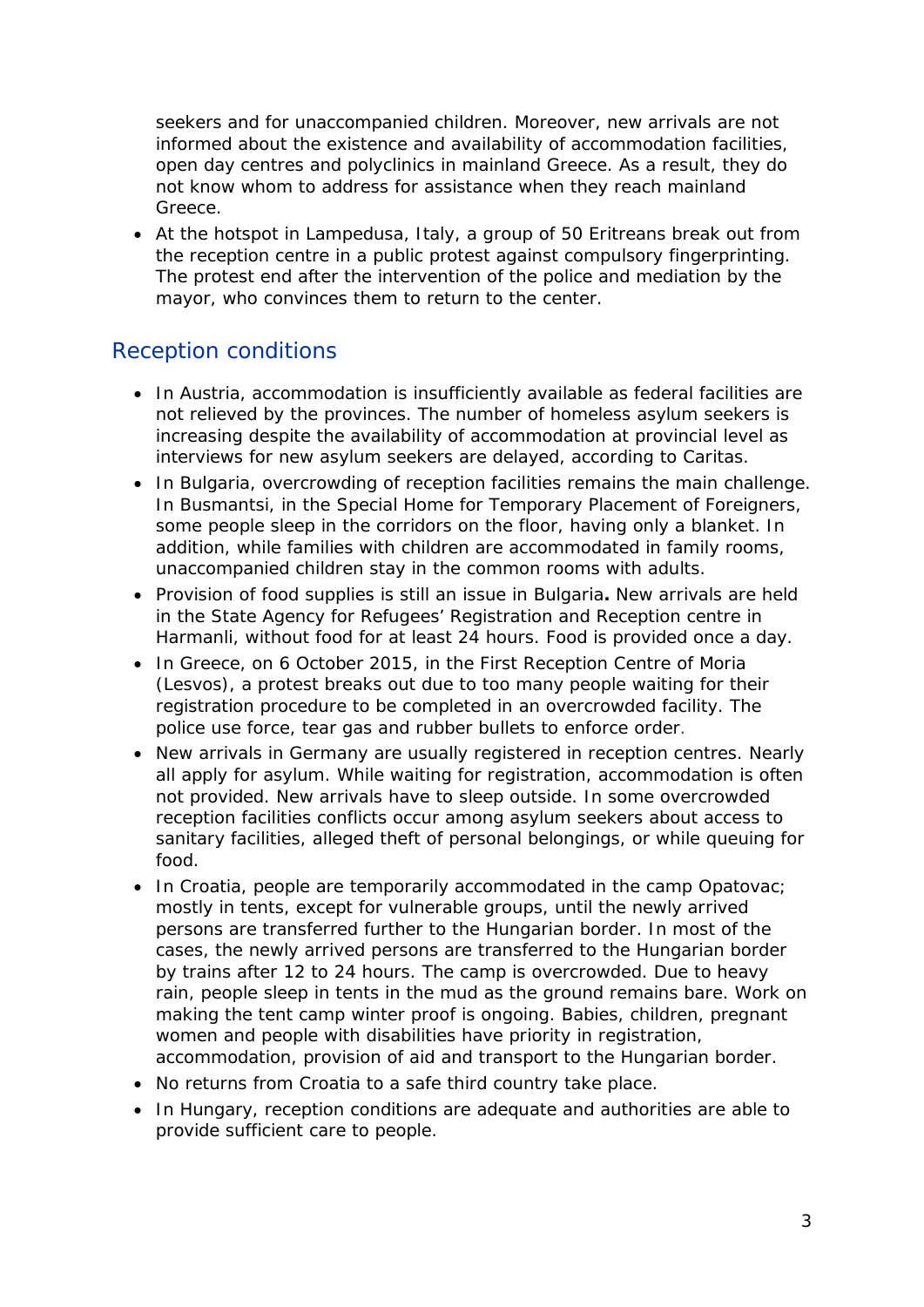### Criminal proceedings for irregular border crossing or facilitation

• In Hungary, criminal proceedings are initiated against 113 people on charges of unauthorised border crossing. 112 criminal trials are held before the Metropolitan Court of Szeged (*Szegedi Járásbíróság)*. In 110 cases, the Court finds the defendants guilty of illegal border crossing. Sixty-six people receive a one-year entry ban; 43 receive a two-year entry ban. Defendants do not appeal.

#### Social responses

- In Austria, the *Identitäre Bewegung Österreichs (IPÖ)* continues its antiasylum agitation via the website [www.grenzhelfer.in](http://www.grenzhelfer.in/) and via Facebook, calling the public for help to protect the Austrian borders.
- In Austria, asylum is a big issue during the elections in the city of Vienna, particularly in the campaign by the Austrian Freedom Party (*Freiheitliche Partei Österreichs*).
- Hostile demonstrations against refugees take place in a number of German and mostly eastern German cities. The biggest of them, with 8,000 participants, take place in Erfurt, Thuringia, on 7 October. The second biggest demonstration with 2,000 participants take place on the same day in Einsiedel, Saxony.
- In Croatia, general public opinion and media support a humanitarian approach and the efforts by the government to support refugees upon arrival.
- In Hungary, humanitarian assistance is most significant in the area close to the cities of Beremend and Zákány. These are the last open territories in the Croatian-Hungarian borderline where fences are not ready yet.

### Legal and policy changes

- A new asylum law is being discussed in Austria, introducing asylum for a limited period of time as well as changing the laws on family reunification.
- The Austrian Government will inform the EU and Member States about an extension of internal border controls.
- In Germany, the Federal Chancellery, and no longer the Fed**e**ral Ministry of the Interior, is responsible for the overall coordination of the asylum policy.
- In Hungary, a government decision authorising the deployment of foreign armed forces to support border control tasks is adopted on 7 October. It will allow for a maximum of 1,000 foreign soldiers to join the action 'Joint Will' (*Közös Akarat)* to support the Hungarian Army to protect the borders of Hungary until 15 March 2016.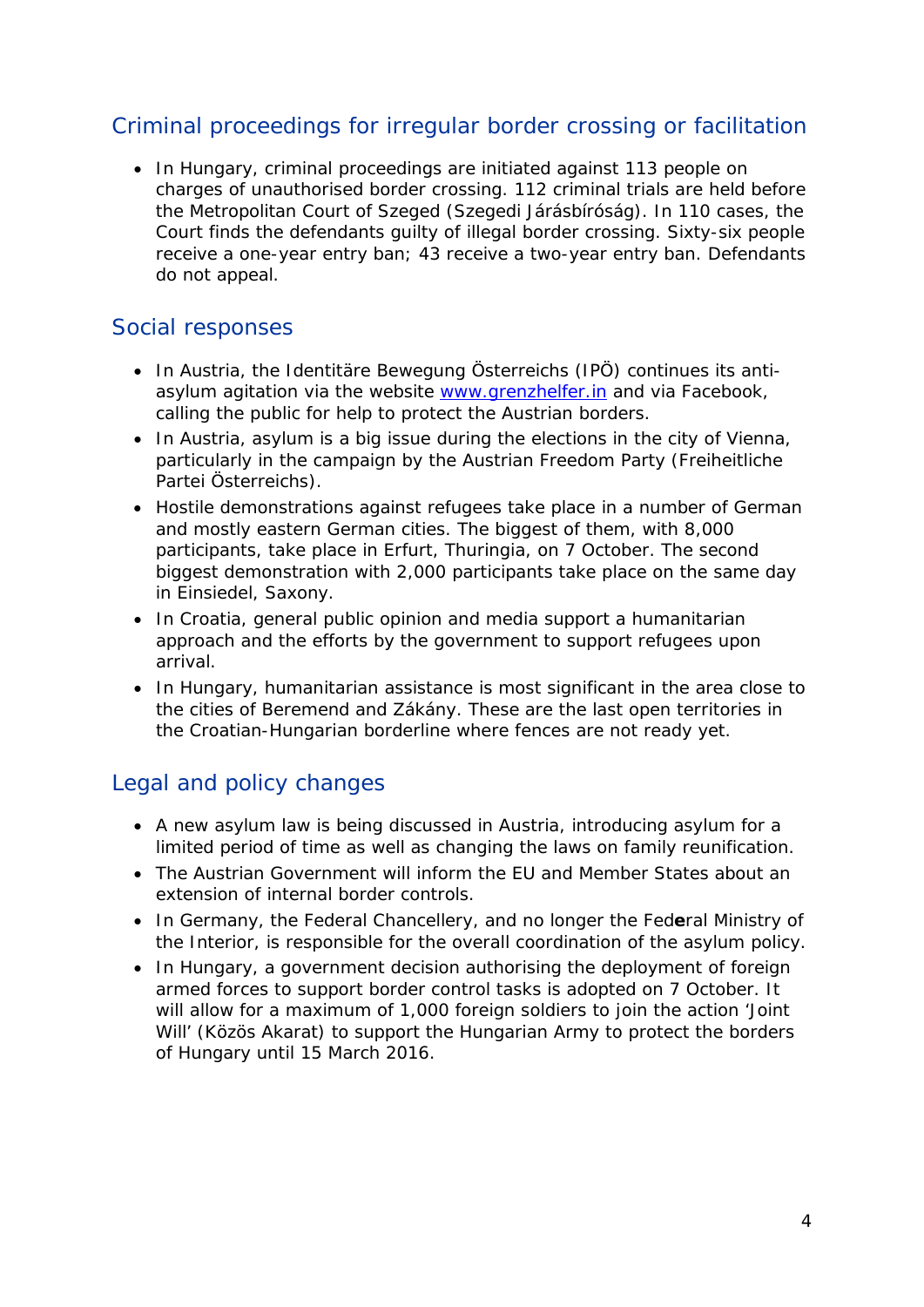## <span id="page-4-0"></span>Austria

### Stakeholders contacted

Interviews took place by phone on 12 October 2015 with the following stakeholders:

- Federal Ministry of the Interior, Department III/9 (Bundesministerium für Inneres, Abteilung III/9 Grundversorgung und Bundesbetreuung)
- Federal Agency for State Protection and Counter Terrorism (Bundesamt für Verfassungsschutz und Terrorismusbekämpfung, BVT)
- Federal Ministry of the Interior/Police (Bundesminsisterium für Inneres/Polizei):
- Caritas Austria (Caritas Österreich)
- Red Cross Austria (Rotes Kreuz Österreich)
- Worker's Samaritian Federation (Arbeiter-Samariterbund)

Relevant information found in the UNHCR Update #5 on Europe's Refugee Emergency Response was also included.

### Overview of the situation in terms of size and patterns of new arrivals

Authorities estimate  $7,000$  new arrivals per day on average.<sup>[1](#page-4-1)</sup> The numbers increased during the weekend with around 8,000 to 9,000 arrivals on Sunday at the border at Nickelsdorf in Burgenland, according to the Red Cross. At Nickelsdorf, which is the most affected border sector, people cross the border walking, are then guided to the initial reception stations and brought to emergency shelters or to train stations to move on.<sup>[2](#page-4-2)</sup> Some persons arrived also at Heiligenkreuz, Bad Radkersburg and Spielfeld.<sup>[3](#page-4-3)</sup> Based on the number of asylum applications, it is estimated that 50 % of the new arrivals are men, one third are women, and the rest are children.<sup>[4](#page-4-4)</sup>

Around 2,200 persons applied for asylum, mostly from Afghanistan, Syria and Iraq; less from Iran, Nigeria, Somalia, India, Georgia and Pakistan,<sup>[5](#page-4-5)</sup> although the Red Cross observed a rising number of Pakistanis. The number of families arriving rose during the reference period in comparison to the previous week; their state of health is deteriorating, also due to weather conditions.<sup>[6](#page-4-6)</sup>

<span id="page-4-1"></span><sup>&</sup>lt;sup>1</sup> Federal Ministry of the Interior, Department II/2.<br><sup>2</sup> Eoderal Ministry of the Interior, Department II/2.  $\mathbf{1}$ 

<span id="page-4-2"></span><sup>&</sup>lt;sup>2</sup> Federal Ministry of the Interior, Department II/2.<br> $\frac{3}{2}$  Red Cress Austria

<span id="page-4-3"></span><sup>&</sup>lt;sup>3</sup> Red Cross Austria.<br><sup>4</sup> Eederal Ministry of

<span id="page-4-4"></span><sup>&</sup>lt;sup>4</sup> Federal Ministry of the Interior, Department II/2.<br><sup>5</sup> Eoderal Ministry of the Interior, Department II/2.

<span id="page-4-5"></span><sup>5</sup> Federal Ministry of the Interior, Department II/2 and III/9.

<span id="page-4-6"></span>Red Cross Austria.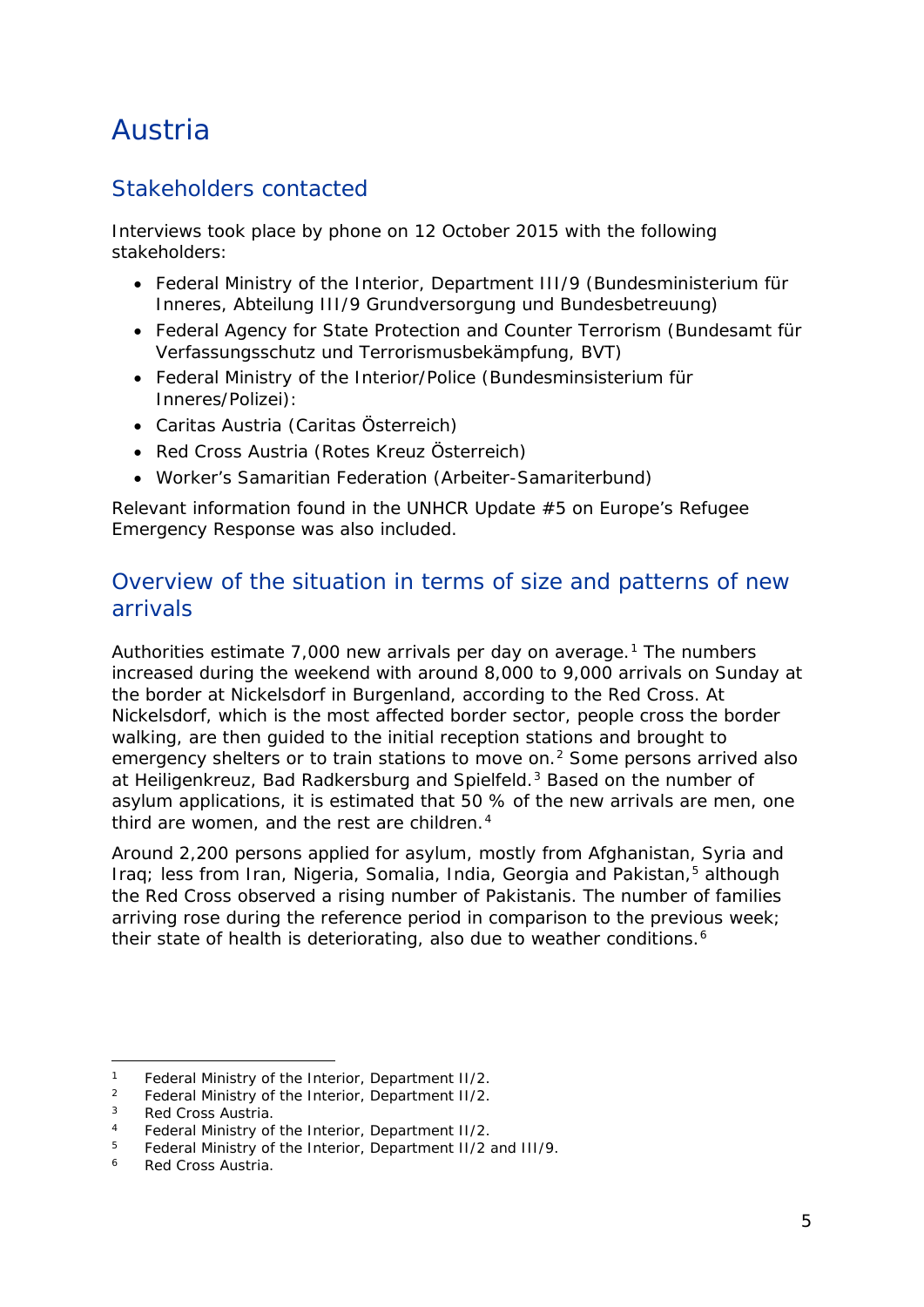<span id="page-5-3"></span>As of 12 October 2015, about 2,100 unaccompanied children refugees are taken care of in establishments of the Federal State. Compared to the previous week, this is a decrease of about 100 unaccompanied children refugees.<sup>[7](#page-5-0)</sup>

The UNHCR Update #5 on Europe's Refugee Emergency Response reported that "approximately 24,050 persons crossed the border between 1 and 8 October. Almost all arrived from Hungary and have been transferred to emergency shelters all over Austria to decongest the border area. The majority has moved on to Germany."<sup>[8](#page-5-1)</sup>

Due to capacity shortages, not all newly arriving persons can be registered according to regular procedures. The humanitarian aspect has priority, expulsion is neither allowed nor practiced, nobody is placed in detention.<sup>[9](#page-5-2)</sup> The authorities do not apply criminal proceedings.[10](#page-5-3)

### Fundamental rights issue concerning initial registration and fingerprinting for Eurodac

Nothing new to report. The arriving persons are cooperative.<sup>[11](#page-5-4)</sup>

### Challenges and developments concerning reception conditions of new arrivals, also in relation to provision of healthcare

#### **Lack of housing and increase of homelessness**

The provision of accommodation continues to be a key challenge in addition to transportation (from the borders) and the capacities and resources of volunteers.[12](#page-5-5) The number of places available for new arrivals is still insufficient. Usually, the provinces have to take over a considerable share of the asylum seekers from the Federal State. However, as of 12 October 2015, the provinces have not yet taken over around 3,000 asylum seekers who should no longer stay in the federal reception facilities. As a consequence, there is a reduced number of accommodation places available for the newly arriving asylum seekers in "federal" facilities.[13](#page-5-3) As persons having applied for asylum could not be provided with housing and thus stayed in transit places, the new arrivals who are staying for only a couple of hours are mixed with those persons, who are already in the asylum procedure[.14](#page-5-3)

The increasing number of homeless asylum seekers constitutes a challenge. It was reported that there are around 150 homeless persons in Salzburg, 250 in Linz and 250 in Graz.<sup>[15](#page-5-6)</sup> Housing seems to be available at the provincial level, but

<sup>7</sup> Federal Ministry of the Interior, Department III/9. j.

<span id="page-5-1"></span><span id="page-5-0"></span><sup>8</sup> United Nations High Commissioner for Refugees (UNHCR), Update #5 on *Europe's Refugee Emergency Response*, 2 – 8 October 2015.

<span id="page-5-2"></span><sup>9</sup> Federal Ministry of the Interior, Department II/2.<br>
Federal Ministry of the Interior, Department II/2

<sup>&</sup>lt;sup>10</sup> Federal Ministry of the Interior, Department II/2.<br><sup>11</sup> Eederal Ministry of the Interior, Department II/2.

<span id="page-5-4"></span><sup>&</sup>lt;sup>11</sup> Federal Ministry of the Interior, Department II/2.<br><sup>12</sup> Eederal Ministry of the Interior, Department II/2

<sup>12</sup> Federal Ministry of the Interior, Department II/2.

<span id="page-5-5"></span><sup>&</sup>lt;sup>13</sup> Federal Ministry of the Interior, Department III/9.

<sup>14</sup> Caritas Austria.

<span id="page-5-6"></span><sup>&</sup>lt;sup>15</sup> Those numbers are estimations made by Caritas Austria based on their perceptions on-site.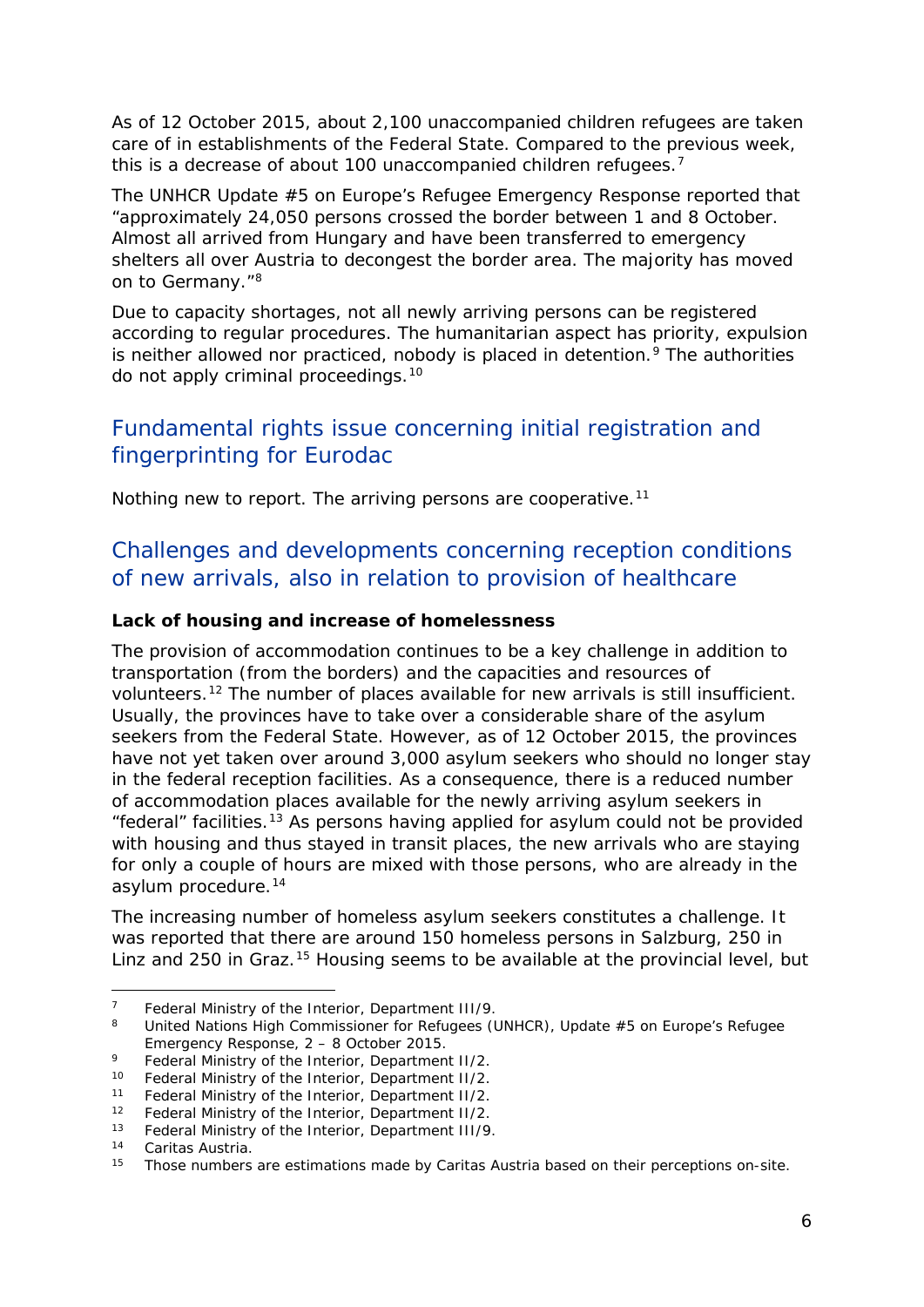<span id="page-6-5"></span>the Federal Agency for Alien Matters and Asylum *(Bundesamt für Fremdenwesen und Asyl)* cannot always keep up the pace with interviewing new asylum seekers and sending them to the provincial facilities.<sup>[16](#page-6-0)</sup>

#### **Persons applying for asylum who are not provided with housing are only given an information sheet.[17](#page-6-1)**

Information provided to asylum seekers

The information sheets handed out to registered asylum seekers have changed during the reporting period and now sometimes only include the address of the relevant asylum authority. In some cases, information sheets were addressed directly to the asylum seeker by name if they could not be provided with housing.<sup>[18](#page-6-2)</sup>

#### **Healthcare**

Many persons who applied for asylum are not brought to the health check immediately after registration, but only some time later. Persons are sometimes transferred to the competence of the provinces, although no initial health check has been conducted yet.<sup>[19](#page-6-3)</sup>

### Social response to the situation – including rallies, voluntary work (such as humanitarian assistance, private persons hosting asylum seekers) and similar actions

#### **Positive reactions**

The positive reactions by civil society continued during the reporting period. Reactions also take the form of solidarity events.[20](#page-6-4) Many private persons continue to offer accommodation via the hotline established by the Federal Ministry of the Interior.<sup>[21](#page-6-5)</sup> A positive reception climate prevails.<sup>[22](#page-6-5)</sup>

#### **Negative reactions**

While there are no indications for anti-asylum actions by organised right-wing extremist groups in Austria,[23](#page-6-6) the *Identitäre Bewegung Österreichs (IPÖ)* continued its anti-asylum agitation via the website [www.grenzhelfer.in](http://www.grenzhelfer.in/) and via Facebook, calling on the public to help to protect the Austrian borders.<sup>[24](#page-6-5)</sup> On 10 October, 14 persons – likely with links to the *IPÖ* – set up a symbolic fence and formed a human chain in Heiligenkreuz and called this an art event.<sup>[25](#page-6-5)</sup>

<span id="page-6-1"></span><span id="page-6-0"></span><sup>&</sup>lt;sup>16</sup> Caritas Austria.<br><sup>17</sup> Red Cross Austria.<br><sup>18</sup> Caritas Austria.

<span id="page-6-4"></span><span id="page-6-3"></span><span id="page-6-2"></span><sup>&</sup>lt;sup>19</sup> Caritas Austria.<br><sup>20</sup> Federal Agency for State Protection and Counter Terrorism; Red Cross; Worker's Samaritian Federation.

<sup>21</sup> Federal Ministry of the Interior, Department III/9.

 $22$  Federal Ministry of the Interior, Department II/2.

<span id="page-6-6"></span><sup>&</sup>lt;sup>23</sup> Federal Agency for State Protection and Counter Terrorism.

<sup>&</sup>lt;sup>24</sup> Federal Agency for State Protection and Counter Terrorism.

<sup>&</sup>lt;sup>25</sup> Federal Agency for State Protection and Counter Terrorism.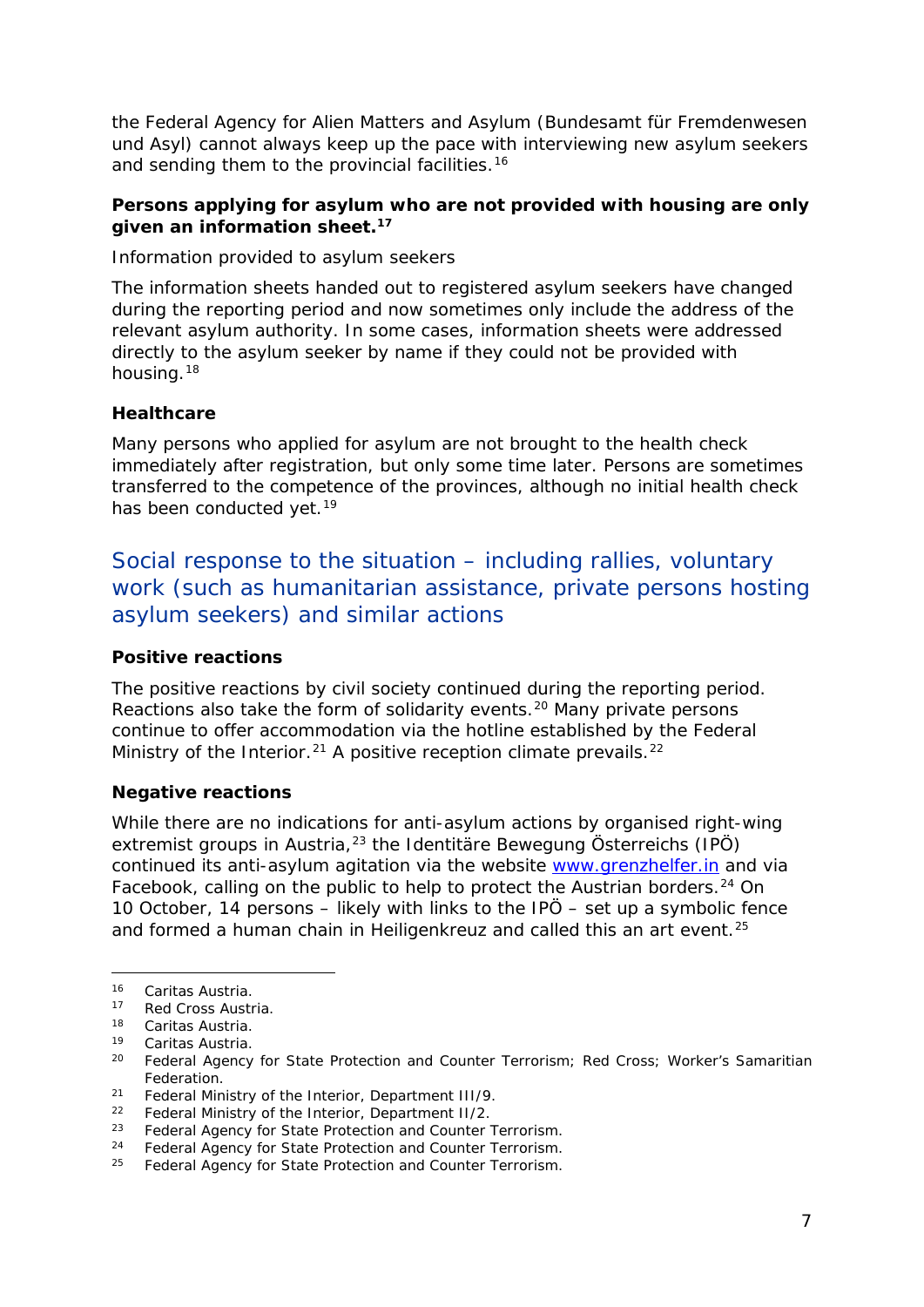<span id="page-7-1"></span>Emotional and heated discussion can be observed in online forums.<sup>[26](#page-7-0)</sup> The willingness of social media users to report criminal behaviour on the internet decreased during the reporting period.<sup>[27](#page-7-1)</sup>

Verbal aggression by individuals against persons participating in support activities for new arrivals and asylum seekers continued during the reference period.[28](#page-7-2) On 8 October 2015, two persons were protesting in Nickelsdorf with a self-made banner.<sup>[29](#page-7-1)</sup> However, nobody has been injured in the context of anti-asylum and xenophobic agitations.<sup>[30](#page-7-1)</sup>

Stakeholders in the Federal Ministry of the Interior regularly receive messages from individual persons expressing their discomfort with the work of the Ministry.[31](#page-7-3) Also Caritas reported that it receives negative e-mails and telephone calls regarding its work.<sup>[32](#page-7-1)</sup>

Asylum was a big issue during the elections in the city of Vienna, particularly in the campaign by the Austrian Freedom Party *(Freiheitliche Partei Österreichs)*.

### Legal and policy responses, including any changes to the law

A new asylum law is discussed at the moment, introducing asylum for a limited period of time as well as changing the laws on family reunification.<sup>[33](#page-7-4)</sup>

The Austrian Government will inform the EU and Member States about an extension of internal border controls during this week.<sup>[34](#page-7-5)</sup>

#### Incidents affecting persons in need of international protection as well as irregular migrants

"A group of refugees was hit while walking on a street to reach the German border on 5 October 2015, one refugee died. Three were seriously injured and one is still in critical condition."[35](#page-7-6) Apparently, this report refers to a traffic accident that was also reported in the Austrian media.<sup>[36](#page-7-1)</sup> According to media reports, a woman from Afghanistan died, and three persons were injured.

<sup>&</sup>lt;sup>26</sup> Federal Agency for State Protection and Counter Terrorism.<br><sup>27</sup> Eederal Agency for State Protection and Counter Terrorism. -

<span id="page-7-0"></span><sup>&</sup>lt;sup>27</sup> Federal Agency for State Protection and Counter Terrorism.<br><sup>28</sup> Eederal Agency for State Protection and Counter Terrorism

<span id="page-7-2"></span><sup>&</sup>lt;sup>28</sup> Federal Agency for State Protection and Counter Terrorism.<br><sup>29</sup> Eoderal Agency for State Protection and Counter Terrorism.

<sup>&</sup>lt;sup>29</sup> Federal Agency for State Protection and Counter Terrorism.<br><sup>30</sup> Eederal Agency for State Protection and Counter Terrorism.

<sup>&</sup>lt;sup>30</sup> Federal Agency for State Protection and Counter Terrorism.<br><sup>31</sup> Eederal Ministry of the Interior Department III/9

<span id="page-7-3"></span> $31$  Federal Ministry of the Interior, Department III/9.<br> $32$  Caritas Austria

<span id="page-7-4"></span><sup>&</sup>lt;sup>32</sup> Caritas Austria.<br><sup>33</sup> Caritas Austria; Austria, Federal Ministry for Science, Research and Economy (*Bundesministerium für Wissenschaft, Forschung und Wirtschaft*) (2015), 'Systemumkehr mit "Asyl auf Zeit" und Verschärfung beim Familiennachzug', press release 6 October 2015, available at [www.bmwfw.gv.at/Presse/AktuellePresseMeldungen/Seiten/Mitterlehner-](http://www.bmwfw.gv.at/Presse/AktuellePresseMeldungen/Seiten/Mitterlehner-Systemumkehr-mit-Asyl-auf-Zeit-und-Verschaerfungen-beim-Familiennachzug.aspx)[Systemumkehr-mit-Asyl-auf-Zeit-und-Verschaerfungen-beim-Familiennachzug.aspx.](http://www.bmwfw.gv.at/Presse/AktuellePresseMeldungen/Seiten/Mitterlehner-Systemumkehr-mit-Asyl-auf-Zeit-und-Verschaerfungen-beim-Familiennachzug.aspx)

<span id="page-7-5"></span><sup>&</sup>lt;sup>34</sup> Federal Ministry of the Interior, Department II/2.<br><sup>35</sup> Heited Nations High Commissioner for Defugees (

<span id="page-7-6"></span><sup>35</sup> United Nations High Commissioner for Refugees (UNHCR), Update #5 on *Europe's Refugee Emergency Response*, referring to the period from 1 to 8 October 2015.

<sup>36</sup> Der Standard (2015), *Eine Tote bei Unfall vor Flüchtlingsquartier im Innviertel,* 3 October 2015, available at: [http://derstandard.at/2000023165212/Toedlicher-Unfall-vor-](http://derstandard.at/2000023165212/Toedlicher-Unfall-vor-Fluechtlingsquartier-im-Innviertel)[Fluechtlingsquartier-im-Innviertel.](http://derstandard.at/2000023165212/Toedlicher-Unfall-vor-Fluechtlingsquartier-im-Innviertel)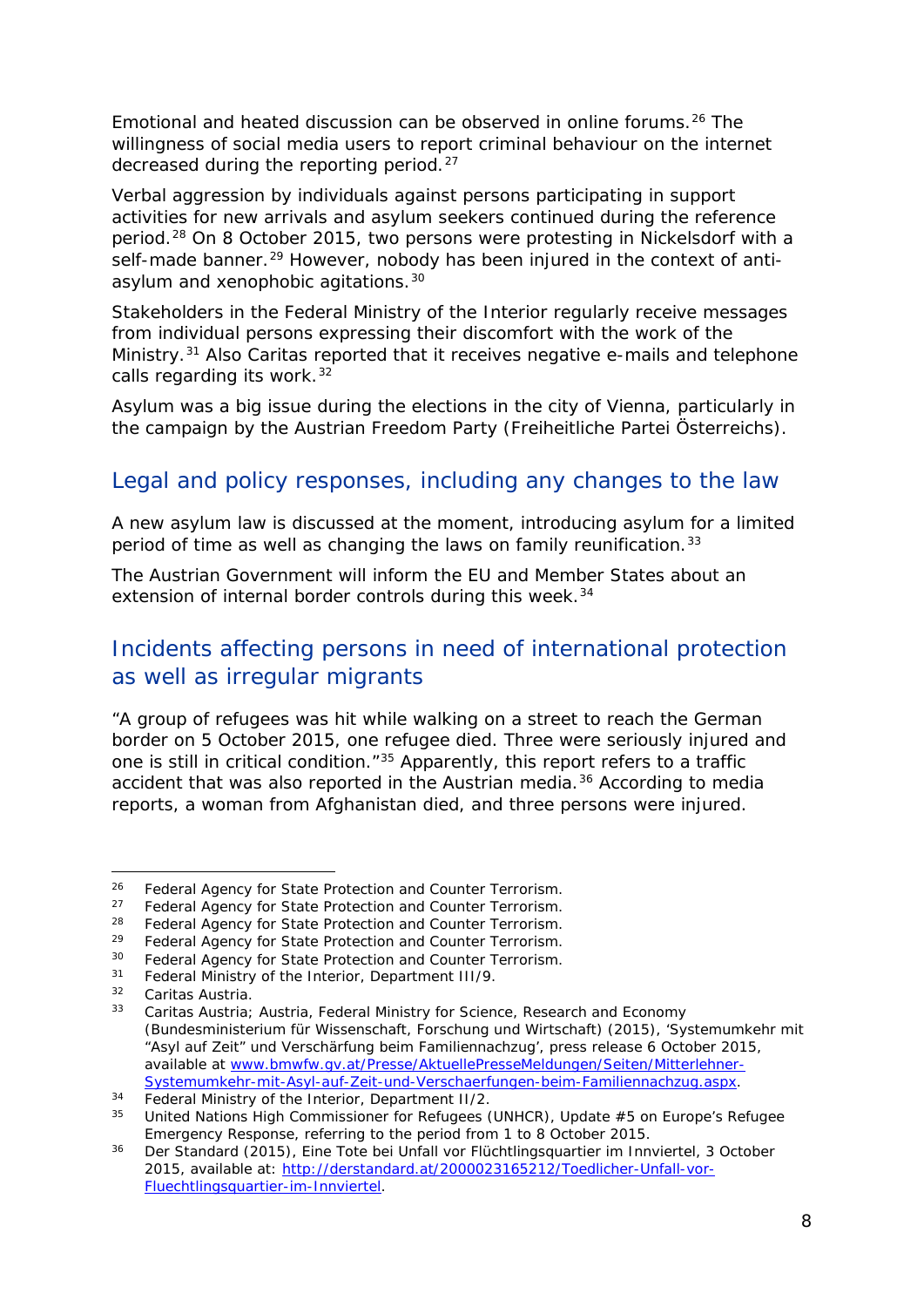## <span id="page-8-0"></span>Bulgaria

### Stakeholders contacted

Interviews took place mainly via phone and email from 9 October to 12 October 2015 with the following stakeholders:

- Ministry of the Interior, Directorate General Border Police (MoI DGBP) (*Министерство на вътрешните работи, Главна дирекция "Гранична полиция"*, МВР – ГДГП)
- Ministry of the Interior, Directorate General Criminal Police (MoI DGCP) (*Министерство на вътрешните работи, Главна дирекция "Криминална полиция"*, МВР – ГДКП)
- Special Home for Temporary Placement of Foreigners Lyubimets (SHTPF Lyubimets) (*Специален дом за временно настаняване на чужденци – Любимец*, СДВНЧ – Любимец)
- State Agency for Refugees (SAR) (*Държавна агенция за бежанците*, ДАБ)
- UNHCR Office in Bulgaria (*ВКБООН в България*) not available for an interview during the reporting period due to instruction from the UNHCR headquarters; UNHCR will communicate directly with FRA
- Bulgarian Red Cross (BRC) (*Български червен кръст*, БЧК)
- Refugee Support Group (RSG)
- Caritas Bulgaria (*Каритас България*) not available for an interview during the reporting period
- Bulgarian Lawyers for Human Rights (BLHR) (*Български адвокати за правата на човека*, БАПЧ)

### Overview of the situation in terms of size and patterns of new arrivals

Both the number of new arrivals and the number of asylum applicants increased during the reporting period. Their profile in terms of gender, age and nationality remained the same.

During the reporting period, the number of new arrivals increased but still remained relatively low. Around 250 persons were apprehended, all of them at the border with Turkey. Most were men; there were also 35 women and 49 children. In terms of nationality, the majority were from Syria (around 150 persons), followed by Afghanistan, Iraq, Pakistan, Turkey and Iran.[37](#page-8-1)

The number of applicants for asylum also increased during the reporting period. Almost 1,000 persons applied for international protection, of which around 800 were men (including around 70 children up to 14 years of age and 130 children in the age group 14-18 years) and 130 women (including around 40 children up to 14 years of age and nine children in the age group 14 -18 years). Regarding nationality, the majority were from Iraq (about 500 persons), followed by

<span id="page-8-1"></span>Ministry of the Interior, Directorate General Border Police. 37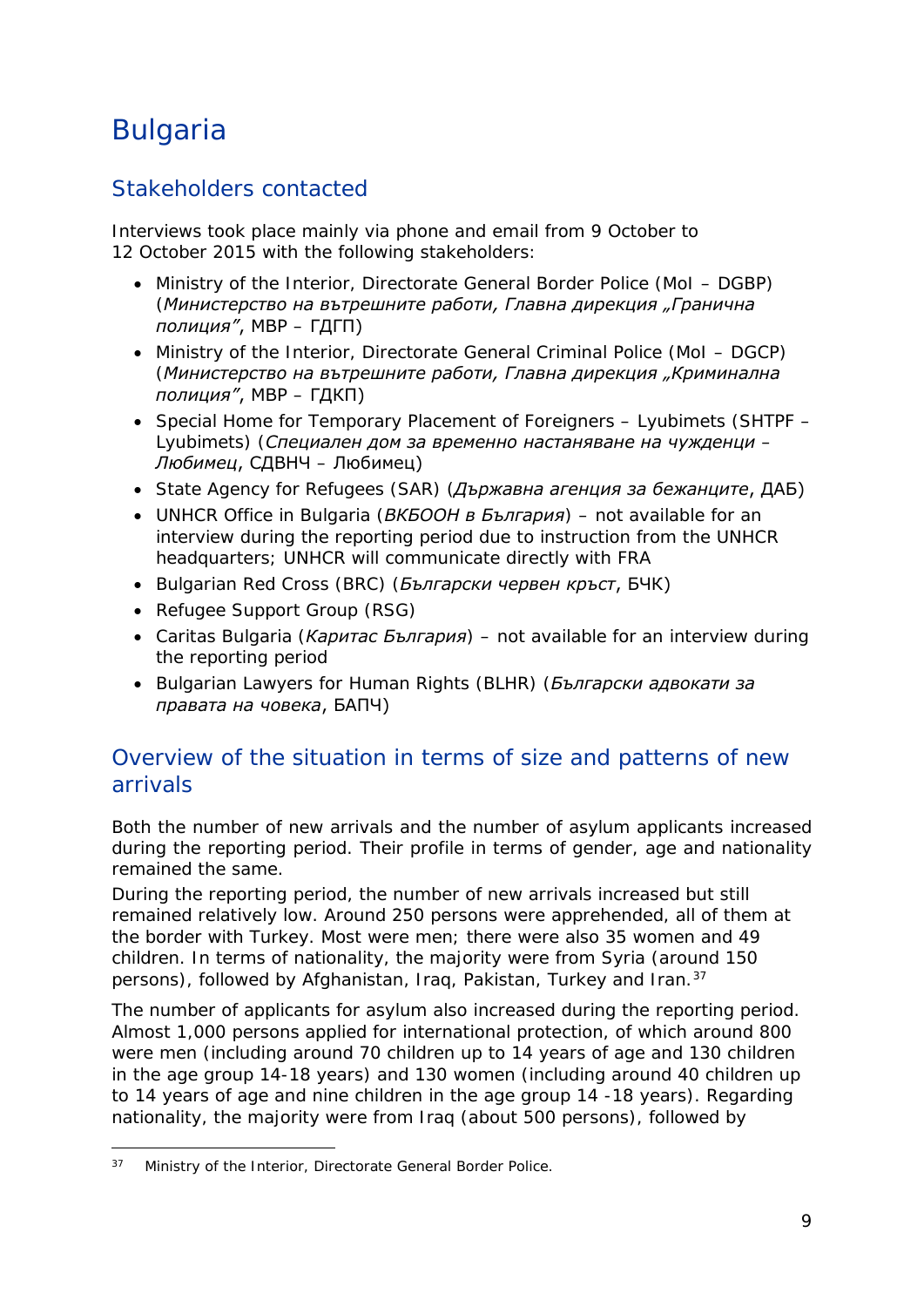<span id="page-9-5"></span>Afghanistan, Syria, Pakistan, Algeria, Iran, and Mali. Five people had no citizenship.[38](#page-9-0)

### Fundamental rights issue concerning initial registration and fingerprinting for Eurodac

The majority of new arrivals usually leave the reception centres before they are registered and fingerprinted.<sup>[39](#page-9-1)</sup>

The fourth floor of the State Agency for Refugees' Registration and Reception centre in Harmanli has been allegedly used to hold newly arrived asylum seekers and migrants. Under detention for irregularly crossing the border, a group of new arrivals was transferred to the centre from the Ministry of Interior's Distribution Centre in Elhovo. They were detained without food for at least 24 hours. Food was then provided once a day. A former inhabitant of the Harmanli camp, who was accused of human smuggling, threatened a group of asylum seekers accommodated in the centre, who were trying to help those locked on the fourth floor. It seems that he was selling overpriced food to the detained persons, e.g. asking for €50 for a grilled chicken. [40](#page-9-2)

There are still complains from people, who are not from Iraq, Afghanistan or Syria, that the authorities do not consider them a priority<sup>[41](#page-9-3)</sup>

#### Challenges and developments concerning reception conditions of new arrivals

The main challenge is overcrowding of reception facilities. There are also problems with the food supply.

#### **Reception conditions**

Overcrowding continues to be the main challenge concerning reception conditions of new arrivals. In the Special Home for Temporary Placement of Foreigners in Lyubimets, overcrowding during the reporting week increased to 43 %.<sup>[42](#page-9-4)</sup> In the Special Home for Temporary Placement of Foreigners in Busmantsi there are people sleeping on the floors of the corridors only on blankets.[43](#page-9-5)

Families with children are accommodated in family rooms. Unaccompanied children stay in the common rooms with adults. NGOs, such as Caritas Bulgaria (*Каритас България*), and volunteers offer art sessions and language courses.[44](#page-9-6)

The public procurement procedure for the supply of food in the State Agency for Refugees facilities in Sofia – Ovcha kupel (*Овча купел*), Vrazhdebna (*Враждебна*), Voenna Rampa (*Военна рампа*), Banya (*Баня*), Harmanli (*Харманли*) and Pastrogor (*Пъстрогор*) is on hold. The Commission for Protection

<span id="page-9-0"></span> $38$  State Agency for Refugees.<br> $39$  Bulgarian Bod Cross 38

<span id="page-9-1"></span><sup>&</sup>lt;sup>39</sup> Bulgarian Red Cross.<br><sup>40</sup> Befusee Support Cro

<span id="page-9-2"></span><sup>40</sup> Refugee Support Group.<br>41 Defugee Support Croup.

<span id="page-9-3"></span><sup>41</sup> Refugee Support Group.<br>42 Special Home for Tempo

<span id="page-9-4"></span><sup>42</sup> Special Home for Temporary Placement of Foreigners – Lyubimets.<br> $^{43}$  Refugee Support Group

Refugee Support Group.

<span id="page-9-6"></span><sup>44</sup> Refugee Support Group.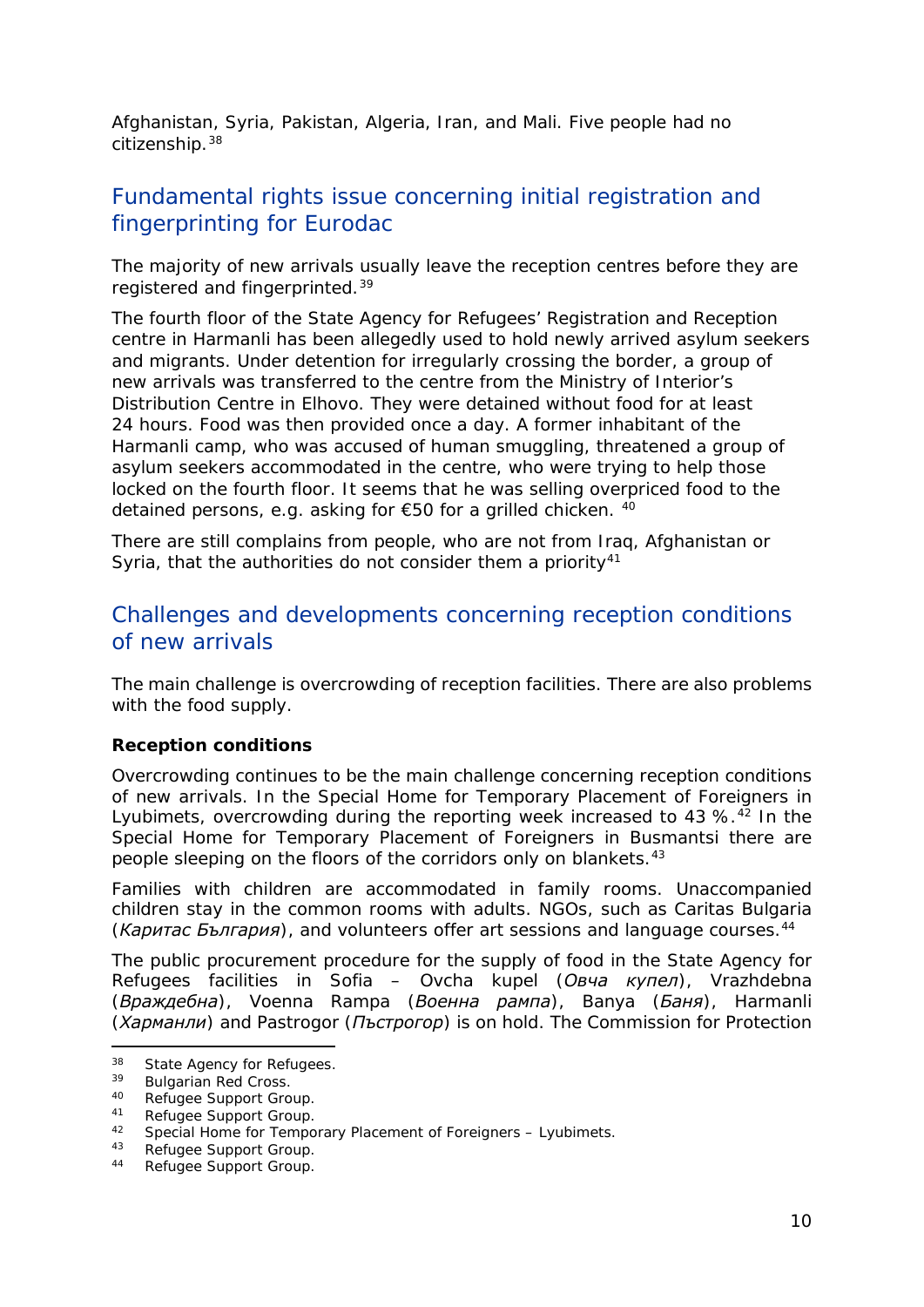<span id="page-10-4"></span>of Competition (CPC) (*Комисията за защита на конкуренцията*, КЗК). Found some flaws in the procurement procedure. Presently, food supply comes from the reserves of the State Agency for Refugees which, however, does not provide for a diversified diet. For instance, fresh fruits and vegetables are not available.<sup>[45](#page-10-0)</sup>

#### **Translation and interpretation**

Asylum seekers continue to complain that the officials do not insert their names correctly in the documents and that interpreters do not interpret in full what has been said during interviews.<sup>[46](#page-10-1)</sup>

#### **Access to information**

The Bulgarian Red Cross continued Bulgarian language training courses and decoupage classes. During the reporting week, the language courses (reference levels A1 and A2) were attended by about 20 persons. The awareness campaign to inform asylum seekers about their housing rights and programme also continued. Still, the number of candidates is significantly less than the available resources. The Bulgarian Red Cross also continued to provide emergency support (food and medicine) to irregular migrants who have been apprehended. During the reporting week, there was one such case in the city of Burgas. A group of more than 70 migrants were apprehended by the police.<sup>[47](#page-10-2)</sup>

#### **Healthcare**

In the special homes for temporary accommodation of new arrivals,  $48$  the provision of healthcare is the responsibility of the Ministry of the Interior. The services, provided in cooperation with the Medical Institute of the Ministry of the Interior, are timely and of adequate quality.<sup>[49](#page-10-4)</sup> The Bulgarian Red Cross also supports the provision of healthcare, particularly in the most severe cases. During the reporting period, the Bulgarian Red Cross carried out brain surgery on one person and eye surgery on two people.<sup>[50](#page-10-4)</sup>

### Social response to the situation – including rallies, voluntary work (such as humanitarian assistance, private persons hosting asylum seekers) and similar actions

Social responses vary from provision of food and medicine to organisation of trainings and special activities for children.

The volunteer group Friends of the Refugees (*Приятели на бежанците*) together with the United Church of God "Future and Hope" (*Обединена Божия Църква "Бъдеще и надежда"*)[51](#page-10-5) initiated a campaign for donation of male winter clothes

<span id="page-10-0"></span><sup>45</sup> Refugee Support Group.<br>46 Bofugee Support Group 45

<span id="page-10-1"></span><sup>46</sup> Refugee Support Group.<br>47 Bulgarian Red Crees

<span id="page-10-3"></span><span id="page-10-2"></span><sup>47</sup> Bulgarian Red Cross.

<sup>48</sup> These are closed facilities of the Ministry of Interior. All undocumented people apprehended by the police whether at the border, or inland, are taken there. Those who decide to apply for asylum are transferred to the open facilities of the State Agency for Refugees where they are registered. Those who do not apply for international protection are sent back.

 $^{49}$  Bulgarian Red Cross.

Bulgarian Red Cross.

<span id="page-10-5"></span><sup>51</sup> For more information, see: [http://obc-futureandhope.com/.](http://obc-futureandhope.com/)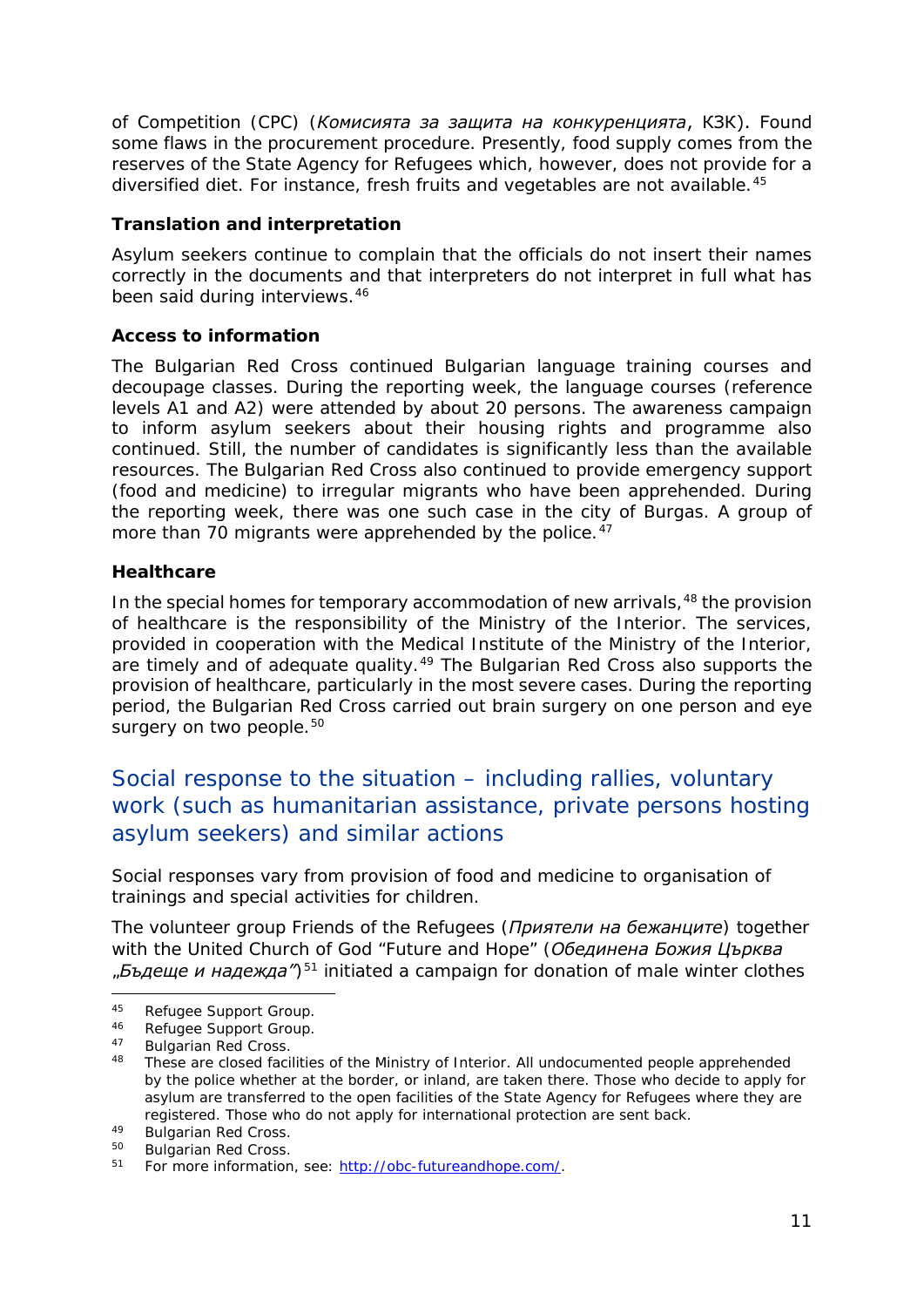<span id="page-11-2"></span>and shoes for the people accommodated in the special homes for temporary accommodation of foreigners in Busmantsi and Lyubimets.<sup>[52](#page-11-0)</sup>

The Association for Development of Arab-Bulgarian Initiatives and Collaboration (ARABIS) (*Асоциация за развитие на арабо-български инициативи и сътрудничество,* АРАБИС)[53](#page-11-1) initiated a volunteer recruitment campaign to assist its art sessions for children under 14 years in the Voenna Rampa camp in Sofia.<sup>[54](#page-11-2)</sup> The art sessions are scheduled to start on 20 October 2015.

The Harmanli Refugee Camp Play School, a volunteers-run play based learning and play therapy initiative, launched a donation campaign to collect funds and winter clothing.<sup>[55](#page-11-3)</sup>

Legal and policy responses, including any changes to the law

Nothing new to report.

<sup>&</sup>lt;sup>52</sup> Refugee Support Group.

<span id="page-11-1"></span><span id="page-11-0"></span><sup>53</sup> For more information, see: [www.en.arabis-bg.org/.](http://www.en.arabis-bg.org/)

Refugee Support Group.

<span id="page-11-3"></span><sup>55</sup> For more information, see: [www.gofundme.com/pt3vnzas.](http://www.gofundme.com/pt3vnzas)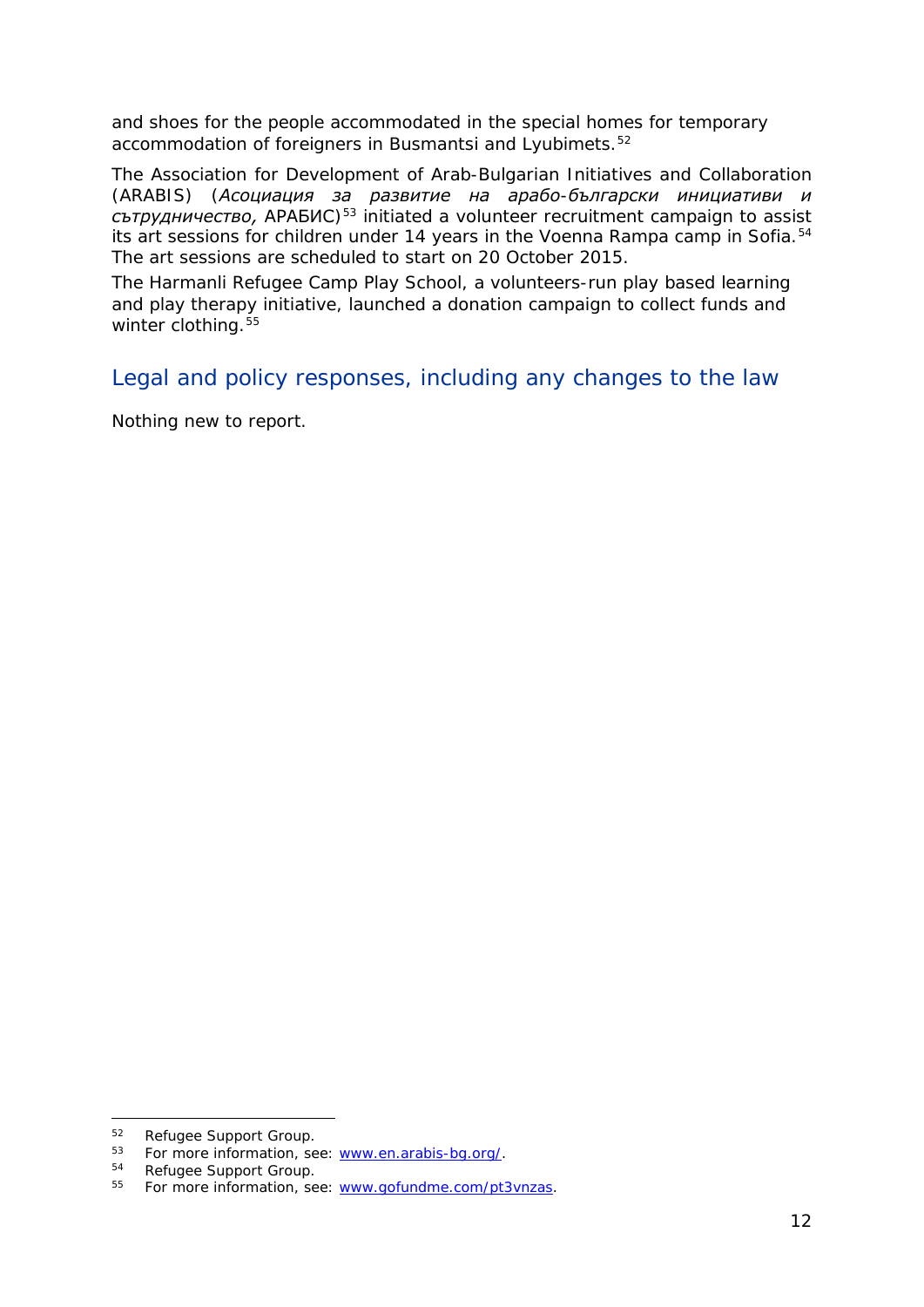## <span id="page-12-0"></span>**Croatia**

### Stakeholders contacted

Interviews took place via phone and email with the following stakeholders between 9 and 12 October:

- UNICEF, Country office, based in Zagreb
- Ministry of Interior Head of department for illegal migration (*Ministarstvo unutarnjih poslova, Voditelj Službe za nezakonite migracije*)
- Ministry of the Social Policy and Youth, Minister's cabinet (*Ministarstvo socijalne politike i mladih, Kabinet Ministrice*)
- People's Ombudsman's Office, National Preventive Mechanism (*Ured Pučke pravobraniteljice, Nacionalni preventivni mehanizam*)
- Ombudsperson for Children of the Republic of Croatia (*Pravobraniteljica za djecu*)
- Croatian Legal Centre (*Hrvatski pravni centar*), NGO based in Zagreb
- Croatian Red Cross
- Centre for Peace Studies (*Centar za mirovne studije*), coordinator, reports from camp Opatovac
- Welcome Initiative (*Inicijativa Dobrodošli*)

#### Overview of the situation in terms of size and patterns of new arrivals

#### **Figures of new arrivals**

During the reporting week, around 50,000 people entered Croatia, almost 20,000 more than the preceding week.<sup>[56](#page-12-1)</sup> Of these, more than 3,000 persons were accommodated in the temporary reception camp Opatovac as of the last reporting day. The approximate distribution of new arrivals per days is as follows: 5 October – 6,600, 6 October. – 6,800, 7 October. – 5,000, 8 October – 8,400, 9 October – 8,200, 10 October – 8,000, 11 October – 6,800. There was a distinct increase in numbers compared to the previous reporting period (28 September – 4 October) when nearly 30,400 persons arrived.

On average, 7,100 people arrived daily, almost 3,000 persons more than during the preceding reporting period (4338 per day). The nationality pattern of the new arrivals is as follows: Syria 56 %, Afghanistan 20 %, Iraq 18%, Iran 3 %, Pakistan 3 %, others less than 1 %. The MoI estimates that there are 20 % women among new arrivals and 15 % children. There were no asylum applications during the reporting week.

#### **Initial registration**

<span id="page-12-1"></span><sup>56</sup> Ministry of Interior, Head of Department of Illegal Migration. -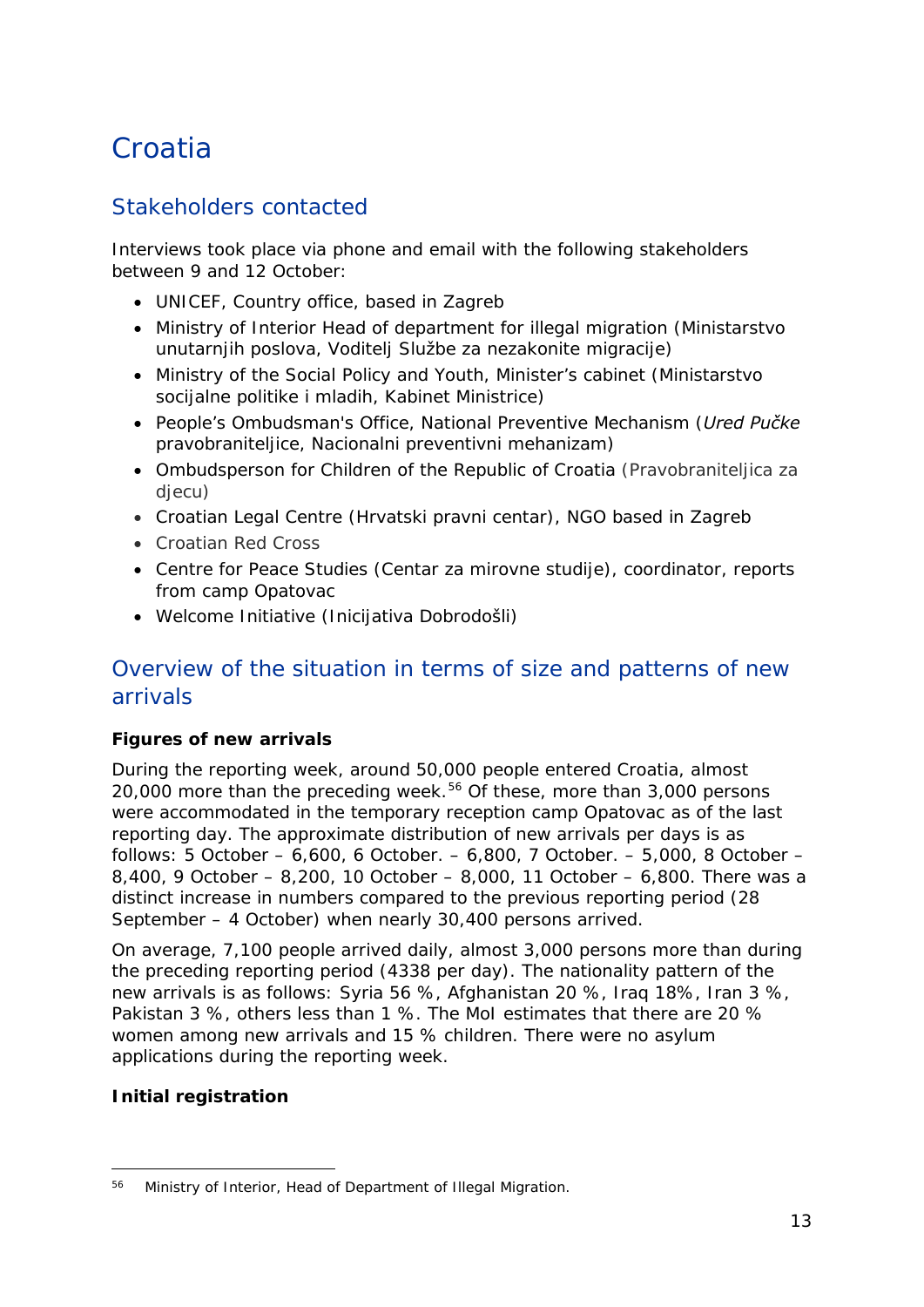<span id="page-13-2"></span>All new arrivals have been registered, but without fingerprinting: The MoI copies refugees' travel documents (if available) or takes their first names, family name, age, nationality and photo. Although there were illegal border crossings, the police did not initiate criminal proceedings against the persons concerned.<sup>[57](#page-13-0)</sup>

#### **Initial accommodation and returns**

All new arrivals, upon registration, are temporarily accommodated in the camp; mostly in tents- except for vulnerable groups (families with children who are accommodated in heated containers). Temporary accommodation in the tents is provided until the newly arrived persons are transferred further to the Hungarian border; in most of the cases, the newly arrived persons are transferred to the Hungarian border by trains within 12 to 24 hours.

There were no returns to a safe third country or actions which could potentially constitute a breach of the *non refoulement* principle.

### Fundamental rights issue concerning initial registration and fingerprinting for Eurodac

According to the Ministry of Interior, there were no cases of forceful fingerprinting and most of the newly arrived persons refuse to provide their fingerprints due to the potential application of the Dublin regulation.

Newly arrived persons are being registered upon arrival at the camps where the Ministry of Interior checks and copies their travel documents (in case the person has one).<sup>[58](#page-13-1)</sup> If persons lack travel documents, the Ministry of Interior takes their name, surname and photo. The Ministry of Interior is not taking fingerprints for Eurodac.<sup>[59](#page-13-2)</sup>

The People's Ombudsman office did not express any concerns in relation to fundamental rights of refugees and stated that police and volunteers in the camp are treating refugees with respect, especially having in mind the very difficult circumstances in the camp.

#### Challenges and developments concerning reception conditions of new arrivals

#### **Reception capacities**

The reception is organised in 122 tents in camp Opatovac, but not all are in use due to the regular disinfection performed after each group leaves.<sup>[60](#page-13-3)</sup> The Ministry of Interior and Red Cross Croatia estimate that the camp can accommodate around 5,000 people at a time. Compared with the period from 28 September to 4 October the number of daily arrivals is on average much higher, with more

<span id="page-13-0"></span><sup>&</sup>lt;sup>57</sup> Ministry of Interior, Head of Department of Illegal Migration.<br><sup>58</sup> People's Ombudsman office

<span id="page-13-1"></span> $58$  People's Ombudsman office.<br> $59$  Ministry of Interior, Head of

<span id="page-13-3"></span><sup>&</sup>lt;sup>59</sup> Ministry of Interior, Head of Department of Illegal Migration.<br><sup>60</sup> Initiative Welsome, weekly reports from Camp Opatovac

Initiative Welcome, weekly reports from Camp Opatovac.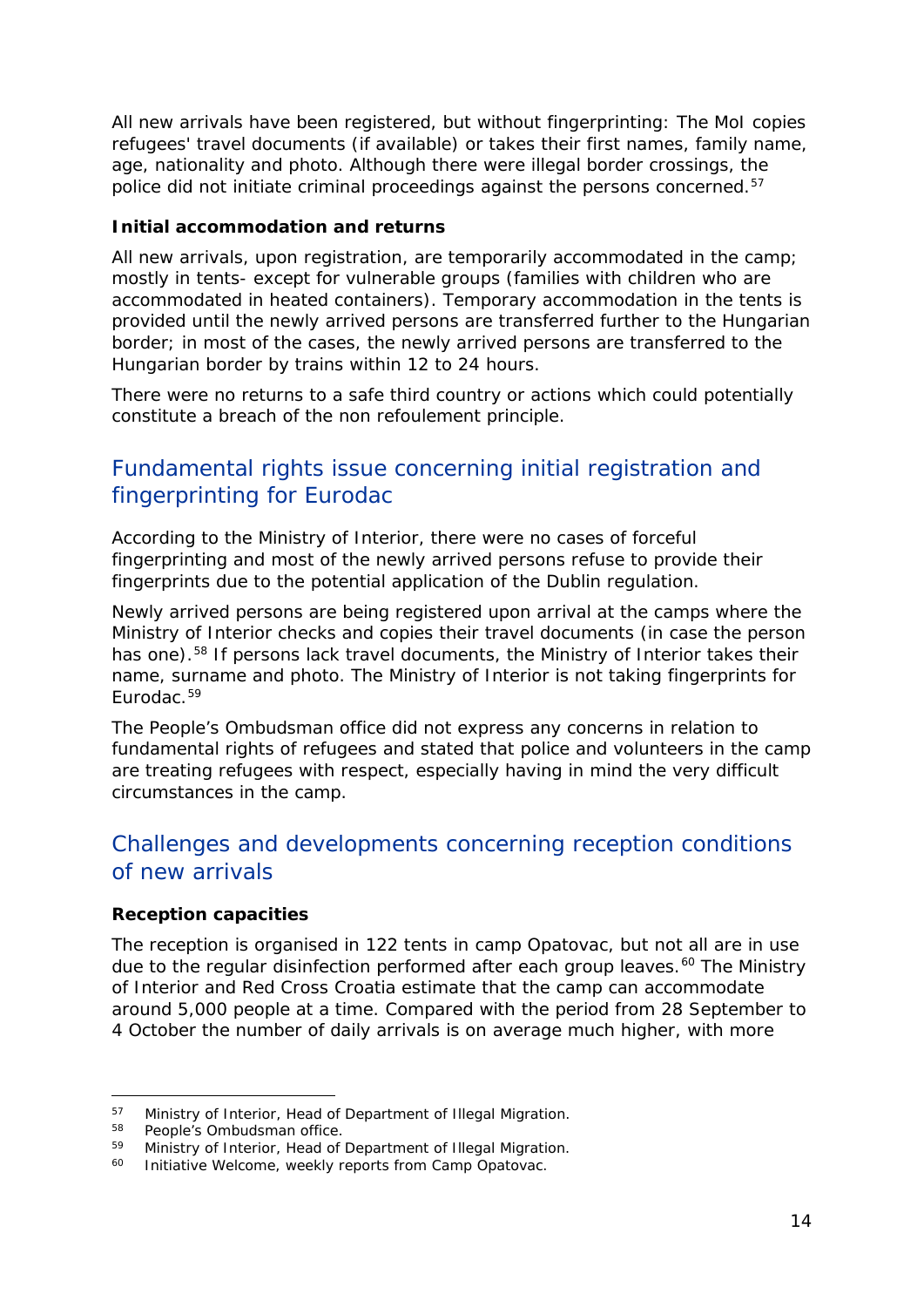<span id="page-14-2"></span>than 5,000 people arriving daily, which results in overcrowding in the camp at some periods of the day depending on the schedules for arrival and departure.<sup>[61](#page-14-0)</sup>

The camp in Opatovac is divided into four sectors: red sector, yellow, green and blue, which is not in use. $62$  In addition, there are tents in which the headquarters of the Ministry of Internal Affairs, the Croatian Red Cross, Headquarters of National protection and rescue directorate are situated, tents for international agencies, NGO tents and kitchen, and some tents that are used for medical triage.<sup>[63](#page-14-2)</sup> IOM has announced to install an additional 20 containers in the yellow and red sectors.

#### **Reception conditions**

Reception conditions worsened by the end of the reporting period due to heavy rain and cold weather.<sup>[64](#page-14-3)</sup> The Ministry of Interior and other government departments are undertaking measures to mitigate such circumstances. There are extensive works on putting gravel on the ground to prevent accumulation of water and creation of mud. Wooden and waterproof pallets and water sheeting are being placed inside tents, and there are 14 heated containers placed inside camps for vulnerable groups.

However, due to heavy rain there were cases when people were sleeping literally in the mud. Preparations to make the camp fit for winter conditions are not yet completed; the MoI announced that the camp will be transferred to Slavonski Brod where the state has facilities which have all the necessary basic infrastructure; in addition, through these facilities (which were previously used by a large oil and gas company, INA) two rail tracks pass which will facilitate arrivals and the transportation of refugees to accommodation facilities.<sup>[65](#page-14-4)</sup>

The main paths in the camp are covered by concrete, however, the paths between tents remain uncovered. Most of the tents have nylon tarpaulins, but the ground remains bare. A small number of tents placed at the entrance to the camp contain mobile beds.

Sanitary conditions in the tent camp may vary depending on the influx and departure of people. Camp personnel cannot always clean the sectors (tents, ground) before the arrival of new people. Cleaning of toilets also may lag behind the needs of people. The army closes shower facilities around 18:00 CET because of an order to prevent that people get sick showering during the night time due to low temperatures.<sup>[66](#page-14-5)</sup> Refugees often choose not to shower for fear of missing the bus to leave the camp. Instead, they undertake basic cleaning at the drinking water tanks. The camp has a sufficient number of blankets, around 40 thousand. They are mainly disposed of after use.<sup>[67](#page-14-2)</sup>

#### **Arrangements for special groups**

<span id="page-14-0"></span><sup>&</sup>lt;sup>61</sup> Initiative Welcome, weekly reports from Camp Opatovac.<br> $\frac{62}{2}$  Colours of the sectors are used only for separation of the

<span id="page-14-1"></span><sup>62</sup> Colours of the sectors are used only for separation of the sectors without defining specific purpose of the sector.

<sup>&</sup>lt;sup>63</sup> Initiative Welcome, weekly reports from Camp Opatovac.<br><sup>64</sup> Initiative Welcome, UNICEE

<span id="page-14-3"></span> $^{64}$  Initiative Welcome, UNICEF.<br> $^{65}$  Initiative Welcome, weekly re

<span id="page-14-4"></span><sup>&</sup>lt;sup>65</sup> Initiative Welcome, weekly reports from Camp Opatovac.<br><sup>66</sup> Initiative Welcome, weekly reports from Camp Opatovac.

<span id="page-14-5"></span><sup>&</sup>lt;sup>66</sup> Initiative Welcome, weekly reports from Camp Opatovac.<br><sup>67</sup> Ombudsman Office, report of the visit on 6th October 2015.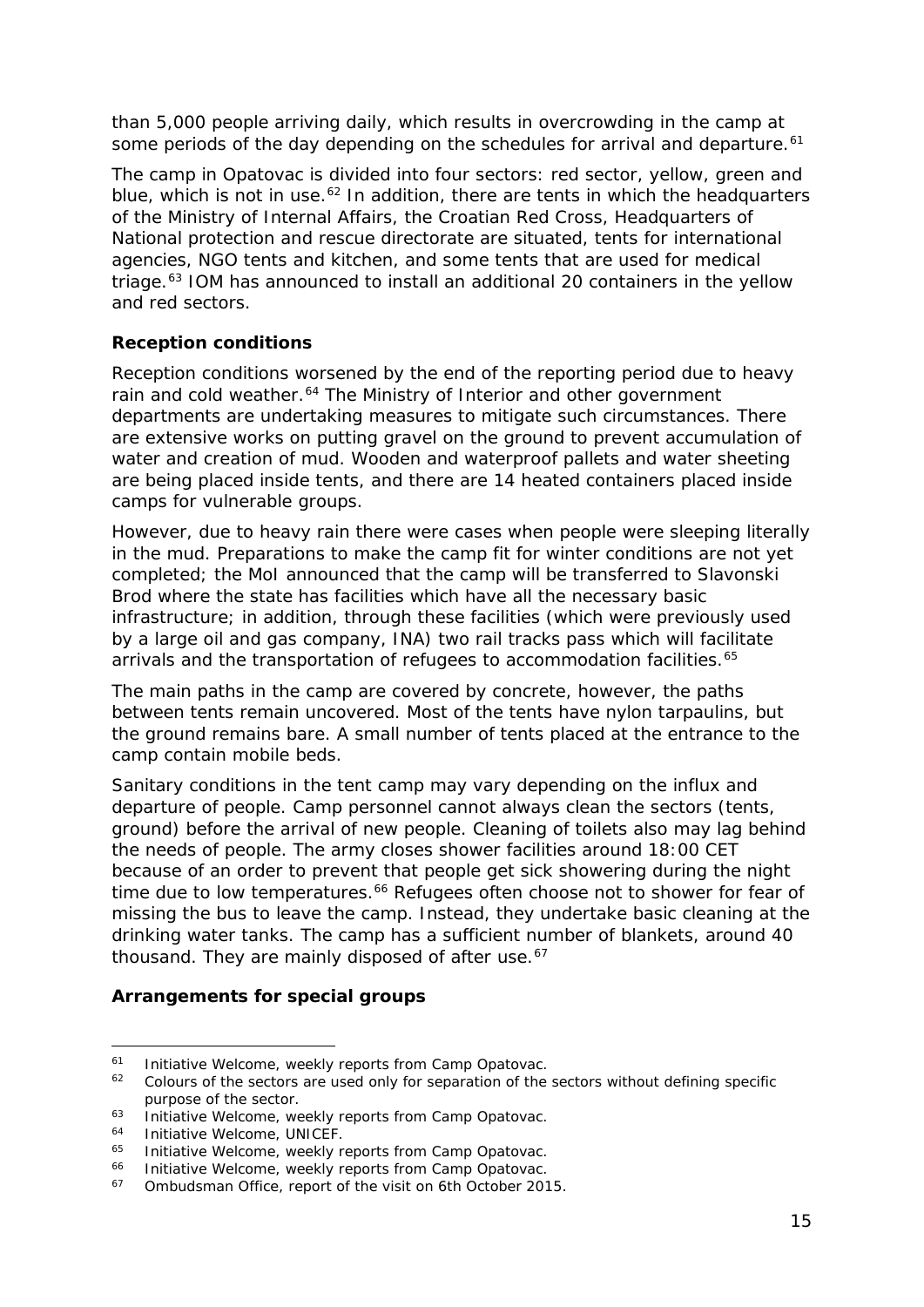Babies, children, pregnant women and people with disabilities have priority in registration, accommodation, provision of aid and transportation to the Hungarian border. During the reporting week, 14 heated containers were set up for vulnerable groups. Families with babies, children and pregnant women have been accommodated in these containers.

The Ministry of Social Policy and Youth organised a training for social workers in the affected areas on identification of children at risk. The training will take place on 16 October.

None of the stakeholders have reported any specific protocol or provisions for victims of gender based and sexual violence.

#### **Transportation**

The distance between the border crossing and the buses awaiting to take people further is around 500 m, the distance which refugees take by foot, chaperoned by the police. There are a few tents placed in that area. Refugees have access to drinking water, tea, food, fruit and clothes. From there they are all taken by buses to the camp in Opatovac.

According to the police officers, after staying in the camp in Opatovac, all the refugees are taken to the train station in Opatovac by buses. The buses stop around 50 m from the train platform. Having left the buses, refugees stand in line waiting to be formed into little groups of 10 to 15 people and taken by train to Hungary. The whole process is running smoothly. There are water and fruit stands at the train platforms run by the Red Cross.<sup>[68](#page-15-0)</sup>

#### **Healthcare**

Initiative Welcome reports an insufficient number of health workers, doctors and technicians (especially translators) in the camp. Ministry of Health officials are present in two tents, but there seems to be no cooperation with Doctors Without Borders staff. Doctors Without Borders from Spain will leave the camp on 13 October, and Initiative Welcome has already invited Doctors without borders from the Netherlands.<sup>[69](#page-15-1)</sup>

According to a report published by the Ministry of Health<sup>[70](#page-15-2)</sup> on activities and measures taken for heath protection of migrants from 5 October to 11 October, there were around 100 emergency medical interventions, out of which four people were referred for further treatment. 23 medical teams were present on the ground. There were in total around 1,200 interventions of family medical teams out of which 16 people were referred to further treatment. Some 30 migrants were treated in hospitals out of which six were hospitalised. Three of them were released after treatment.

There are positive developments regarding the coordination of organisations in the camp in the future. $71$  The Ministry of Social Policy and Youth has initiated coordination meetings of all agencies and NGOs dealing with vulnerable groups

<span id="page-15-0"></span><sup>&</sup>lt;sup>68</sup> Ombudsman Office, report of the visit in 6th October 2015.<br><sup>69</sup> United Nations High Commissioner for Petugees (UNHCP) 68

<span id="page-15-1"></span><sup>69</sup> United Nations High Commissioner for Refugees (UNHCR), *Europe's Refugee Emergency Response*-Update N. 5.

<span id="page-15-2"></span> $70$  Ministry of health, Report on provided health services, available at: [www.zdravlje.hr/novosti/migrantska\\_kriza/broj\\_pruzenih\\_zdravstvenih\\_usluga.](http://www.zdravlje.hr/novosti/migrantska_kriza/broj_pruzenih_zdravstvenih_usluga)<br><sup>71</sup> United Nations Children's Fund (UNICEF).

<span id="page-15-3"></span>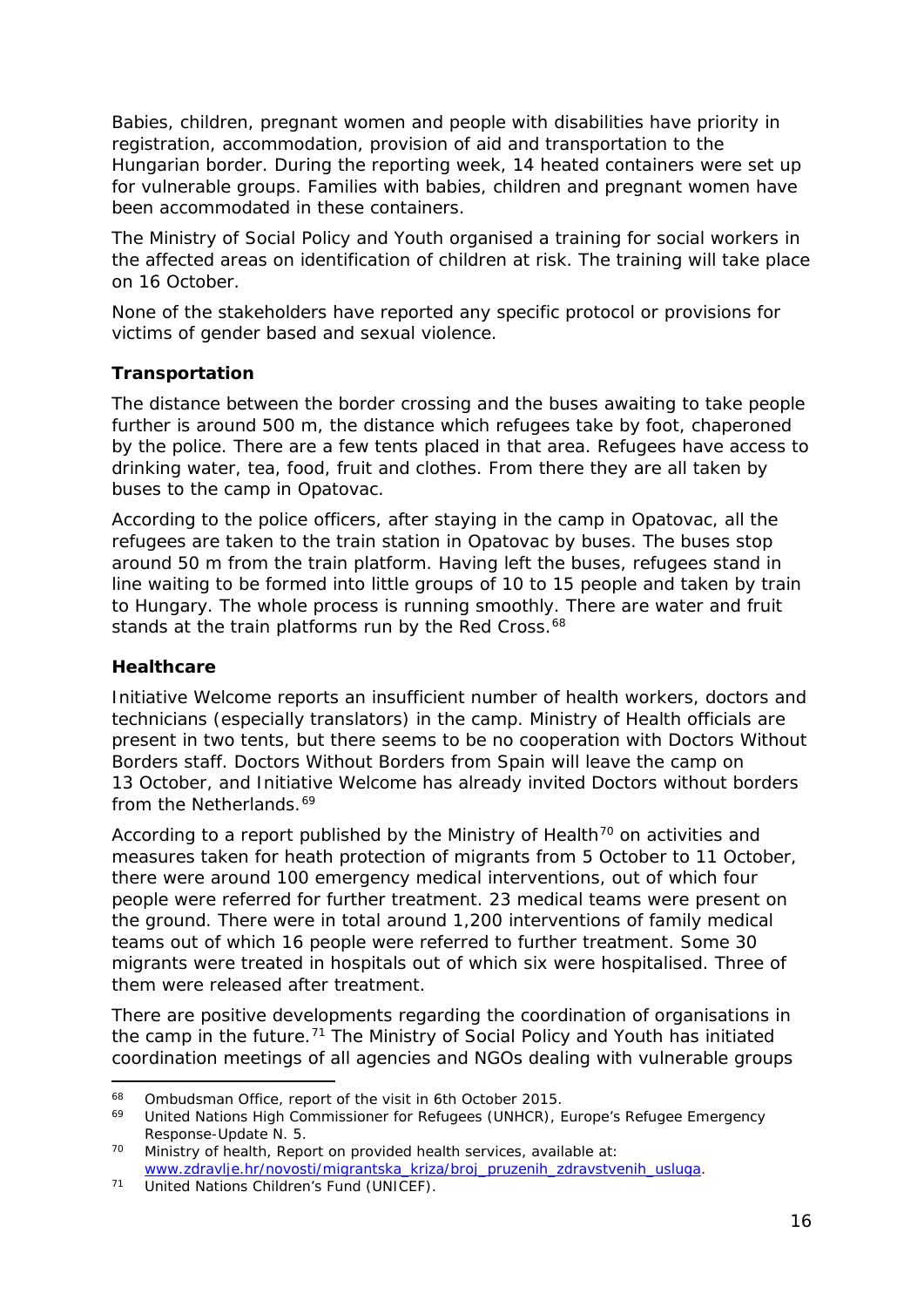<span id="page-16-5"></span>and health issues inside the camp. The first weekly coordination meeting will take place on 13 October.

### Social response to the situation – including rallies, voluntary work (such as humanitarian assistance, private persons hosting asylum seekers) and similar actions

According to data provided by the MoI and the People's Ombudsman office, there is no record of organised rallies or other types of public protests against refugees; general public opinion and media support a humanitarian approach and the government's efforts that refugees get proper assistance upon arrival.

There are no reports or proceedings initiated because of any kind of racist or xenophobic incidents.[72](#page-16-0)

Humanitarian assistance (collection, management and distribution) is coordinated by the Croatian Red Cross (CRC). The CRC is holding coordinating meetings with the Ministry of Interior and volunteer organisations working in the camps on a daily basis resulting in improved responses to the needs of refugees, better coordination and distribution of resources. Nevertheless, the CRC, Initiative Welcome and other NGOs working in the camp are reporting a lack of warm winter clothes and shoes, including for babies.<sup>[73](#page-16-1)</sup>

Civil society organisations participating in Initiative Welcome have declared a lack of volunteers in the camp and resources for financing volunteers' trips to the camp and accommodation.<sup>[74](#page-16-2)</sup>

Many citizens offer to provide accommodation for refugees addressing NGOs or directly the Ministry of Social Policy and Youth; unfortunately in order to provide shelter to refugees, citizens have to undergo lengthy procedures. Therefore, until now there are no known cases of private persons providing accommodation to refugees (except in case of families/relatives).<sup>[75](#page-16-3)</sup>

### Legal and policy responses, including any changes to the law

The Ministry of Health issued a decision on 17 September on the state of preparedness in relation to areas where migrants are situated.<sup>[76](#page-16-4)</sup> The decision was later amended concerning the areas where a state of preparedness was declared, referring to two counties where migrants are situated.<sup>[77](#page-16-5)</sup>

 $72$ 

<span id="page-16-0"></span><sup>72</sup> Ministry of Interior, Department of Illegal Migration.<br>73 Initiative Welcome, weekly reports from Camp Opatovac.<br>74 Initiative Welcome, weekly reports from Camp Opatovac.

<span id="page-16-2"></span><span id="page-16-1"></span><sup>&</sup>lt;sup>74</sup> Initiative Welcome, weekly reports from Camp Opatovac.<br><sup>75</sup> Initiative Welcome, weekly reports from Camp Opatovac.

<span id="page-16-4"></span><span id="page-16-3"></span><sup>&</sup>lt;sup>75</sup> Initiative Welcome, weekly reports from Camp Opatovac.<br><sup>76</sup> Decision Ministry of Health, available at

Decision Ministry of Health, available at [www.zdravlje.hr/novosti/migrantska\\_kriza/odluka\\_ministra\\_zdravlja\\_o\\_pripravnosti\\_zdravstv](http://www.zdravlje.hr/novosti/migrantska_kriza/odluka_ministra_zdravlja_o_pripravnosti_zdravstvenih_ustanova) [enih\\_ustanova.](http://www.zdravlje.hr/novosti/migrantska_kriza/odluka_ministra_zdravlja_o_pripravnosti_zdravstvenih_ustanova)

<sup>&</sup>lt;sup>77</sup> Decision of Ministry of Health, available at [www.zdravlje.hr/novosti/migrantska\\_kriza/pripravnost\\_samo\\_na\\_pogodenom\\_podrucju.](http://www.zdravlje.hr/novosti/migrantska_kriza/pripravnost_samo_na_pogodenom_podrucju)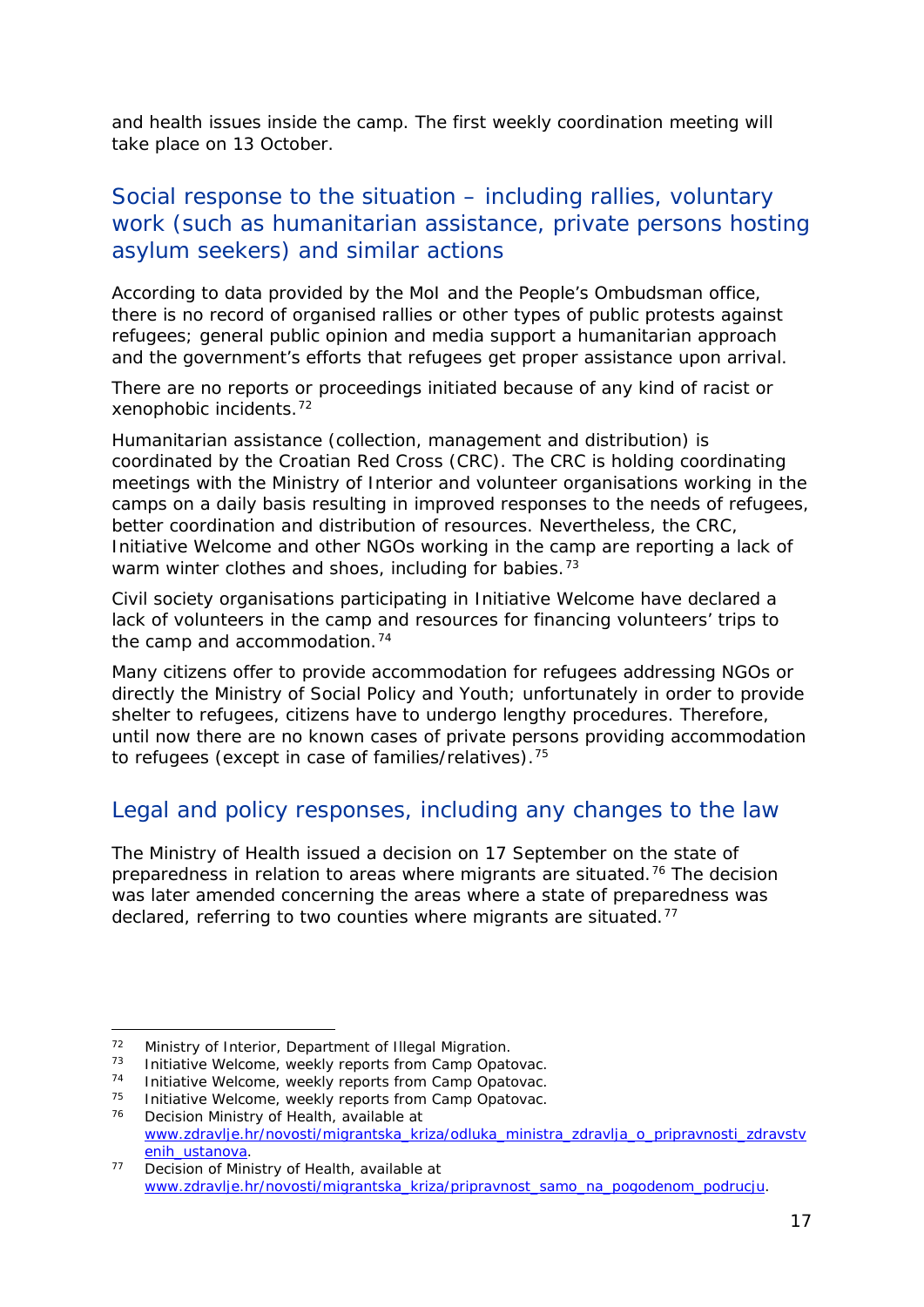## <span id="page-17-0"></span>**Germany**

### Stakeholders contacted

Interviews took place by phone on 12 October 2015 with the following stakeholders: [78](#page-17-1)

- UNHCR Office Berlin
- Federal Office for Migration and Refugees (*Bundesamt für Migration und Flüchtlinge,*
- *BAMF*)
- Federal Border Police (*Bundespolizei, BPOL*)
- Federal Criminal Police Office (*Bundeskriminalamt, BKA*)
- Federal Ministry of the Interior (*BMI*)
- Bavarian State Ministry of the Interior
- Bavarian Refugee Council (*Flüchtlingsrat Bayern*)
- Schleswig-Holstein Refugee Council (*Flüchtlingsrat Schleswig Holstein*)
- Caritas Germany (*Caritas Deutschland e. V.*)
- Pro Asyl
- Moabit hilft e. V. (local volunteer initiative in Berlin, supporting new arrivals waiting for registration at the central Berlin authority LAGESO, located in the district Moabit)

### Overview of the situation in terms of size and patterns of new arrivals

#### **Size and patterns**

Around 164,000 persons in need of international protection were registered in September 2015. From January till September 2015, around 577,000 new arrivals were registered.<sup>[79](#page-17-2)</sup> These numbers do not represent the total amount of new arrivals due to the fact that it can take weeks or months before the registration takes place after crossing the border.

Over 40,000 people have applied for asylum in September 2015. Most of the applicants are from Syria (around 16,500), Albania (around 6,600), Afghanistan (around 2,700), Iraq (around 2,500) and Serbia (around 1,200).<sup>[80](#page-17-3)</sup> The huge difference between the numbers of registrations and applications results from the waiting period before an application can be submitted to the Federal Office for Migration and Refugees. The most affected border sectors are in the surrounding of Passau and Freilassing in Bavaria. Thousands of people arrive

<span id="page-17-1"></span><sup>&</sup>lt;sup>78</sup> The following text does not make reference to individual interviews.<br> $^{79}$  Eoderal Ministry of the Interior, press release, available at: www.br j.

<span id="page-17-2"></span><sup>79</sup> Federal Ministry of the Interior**,** press release, available at: [www.bmi.bund.de/SharedDocs/](http://www.bmi.bund.de/SharedDocs/Pressemitteilungen/DE/2015/10/asylantraege-september-2015.html) [Pressemitteilungen/DE/2015/10/asylantraege-september-2015.html](http://www.bmi.bund.de/SharedDocs/Pressemitteilungen/DE/2015/10/asylantraege-september-2015.html)

<span id="page-17-3"></span><sup>80</sup> Federal Office for Migration and Refugees, *Aktuelle Zahlen zu Asyl*, Ausgabe September 2015, available at: [www.bamf.de/SharedDocs/Anlagen/DE/Downloads/Infothek/Statistik/Asyl/](http://www.bamf.de/SharedDocs/Anlagen/DE/Downloads/Infothek/Statistik/Asyl/statistik-anlage-teil-4-aktuelle-zahlen-zu-asyl.pdf?__blob=publicationFile) [statistik-anlage-teil-4-aktuelle-zahlen-zu-asyl.pdf?\\_\\_blob=publicationFile](http://www.bamf.de/SharedDocs/Anlagen/DE/Downloads/Infothek/Statistik/Asyl/statistik-anlage-teil-4-aktuelle-zahlen-zu-asyl.pdf?__blob=publicationFile) .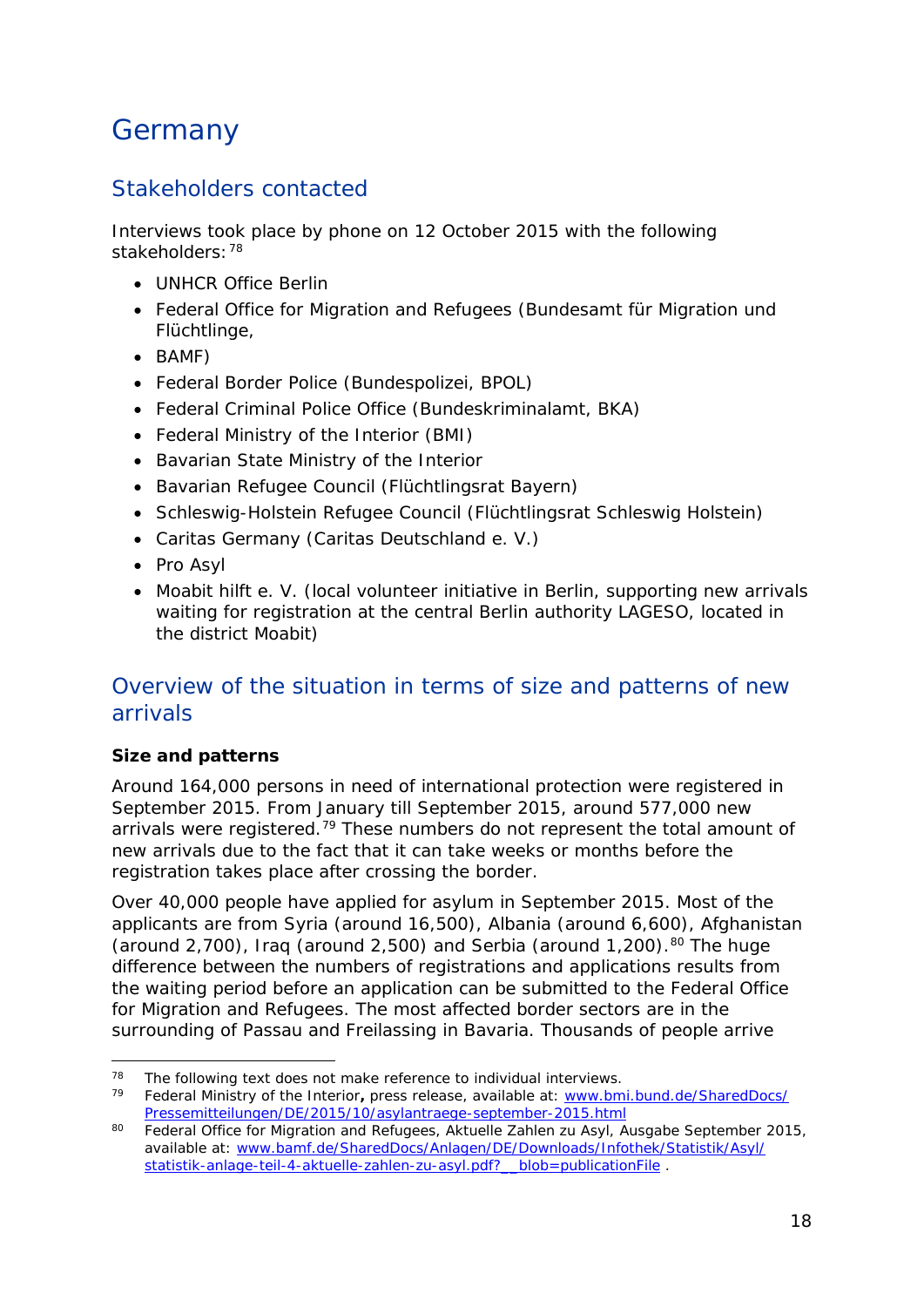here every day by train or by foot. The newspaper "Donaukurier" reports that around 32,500 new arrivals reached Passau last week.<sup>[81](#page-18-0)</sup>

#### **Application and registration**

New arrivals are registered, which usually takes place in reception centres, which are not necessarily located directly at the border. Nearly all of the newly arrived persons apply for asylum. During the application procedure fingerprints and photographs are taken from applicants.

Criminal proceedings

-

On 11 October 2015, the Federal Border Police (BPOL) initiated more than 7,800 proceedings for unauthorised entry and about 100 proceedings for unauthorised residence. Data covering the period from 5 till 10 October 2015 could not be provided.

#### Fundamental rights issue concerning initial registration and fingerprinting for Eurodac

Some of the new arrivals want to move on to Sweden. These persons do not want to be registered in Germany. However, no fundamental rights issue, in particular in regard to forced fingerprinting, is known. The police does not prevent these persons from leaving the country.

### Challenges and developments concerning reception conditions of new arrivals, also in relation to provision of healthcare.

In Berlin, it can take weeks or months before arriving persons are registered. While waiting for the registration, accommodation facilities are usually not provided. New arrivals have to sleep outside. The situation is life-threatening as winter comes.

In Berlin even women with advanced pregnancies, ill people and children have been left untreated. No money, food and medical support was provided. Moreover, no information was given to new arrivals. They were waiting up to 57 days until registration. Due to this situation, violent conflicts among individual persons waiting to be registered took place, particularly when more people wanted to be registered than possible on a single new arrivals day.<sup>[82](#page-18-1)</sup>

In general, in some overcrowded reception facilities violent conflicts occurred among asylum seekers during the reporting week and the week preceding the reporting week, sometimes involving a high number of persons.<sup>[83](#page-18-2)</sup> Causes of

<span id="page-18-0"></span><sup>81</sup> Donaukurier (2015), *Flüchtlinge in Passau – Der Montag startet etwas fuhiger*, 12 October 2015, available at: [www.donaukurier.de/nachrichten/bayern/Passau-Fluechtlinge-](http://www.donaukurier.de/nachrichten/bayern/Passau-Fluechtlinge-Fluechtlinge-in-Passau-Der-Montag-startet-etwas-ruhiger;art155371,3132124)[Fluechtlinge-in-Passau-Der-Montag-startet-etwas-ruhiger;art155371,3132124.](http://www.donaukurier.de/nachrichten/bayern/Passau-Fluechtlinge-Fluechtlinge-in-Passau-Der-Montag-startet-etwas-ruhiger;art155371,3132124)

<span id="page-18-1"></span><sup>82</sup> Moabit hilft e. V. press release, 8 October 2015, available at: [http://moabit](http://moabit-hilft.com/blog/presseerklaerung-berlin-08-10-2015)[hilft.com/blog/presseerklaerung-berlin-08-10-2015.](http://moabit-hilft.com/blog/presseerklaerung-berlin-08-10-2015)

<span id="page-18-2"></span><sup>83</sup> Tagesspiegel (2015), *Ausschreitungen bei Protest gegen Flüchtlingsheim in Dresden*, 10 October 2015, available at: [www.tagesspiegel.de/politik/fluechtlinge-in-deutschland](http://www.tagesspiegel.de/politik/fluechtlinge-in-deutschland-ausschreitungen-bei-protest-gegen-fluechtlingsheim-in-dresden/12433344.html)[ausschreitungen-bei-protest-gegen-fluechtlingsheim-in-dresden/12433344.html](http://www.tagesspiegel.de/politik/fluechtlinge-in-deutschland-ausschreitungen-bei-protest-gegen-fluechtlingsheim-in-dresden/12433344.html) .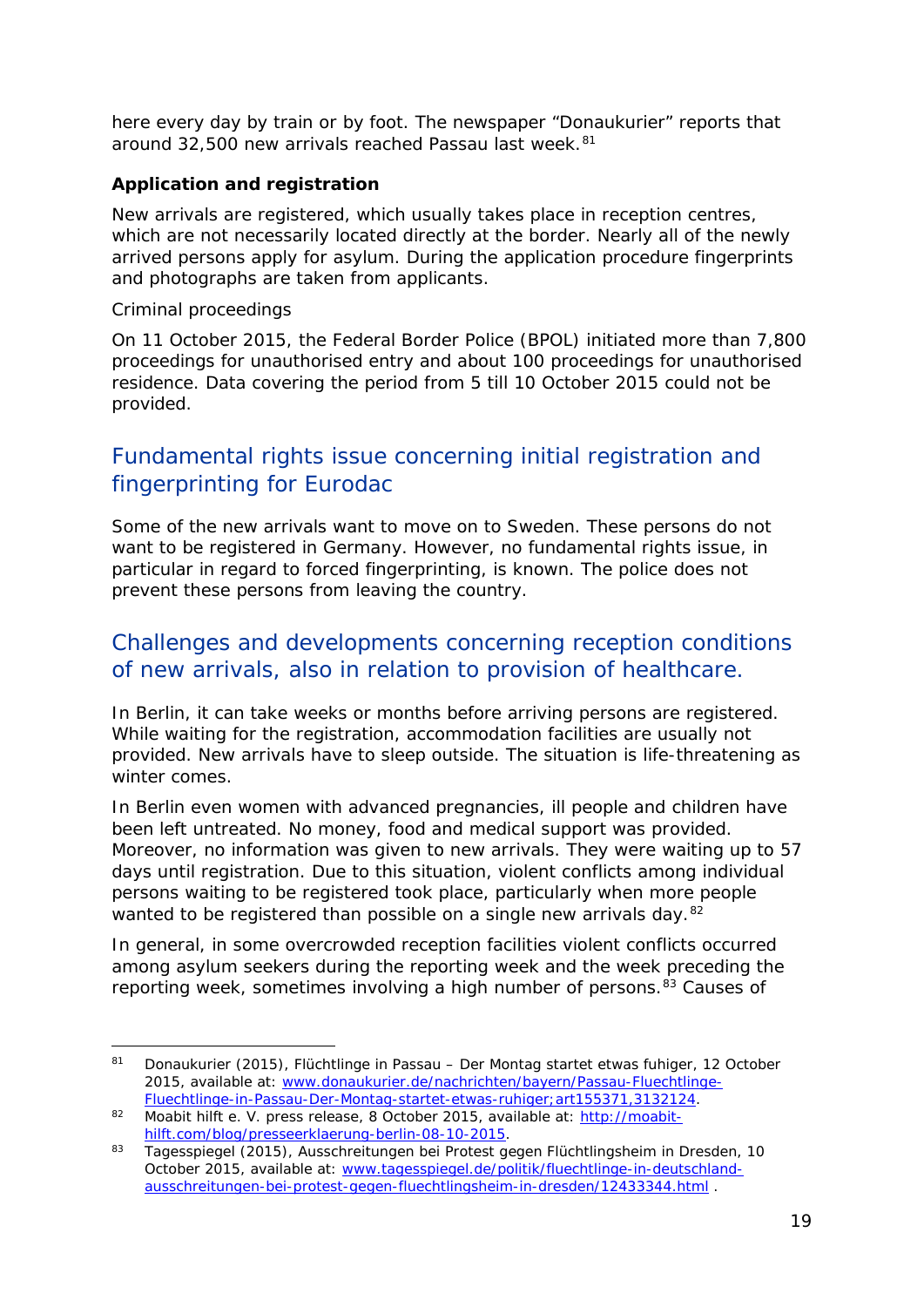conflicts are often linked to disputes about access to sanitary facilities, alleged theft of personal belongings, or while queuing for food.

### Social response to the situation – including rallies, voluntary work (such as humanitarian assistance, private persons hosting asylum seekers) and similar actions

During the reporting week, hostile demonstrations against refugees took place in a number of German and mostly eastern German cities. The biggest of them with 8,000 participants took place in Erfurt, Thuringia, on 7 October 2015. The second biggest demonstration with 2,000 participants took place on the same day in Einsiedel, Saxony. At a similar demonstration in Dresden, the protesters violently attacked policemen that were trying to prevent them from entering a building that was scheduled for the accommodation of refugees. In Cottbus, policemen prevented around 400 protestors from entering an accommodation centre where a welcome celebration for refugees was taking place at the time.<sup>[84](#page-19-0)</sup>

The Minister of the Interior complained about the massive increase of violence against accommodation centres (more than 490 offences in 2015).<sup>[85](#page-19-1)</sup> The BKA confirmed these figures.

According to a "who is right" survey of the German tabloid "Bild", only 10 % of the participants support the position of Chancellor Angela Merkel ("we can make it"). 90 % of the participants support the position of the Bavarian Prime Minister Horst Seehofer ("more is not possible"). As per Bild, more than 330,000 took part in the survey. [86](#page-19-2)

Nevertheless, plenty of volunteers host refugees at their home and offer support. Caritas reports difficulties in integrating volunteers in their workflows as most of them have not been trained enough.

### Legal and policy responses, including any changes to the law

On 6 October 2015, the cabinet decided that from now on the Federal Chancellery and no longer the Federal Ministry of the Interior will be responsible for the overall coordination of the asylum policy.<sup>[87](#page-19-3)</sup>

On 7 October 2015, during her one-hour TV interview dedicated to the refugee situation, Federal Chancellor Angela Merkel reaffirmed her earlier optimistic

<span id="page-19-0"></span><sup>84</sup> Tagesspiegel (2015), *Ausschreitungen bei Protest gegen Flüchtlingsheim in Dresden*, 10 October 2015, available at: [www.tagesspiegel.de/politik/fluechtlinge-in-deutschland](http://www.tagesspiegel.de/politik/fluechtlinge-in-deutschland-ausschreitungen-bei-protest-gegen-fluechtlingsheim-in-dresden/12433344.html)[ausschreitungen-bei-protest-gegen-fluechtlingsheim-in-dresden/12433344.html.](http://www.tagesspiegel.de/politik/fluechtlinge-in-deutschland-ausschreitungen-bei-protest-gegen-fluechtlingsheim-in-dresden/12433344.html) -

<span id="page-19-1"></span><sup>85</sup> Tagesspiegel (2015), *Bereits 490 Straftaten gegen Asylbewerberunterkünfte,* 9 October 2015, available at: [www.tagesspiegel.de/politik/zahlen-der-bundesregierung-bereits-490-straftaten](http://www.tagesspiegel.de/politik/zahlen-der-bundesregierung-bereits-490-straftaten-gegen-asylbewerberunterkuenfte/12429666.html)[gegen-asylbewerberunterkuenfte/12429666.html.](http://www.tagesspiegel.de/politik/zahlen-der-bundesregierung-bereits-490-straftaten-gegen-asylbewerberunterkuenfte/12429666.html)

<span id="page-19-2"></span><sup>86</sup> Bild (2015), *Das sagen BILD-Leser!* 13 October 2015, available at: [www.bild.de/politik/inland/fluechtlingskrise/meinung-der-bildleser-42945574.bild.html.](http://www.bild.de/politik/inland/fluechtlingskrise/meinung-der-bildleser-42945574.bild.html)

<span id="page-19-3"></span><sup>87</sup> Die Bundesregierung, *Kanzleramt koordiniert Flüchtlingspolitik*, 7 October 2015, available at: [www.bundesregierung.de/Content/DE/Artikel/2015/10/2015-10-07-kabinett](http://www.bundesregierung.de/Content/DE/Artikel/2015/10/2015-10-07-kabinett-koordinierungskonzept-fluechtlinge.html?nn=434518)[koordinierungskonzept-fluechtlinge.html?nn=434518.](http://www.bundesregierung.de/Content/DE/Artikel/2015/10/2015-10-07-kabinett-koordinierungskonzept-fluechtlinge.html?nn=434518)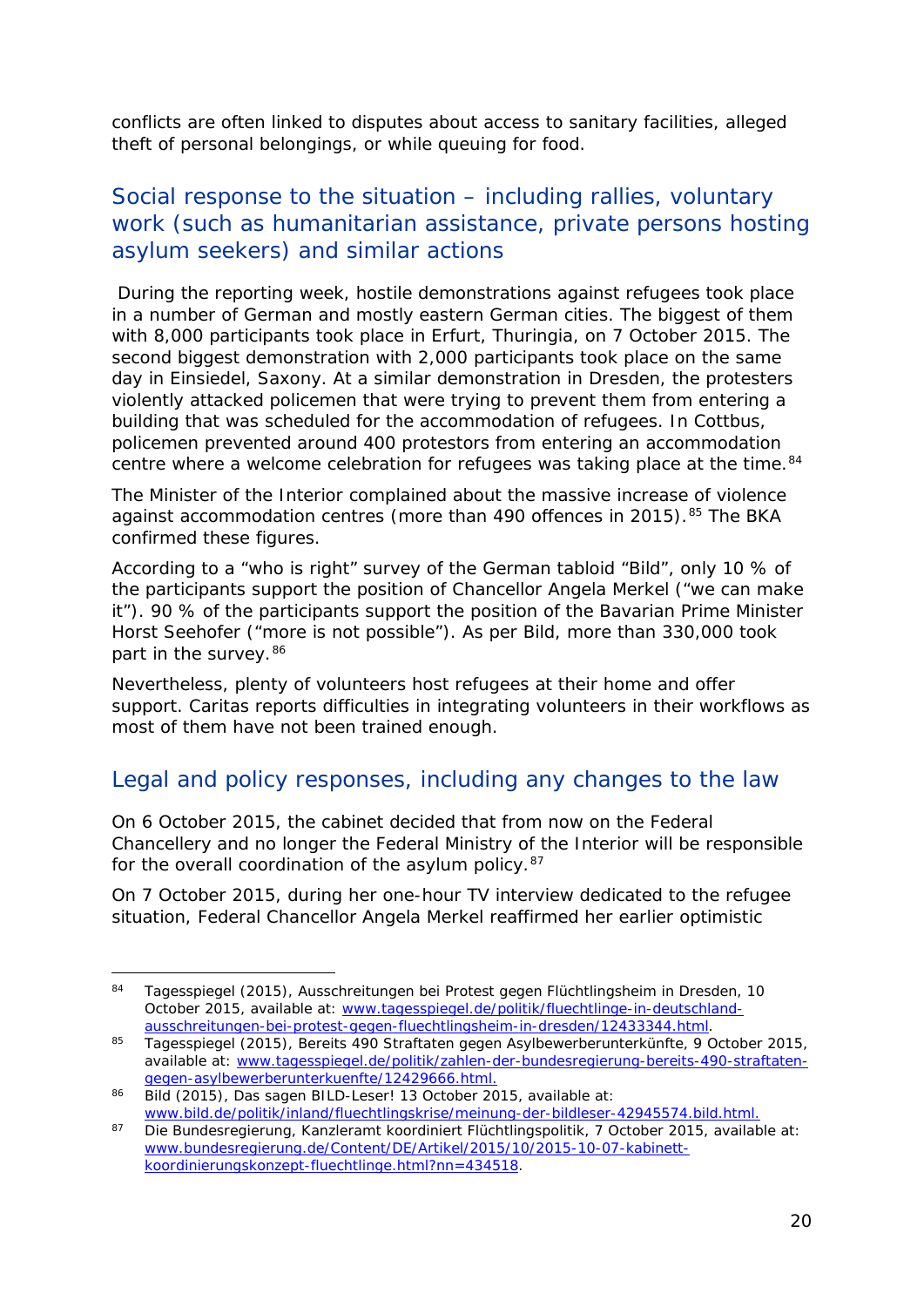<span id="page-20-3"></span>statement "we can make it".<sup>[88](#page-20-0)</sup> The Bavarian Prime Minister Horst Seehofer publicly criticised this attitude and demanded immediate measures from the Federal Government to limit the influx of asylum seekers. In particular, he demands a transit zone that enables the rejection of asylum seekers directly at the border. In the case that the Federal Government will not take measures, he threatened with a complaint before the Federal Constitutional court and with "emergency actions". [89](#page-20-1)

The call for transit zones is supported by many high representatives of the Federal Government such as the Minister of the Interior<sup>[90](#page-20-2)</sup> and the new Coordinator of Asylum Policy in the Federal Chancellery Peter Altmaier.<sup>[91](#page-20-3)</sup>

Due to the growing protests against refugees, the Federal Office for the Protection of the Constitution warned of new patterns of collaboration between right-wing radical parties and so-called "anxious citizens" ("*besorgte Bürger*").<sup>92</sup>

### Incidents affecting persons in need of international protection as well as irregular migrants

- In Dresden (Saxony), unknown perpetrators threw four Molotow-cocktails at a building, which is planned to be used as a reception centre for new arrivals<sup>[93](#page-20-5)</sup>
- In Sellin (Mecklenburg-Western Pomerania), unknown perpetrators spilled malodorous fluids into the dining room of a building, which is planned to be used as a reception centre for new arrivals.<sup>[94](#page-20-6)</sup>
- Two young boys in Rudolstadt, Thuringia, insulted and attacked a Syrian adolescent, who was slightly injured. The two perpetrators belonged to a group of people who have been making racist comments to the Syrian adolescent.<sup>[95](#page-20-7)</sup>

<span id="page-20-0"></span><sup>88</sup> Tagesschau (2015), *"Ich habe einen Plan"*, 8 October 2015, available at: [www.tagesschau.de/inland/merkel-anne-will-103.html.](http://www.tagesschau.de/inland/merkel-anne-will-103.html) -

<span id="page-20-1"></span><sup>89</sup> Spiegel (2015), *Flüchtlingskrise: Seehofer droht Merkel mit Verfassungsklage*, 9 October 2015, available at: [www.spiegel.de/politik/deutschland/horst-seehofer-droht-angela-merkel](http://www.spiegel.de/politik/deutschland/horst-seehofer-droht-angela-merkel-mit-verfassungsklage-a-1057085.html)[mit-verfassungsklage-a-1057085.html.](http://www.spiegel.de/politik/deutschland/horst-seehofer-droht-angela-merkel-mit-verfassungsklage-a-1057085.html)

<span id="page-20-2"></span><sup>90</sup> Spiegel (2015), *Umstrittene Asyl-Schnellverfahren: Koalition hängt in der Transitzone fest*, 12 October 2015, available at: [www.spiegel.de/politik/deutschland/csu-und-cdu-wollen](http://www.spiegel.de/politik/deutschland/csu-und-cdu-wollen-transitzonen-spd-spricht-von-massenlagern-a-1057347.html)[transitzonen-spd-spricht-von-massenlagern-a-1057347.html.](http://www.spiegel.de/politik/deutschland/csu-und-cdu-wollen-transitzonen-spd-spricht-von-massenlagern-a-1057347.html)

<sup>91</sup> Frankfurter Allgemeine Zeitung (2015), *Kanzleramtsminister kündigt baldige Entscheidung über Transitzonen an,* 11. October 2015, available at: [www.faz.net/agenturmeldungen/dpa/kanzleramtsminister-kuendigt-baldige-entscheidung](http://www.faz.net/agenturmeldungen/dpa/kanzleramtsminister-kuendigt-baldige-entscheidung-ueber-transitzonen-an-13850505.html)[ueber-transitzonen-an-13850505.html.](http://www.faz.net/agenturmeldungen/dpa/kanzleramtsminister-kuendigt-baldige-entscheidung-ueber-transitzonen-an-13850505.html)

<span id="page-20-4"></span><sup>92</sup> Deutsche Welle (2015), *Zusammenstöße vor Flüchtlingsheimen,* 10 October 2015, available at: [www.dw.com/de/zusammenstöße-vor-flüchtlingsheimen/a-18774143.](http://www.dw.com/de/zusammenst%C3%B6%C3%9Fe-vor-fl%C3%BCchtlingsheimen/a-18774143)

<span id="page-20-5"></span><sup>93</sup> Amadeu Antonio Stiftung and Pro Asyl, *Chronik flüchtlingsfeindlicher Vorfälle 2015*, available at: [http://mut-gegen-rechte-gewalt.de/service/chronik-vorfaelle.](http://mut-gegen-rechte-gewalt.de/service/chronik-vorfaelle)

<span id="page-20-6"></span><sup>94</sup> Amadeu Antonio Stiftung and Pro Asyl, *Chronik flüchtlingsfeindlicher Vorfälle 2015*, available at: [http://mut-gegen-rechte-gewalt.de/service/chronik-vorfaelle.](http://mut-gegen-rechte-gewalt.de/service/chronik-vorfaelle)

<span id="page-20-7"></span><sup>95</sup> Amadeu Antonio Stiftung and Pro Asyl, *Chronik flüchtlingsfeindlicher Vorfälle 2015*, available at: [http://mut-gegen-rechte-gewalt.de/service/chronik-vorfaelle.](http://mut-gegen-rechte-gewalt.de/service/chronik-vorfaelle)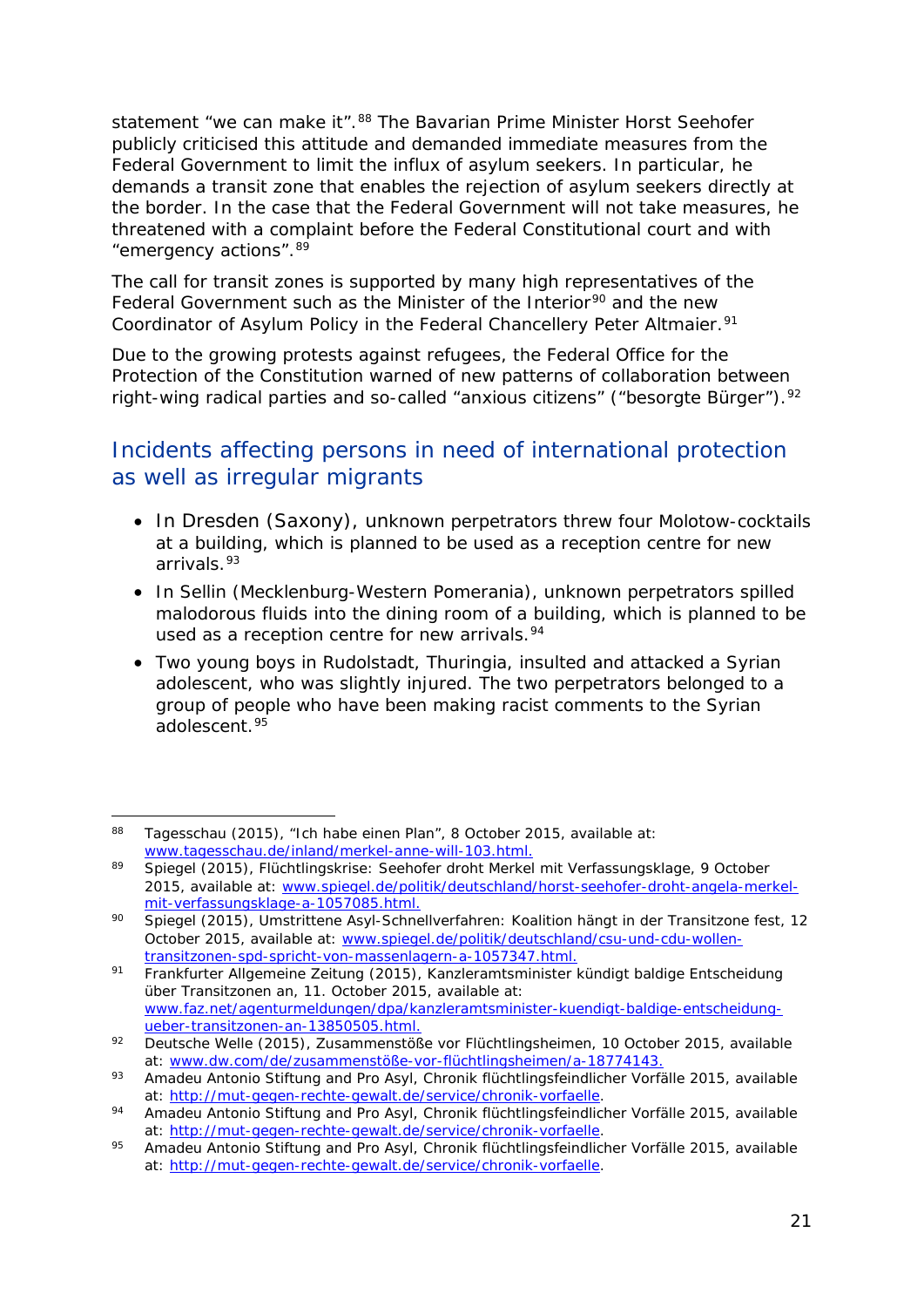- Fire broke out in a building in Grimma (Saxony), which is planned to be used as a reception centre. A technical accident can be excluded.<sup>[96](#page-21-0)</sup>
- An asylum seeker from Iran was hit in the face by an unknown perpetrator in Neubrandenburg (Saxony). According to the police, the perpetrator mentioned that he is against foreigners.<sup>[97](#page-21-1)</sup>

<span id="page-21-0"></span><sup>96</sup> Amadeu Antonio Stiftung and Pro Asyl, *Chronik flüchtlingsfeindlicher Vorfälle 2015*, available at: [http://mut-gegen-rechte-gewalt.de/service/chronik-vorfaelle.](http://mut-gegen-rechte-gewalt.de/service/chronik-vorfaelle) 96

<span id="page-21-1"></span><sup>97</sup> Amadeu Antonio Stiftung and Pro Asyl, *Chronik flüchtlingsfeindlicher Vorfälle 2015*, available at: [http://mut-gegen-rechte-gewalt.de/service/chronik-vorfaelle.](http://mut-gegen-rechte-gewalt.de/service/chronik-vorfaelle)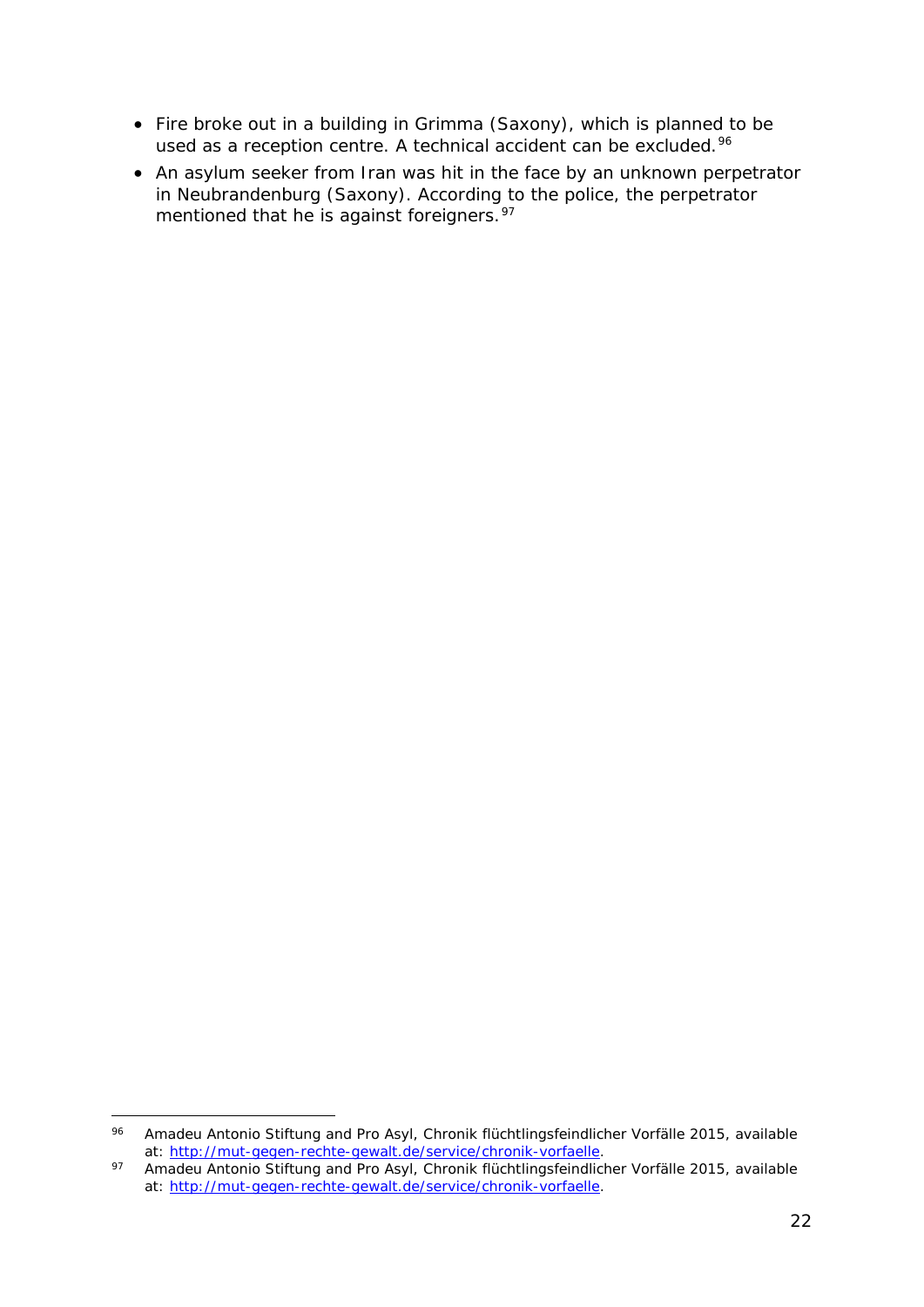## <span id="page-22-0"></span>**Greece**

### Stakeholders contacted

Interviews took place mainly via phone and email in the week of 5 October to 11 October 2015 with the following stakeholders:

- Ministry for Migration Policy (Υπουργείο Μεταναστευτικής Πολιτικής)
- Hellenic Police Headquarters (Αρχηγείο Ελληνικής Αστυνομίας)
- Attica Aliens Directorate (Διεύθυνση Αλλοδαπών Αττικής)
- The Hellenic Coastguard (Λιμενικό Σώμα-Ελληνική Ακτοφυλακή)
- Asylum Service Greece (Υπηρεσία Ασύλου)
- United Nations High Commissioner for Refugees (UNHCR) Greece (Ύπατη Αρμοστεία του ΟΗΕ για τους Πρόσφυγες, γραφείο Ελλάδας)
- Racist Violence Recording Network (Δίκτυο Καταγραφής Περιστατικών Ρατσιστικής Βίας)
- Medecins Sans Frontieres Greece-MSF Greece (Γιατροί Χωρίς Σύνορα, γραφείο Ελλάδας)
- NGO METAction (ΜΚΟ ΜΕΤΑδρασ)
- NGO PRAKSIS (ΜΚΟ ΠΡΑΚΣΙΣ)

### Overview of the situation in terms of size and patterns of new arrivals

#### **Situation of new arrivals**

During the period 1 until 9 October 2015, almost 36,500 people arrived by sea in Greece. Lesvos island continues to be the main point of entry (around 21,800), followed by Samos (around 5,300), Chios (around 5,000) and Leros (around 2,000). The main nationalities of sea arrivals were Syrians (around 23,300), followed by Afghani (around 8,000) and Iraqi (around 2,700).<sup>[98](#page-22-1)</sup> From 1 September to 8 October 2015, the overall number of Syrians crossings the Greek-Turkish borders remained high: there were over 119,000 (76 %) Syrians out of the total number of 157,853 mixed migration flows. <sup>[99](#page-22-2)</sup> No data were made available regarding the gender and age of the new arrivals.

The number of daily arrivals in Lesvos decreased compared to previous weeks while the number of arrivals on the other islands increased significantly. The reason for this remains unclear. Despite the decrease, the island of Lesvos continues to receive the largest number of new arrivals.<sup>[100](#page-22-3)</sup>

<span id="page-22-1"></span><sup>98</sup> The Hellenic Coastguard provided the data regarding the blue border crossings for the period 1 -9 October. j,

<span id="page-22-2"></span><sup>99</sup> The Ministry for Migration Policy.

<span id="page-22-3"></span><sup>100</sup> United Nations High Commissioner for Refugees (UNHCR) Greece.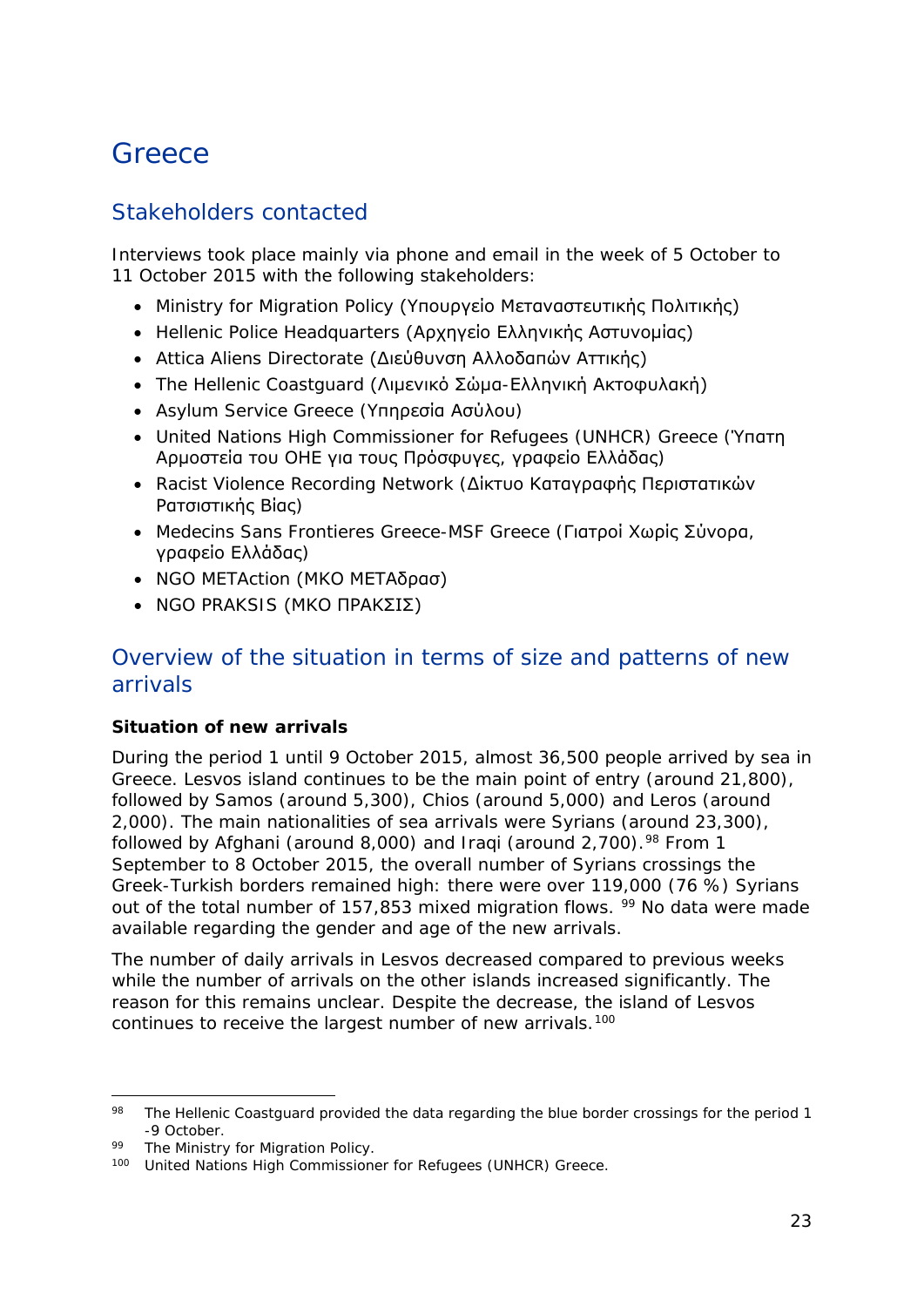<span id="page-23-3"></span>On 8 October 2015, the largest number of people crossed the land border between Greece and the former Yugoslav Republic of Macedonia at Idomeni. 8,000 people were recorded on that day.<sup>[101](#page-23-0)</sup>

#### **Asylum procedure**

The majority of new arrivals do not apply for asylum on the Greek islands. This is mainly due to the fact that there are only two regional asylum offices on the islands of Lesvos and Rhodes. The total number of asylum applications for the week of 5-9 October 2015 was nearly 300, out of which there were around 70 women and 14 applications from unaccompanied children. The main region of registration was Attica (around 170), followed by Thessaloniki, South and North Evros, Rhodes, Amygdaleza, Patras and Lesvos. The majority of applicants were 18-34 years of age. The countries of origin were mainly Syria, Pakistan, Albania, Iraq, Afghanistan as well as Bangladesh and Georgia.[102](#page-23-1)

#### **Return procedure**

The total number of forced returns for the week of 5-11 October 2015 was 27. The majority concerned Albanian nationals (15), followed by Bulgarians (3), Georgians (2), Syrians returning to Germany  $(2)^{103}$  $(2)^{103}$  $(2)^{103}$  and Sweden (2), Pakistanis  $(1)$ , Romanians  $(1)$  and Serbians  $(1)$ .<sup>[104](#page-23-3)</sup>

#### **Criminal proceedings against those crossing the borders**

No criminal proceedings were initiated against third-country nationals for irregular border crossing.<sup>[105](#page-23-4)</sup> The Greek authorities only proceed to prosecution if they have grounds to believe that the migrants are involved in smuggling.

#### **Unaccompanied and separated children**

For the period 1-9 October, the NGO METAction<sup>[106](#page-23-5)</sup> escorted 48 unaccompanied and separated children from the islands to mainland Greece. The majority were Syrian nationals, followed by Afghan and Iraqi nationals. They were between 10 - 17 years of age and two were girls. There has been a considerable increase of Syrian unaccompanied and separated children during the year 2015. In September 2015, for example, 173 unaccompanied and separated children were escorted from the country's entry points to appropriate hosting spaces; compared with 30 during the same timeframe in 2014.<sup>[107](#page-23-3)</sup> That said, the majority of unaccompanied and separated children are adolescent males from Afghanistan. In 2015, there has also been a significant increase of unaccompanied and separated girl-children, aged four to 16, mainly from Afghanistan, Syria and Somalia.<sup>[108](#page-23-3)</sup>

<span id="page-23-0"></span><sup>101</sup> United Nations High Commissioner for Refugees (UNHCR) Greece.<br>102 The Asylum Service  $101$ 

<span id="page-23-2"></span><span id="page-23-1"></span> $102$  The Asylum Service.<br> $103$  In this respect no fi

In this respect, no further details provided on whether the Syrians concerned were part of the Dublin procedure.

<sup>104</sup> Attica Aliens Directorate.

<span id="page-23-4"></span><sup>105</sup> Hellenic Police Headquarters.

<span id="page-23-5"></span><sup>106</sup> METAction is a Greek NGO and implementing partner of UNHCR Greece. Their main activities are the training and certification of the interpreters and the escorting of unaccompanied and separated children to the reception facilities.

<sup>107</sup> METAction.

<sup>108</sup> METAction.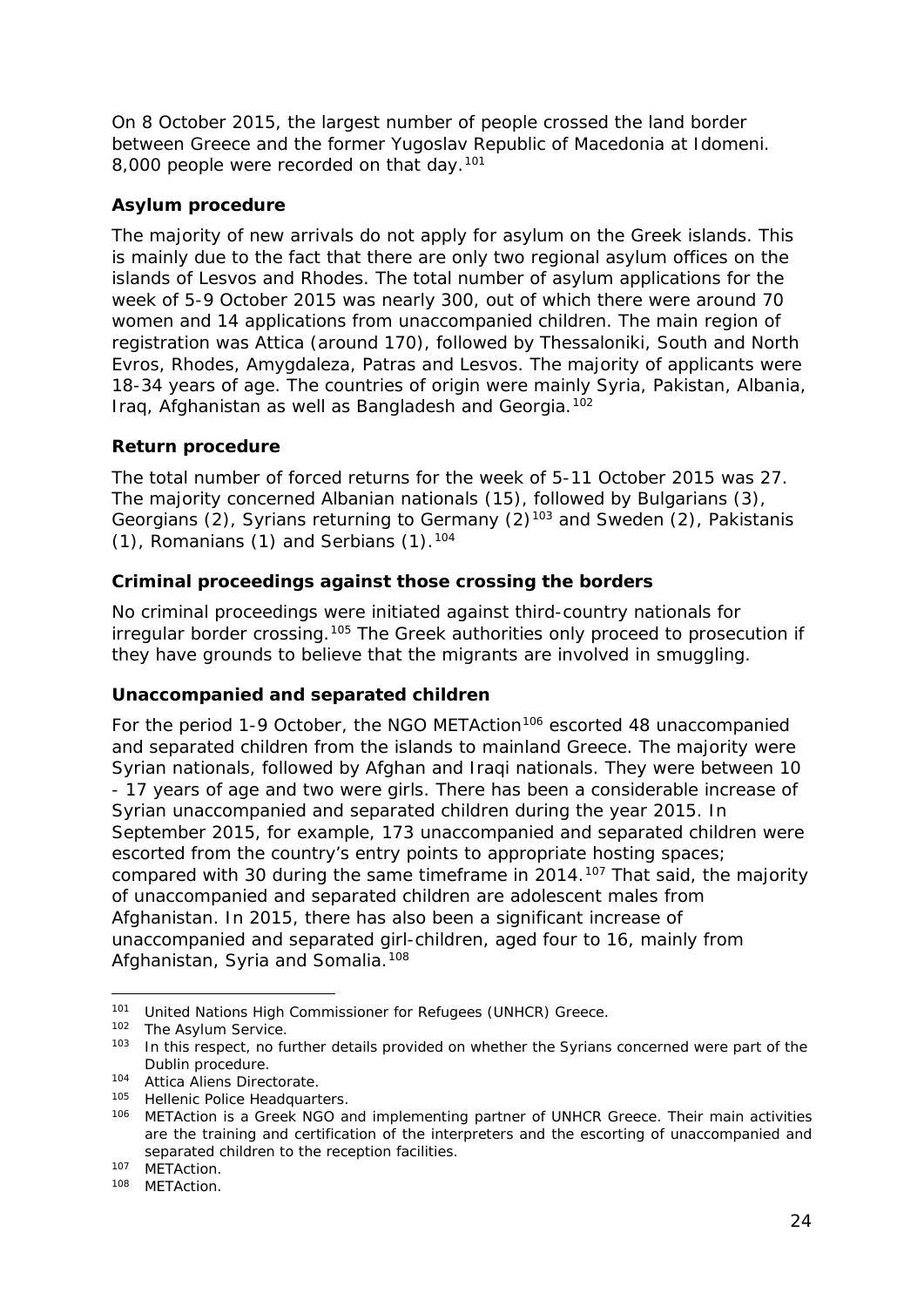### Fundamental rights issue concerning initial registration and fingerprinting for Eurodac

Nothing new to report.

#### Challenges and developments concerning reception conditions of new arrivals, also in relation to provision of healthcare

#### **Reception conditions at Idomeni (a village at the border with the former Yugoslav Republic of Macedonia)**

During the reporting period, the NGO PRAKSIS began operating at all times, providing primary healthcare and distributing water and dry food to people transiting the area. From 24 September to 9 October 2015, the NGO ran 897 medical consultations. Among the people receiving medical assistance, 75 % were men from Syria, Afghanistan and Iraq; while 25 % were children under 14 years of age. Most cases suffered from respiratory tract infections, headaches and skin infections.

#### **Reception conditions at sea borders**

On 8 October 2015, the authorities decided to close down Kara Tepe camp on Lesvos island. Since then all new arrivals are taken to the first reception centre in Moria where all procedures for registration, including fingerprinting through the Eurodac machines, are completed. As a consequence, the reception centre is overcrowded. In the First Reception Centre, Syrian nationals and vulnerable groups with other third-country nationals are given priority in the registration procedure. Non-Syrian asylum seekers or migrants are placed in other facilities available in Moria.<sup>[109](#page-24-0)</sup>

In Moria's First Reception Centre, the NGO PRAKSIS begun operating providing arts and crafts recreational activities for children.

During the reporting period, the provision of food in the reception centres on the islands of Lesvos and Samos stopped because of money owed to the contracted catering company. These used to be the only centres where food was provided by the state. Centres are not closed on any island and- even before registration is completed - migrants can leave the centre to purchase or look for food.<sup>[110](#page-24-1)</sup>

Due to the high inflows in Chios, the Mayor is now looking for another place to accommodate new arrivals instead of the Mersinidi screening centre.<sup>[111](#page-24-2)</sup>

During the weekend of 10-11 October 2015, in Kos (where there is no reception infrastructure), the tents –located next to the main port- were all destroyed, due to bad weather. MSF Greece erected additional big tents.<sup>[112](#page-24-3)</sup>

Serious gaps exist concerning the registration and referral procedure of all vulnerable groups. Regardless of the high inflows, there are empty bed spaces

j,

<span id="page-24-0"></span><sup>109</sup> United Nations High Commissioner for Refugees (UNHCR) Greece.

<span id="page-24-1"></span><sup>110</sup> Médecins Sans Frontières (MSF) Greece.

<span id="page-24-2"></span><sup>&</sup>lt;sup>111</sup> UNHCR Greece.

<span id="page-24-3"></span><sup>112</sup> Médecins sans Frontières Greece.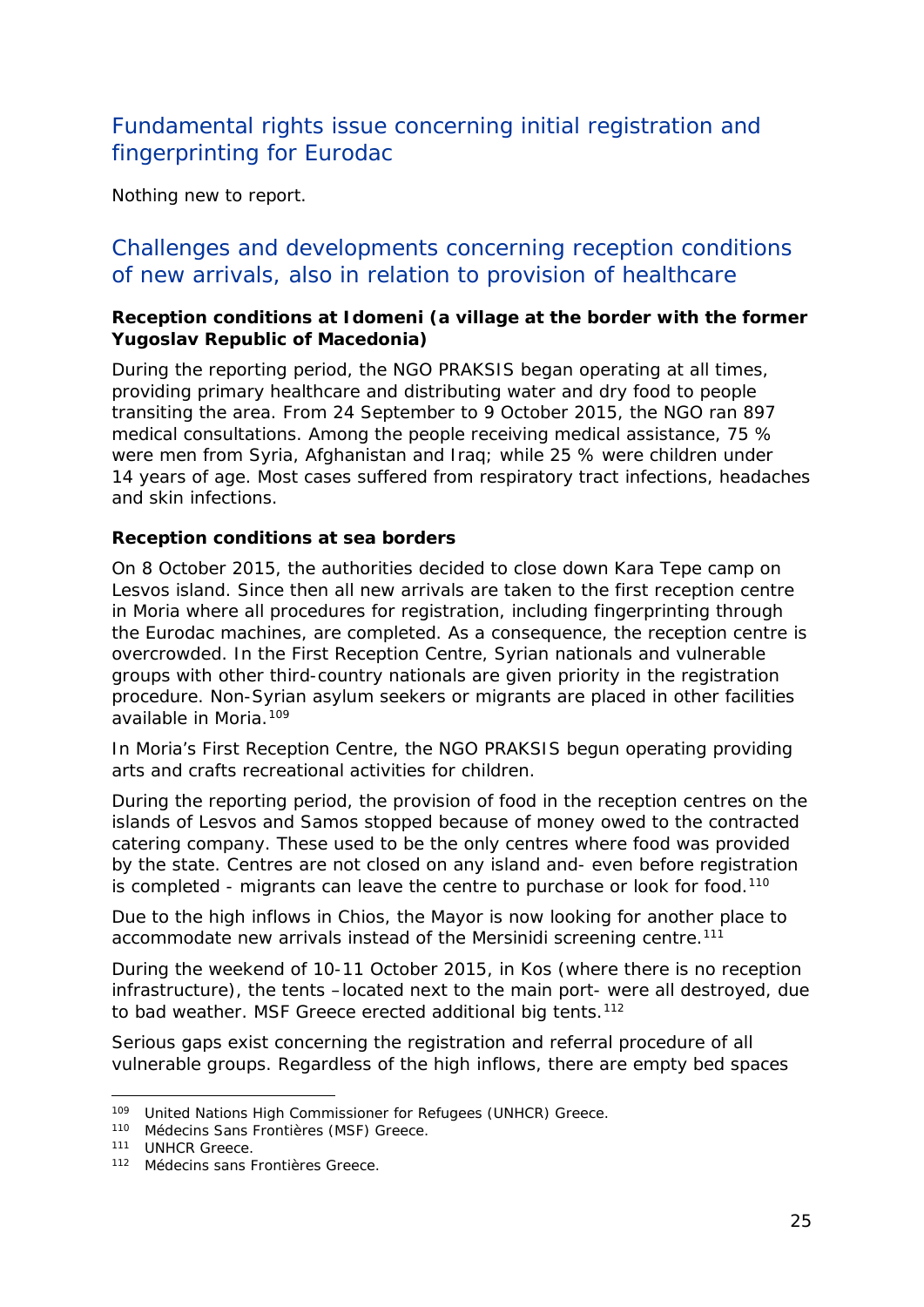<span id="page-25-3"></span>both in reception facilities for asylum seekers and for unaccompanied children. Moreover, new arrivals are not informed by the authorities about the existence and availability of accommodation facilities, open day centres and polyclinics in mainland Greece. As a result, they do not know whom to address for assistance when they reach mainland Greece.<sup>[113](#page-25-0)</sup>

UNHCR Greece chairs humanitarian coordination meetings on the islands that face high inflows (Lesvos, Samos, Chios, Leros and Kos). UNHCR Greece also provides training to volunteers on refugee protection.[114](#page-25-1)

#### **Reception centers in the Attica region**

The Ministry for Migration Policy, in cooperation with the Secretary General for Communications, set up two designated bus lines for the transfer of third-country nationals from Victoria's Square in Athens<sup>[115](#page-25-2)</sup> to the existing temporary emergency shelters in Elliniko and Galatsi on a daily basis.<sup>[116](#page-25-3)</sup> The Hellenic police placed some law enforcement officers to guard the area of Victoria square and other central locations. Law enforcement officers do not allow third-country nationals to camp there.<sup>[117](#page-25-3)</sup>

The Ministry for Migration Policy reported that food in the Hockey field in Elliniko and the stadium in Galatsi<sup>[118](#page-25-4)</sup> is mainly provided by the Hellenic Air Force and the Hellenic Navy (lunch and dinner). Volunteers, churches of different denominations and the Municipality of Athens also provide food every day. Healthcare is provided by the Hellenic Centre for Disease Control and Prevention *(ΚΕΕΛΠΝΟ-Κέντρο Ελέγχου και Πρόληψης Νοσημάτων)* and MDM-Greece.

#### **Immigration detention**

The current capacity of pre-removal centres in Greece is almost 5,200. On 11 October 2015 the total number of detainees was around 700 people, including around 120 asylum seekers. The total capacity for all pre-removal centres, screening centres and the First Reception Centre (Orestiada) is about 5,900. At present, there are around 2,400 people in detention, which means a 41 % occupancy rate.<sup>[119](#page-25-5)</sup>

On 9 October 2015, four children were detained in a special facility for children in the pre-removal Centre of Amygdaleza. The authorities detain children until places in the reception facilities become available.

There are no special facilities for asylum seekers and as a result asylum seekers are placed together with irregular migrants. Alternatives to detention are not implemented. Detainees are not allowed to exit the pre-removal centres.

On 2 October 2015, the NGO PRAKSIS, in cooperation with the Greek Council for Refugees and ARSIS started to operate in the pre-removal centre of Korinthos,

j,

<span id="page-25-0"></span><sup>113</sup> NGO PRAKSIS.

<span id="page-25-1"></span><sup>114</sup> UNHCR Greece.

<span id="page-25-2"></span><sup>115</sup> Victoria's square is located in the center of Athens, Greece.

<sup>116</sup> Ministry for Migration Policy.

<sup>117</sup> Hellenic Police Headquarters.

<span id="page-25-4"></span><sup>&</sup>lt;sup>118</sup> The Hockey field in Elliniko and the stadium in Galatsi are two temporary emergency shelters with capacity to accommodate 1,500 people.

<span id="page-25-5"></span><sup>119</sup> Irregular Migration Division.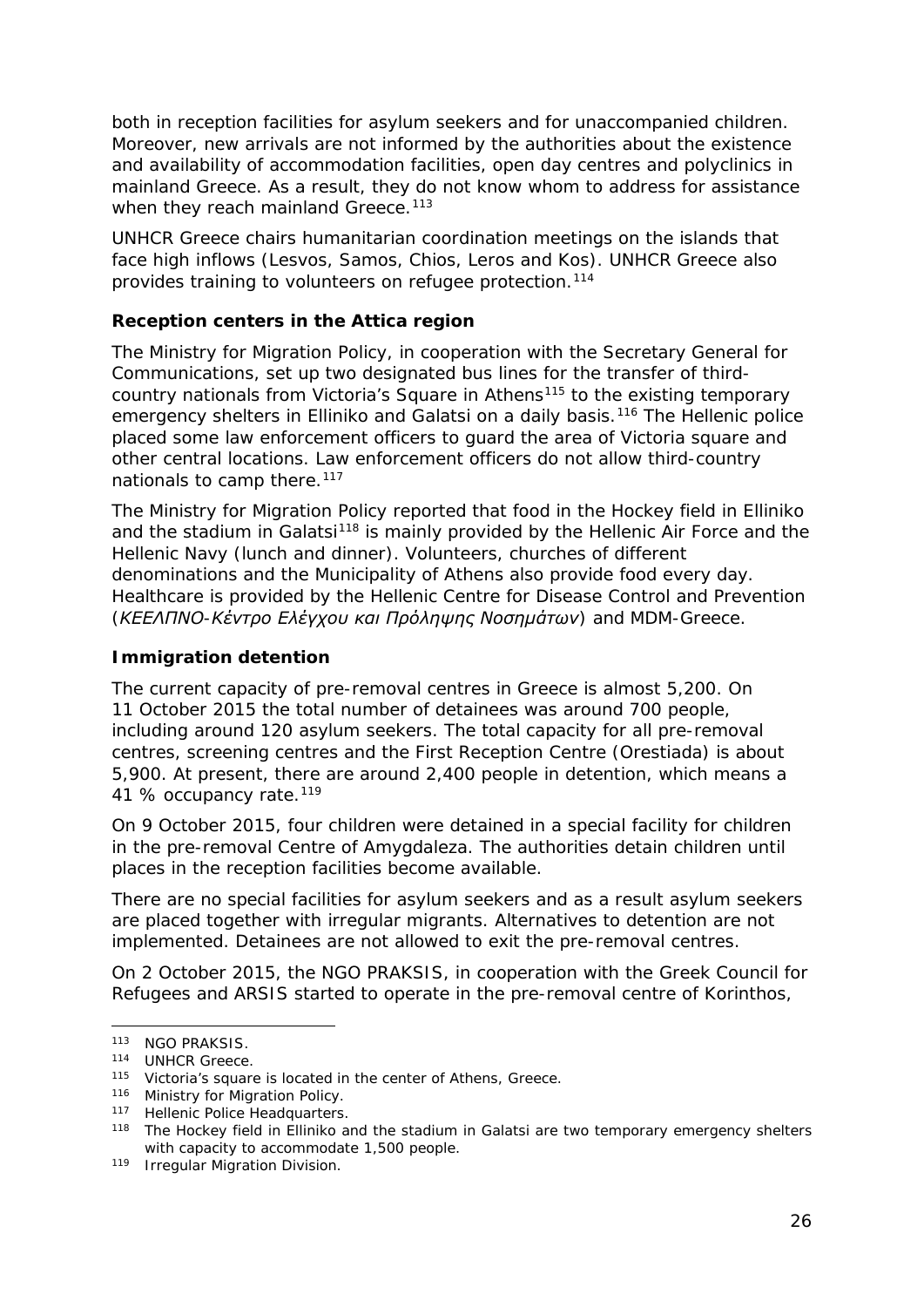<span id="page-26-3"></span>providing healthcare, mental health support and legal aid to migrants detained there. The NGO PRAKSIS stated that this initiative may be expanded to other pre-removal centres across the country.<sup>[120](#page-26-0)</sup>

### Social response to the situation – including rallies, voluntary work (such as humanitarian assistance, private persons hosting asylum seekers) and similar actions

On 4 October 2015, the initiative "Refugees Welcome - Greece"[121](#page-26-1) launched its activities on social networks. According to its official website, it is a voluntary initiative aiming at the creation of a new culture of welcome and community living to be realised for, and together with, refugees in Greece. *"The goal is to ensure appropriate housing for refugees through the promotion of cohabitation and flat-sharing."* On 9 October 2015, the initiative made its first open meeting in a hall at the premises of the Municipality of Athens.

#### Legal and policy responses, including any changes to the law

Nothing new to report.

### Incidents affecting persons in need of international protection as well as irregular migrants

On 6 October 2015, at the First Reception Centre of Moria (Lesvos), instances of police violence took place. A protest broke out due to too many people waiting for their registration procedure to be completed in an overcrowded facility. The police used tear gas and rubber bullets to enforce order.<sup>[122](#page-26-2)</sup> However, the incident has not been recorded officially and information is available via the media.<sup>[123](#page-26-3)</sup>

<span id="page-26-0"></span><sup>120</sup> NGO PRAKSIS.

<span id="page-26-1"></span><sup>121</sup> Refugees Welcome - Greece, available at: [http://refugees-welcome.gr/.](http://refugees-welcome.gr/)

<span id="page-26-2"></span><sup>122</sup> Médecins Sans Frontières Greece-MSF-Greece.

<sup>123</sup> Lesvosnews, 8 October 2015, available at: [www.lesvosnews.net/articles/news](http://www.lesvosnews.net/articles/news-categories/koinonia/astynomikos-mpatsos-klostaei-prosfyges-sti-moria-lesvoy-fotografia)[categories/koinonia/astynomikos-mpatsos-klostaei-prosfyges-sti-moria-lesvoy-fotografia;](http://www.lesvosnews.net/articles/news-categories/koinonia/astynomikos-mpatsos-klostaei-prosfyges-sti-moria-lesvoy-fotografia) Tanea, 8 October 2015, available at: [www.tanea.gr/news/greece/article/5300753/ede-gia](http://www.tanea.gr/news/greece/article/5300753/ede-gia-ton-astynomiko-poy-klwtshse-metanasth-sth-mytilhnh/)[ton-astynomiko-poy-klwtshse-metanasth-sth-mytilhnh/;](http://www.tanea.gr/news/greece/article/5300753/ede-gia-ton-astynomiko-poy-klwtshse-metanasth-sth-mytilhnh/) TVXS, 7 October 2015, available at: http://tvxs.gr/news/ellada/nees-eikones-ntropis-astynomikos-klotsaei-prosfyges-sti-lesbofotografies.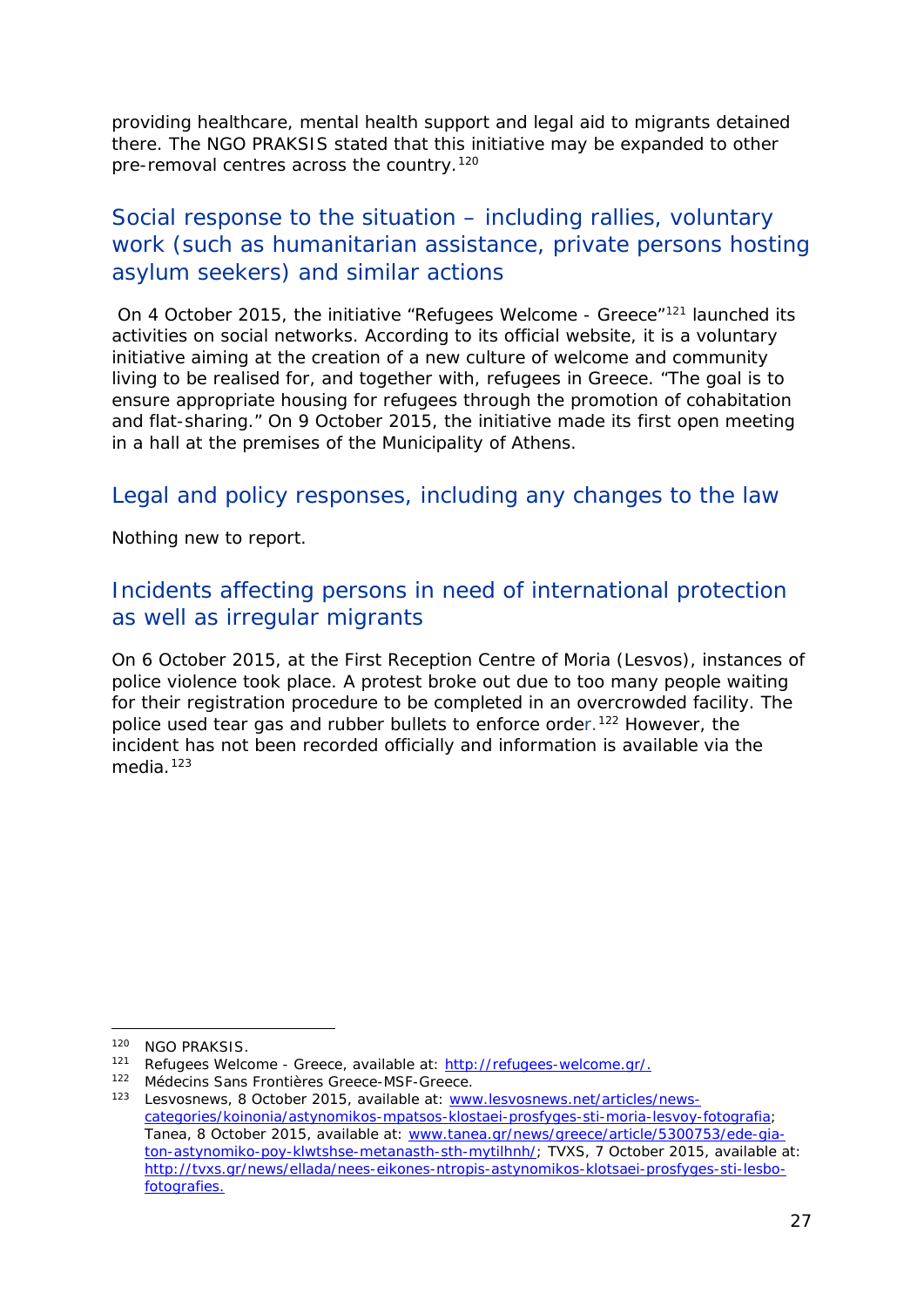## <span id="page-27-0"></span>**Hungary**

### Stakeholders contacted

Interviews took place mainly via phone and email in the week of 5 October to 11 October 2015 with the following stakeholders:

- United Nations High Commissioner for Refugees (UNHCR) Hungary, based in Budapest;
- Hungarian Helsinki Committee (*Magyar Helsinki Bizottság)*;
- Hungarian Association for Migrants (*Menedék Migránsokat Segítő Egyesület)*;
- Amnesty International Hungary, based in Budapest;
- Ministry of Internal Affairs (*Belügyminisztérium)*;
- National Police Headquarters *(Országos Rendőr-főkapitányság);*
- General Attorney's Office *(Legfőbb Ügyészség)*;
- Office of Immigration and Nationality (*Bevándorlási és Állampolgársági Hivatal*) (regional office in Debrecen, headquarters in Budapest);
- County Court of Szeged (*Szegedi Törvényszék).*

### Overview of the situation in terms of size and patterns of new arrivals

#### **Situation of new arrivals**

During the reporting period, more than 45,600 people arrived: most through the border with Croatia and only around 180 through Serbia.<sup>[124](#page-27-1)</sup>

Since 15 September 2015 (when fences closed the Serbian-Hungarian border), the majority of people have been entering the country from the Croatian border.[125](#page-27-2) People arrived from Croatia every day. Friday, Saturday and Sunday were the busiest days at the border with Croatia with over 22,900 people arriving during these three days (almost half of the total weekly number of new arrivals). It should be noted that the physical closure of the Hungarian-Croatian borders is expected to take place on 15 October 2015.<sup>[126](#page-27-3)</sup> This might have an impact on the number of new arrivals in Hungary.

New arrivals are mainly Syrian, Afghan and Iraqi nationals. 78 % of new arrivals were men, 22 % women. With respect to age, 10 % of them were under 14 years old, 16 % were between 14-17 years old, 54 % were between 18-34 years old, 18 % were between 35-64 years old and 1 % were over 65 years old.<sup>[127](#page-27-4)</sup>

<sup>124</sup> National Police Headquarters, Press Department. j,

<span id="page-27-2"></span><span id="page-27-1"></span><sup>125</sup> National Police Headquarters, Press Department.

<span id="page-27-3"></span><sup>126</sup> Index (online newspaper) (2015), '*Ezer külföldi katona jöhet a magyar-horvát határra*', available at: [http://index.hu/belfold/2015/10/08/oktober\\_15-ig\\_nem\\_zarjak\\_le\\_a\\_magyar](http://index.hu/belfold/2015/10/08/oktober_15-ig_nem_zarjak_le_a_magyar-horvat_hatart/)horvat\_hatart/ .<br>127 Office for Immigration and Nationality.

<span id="page-27-4"></span>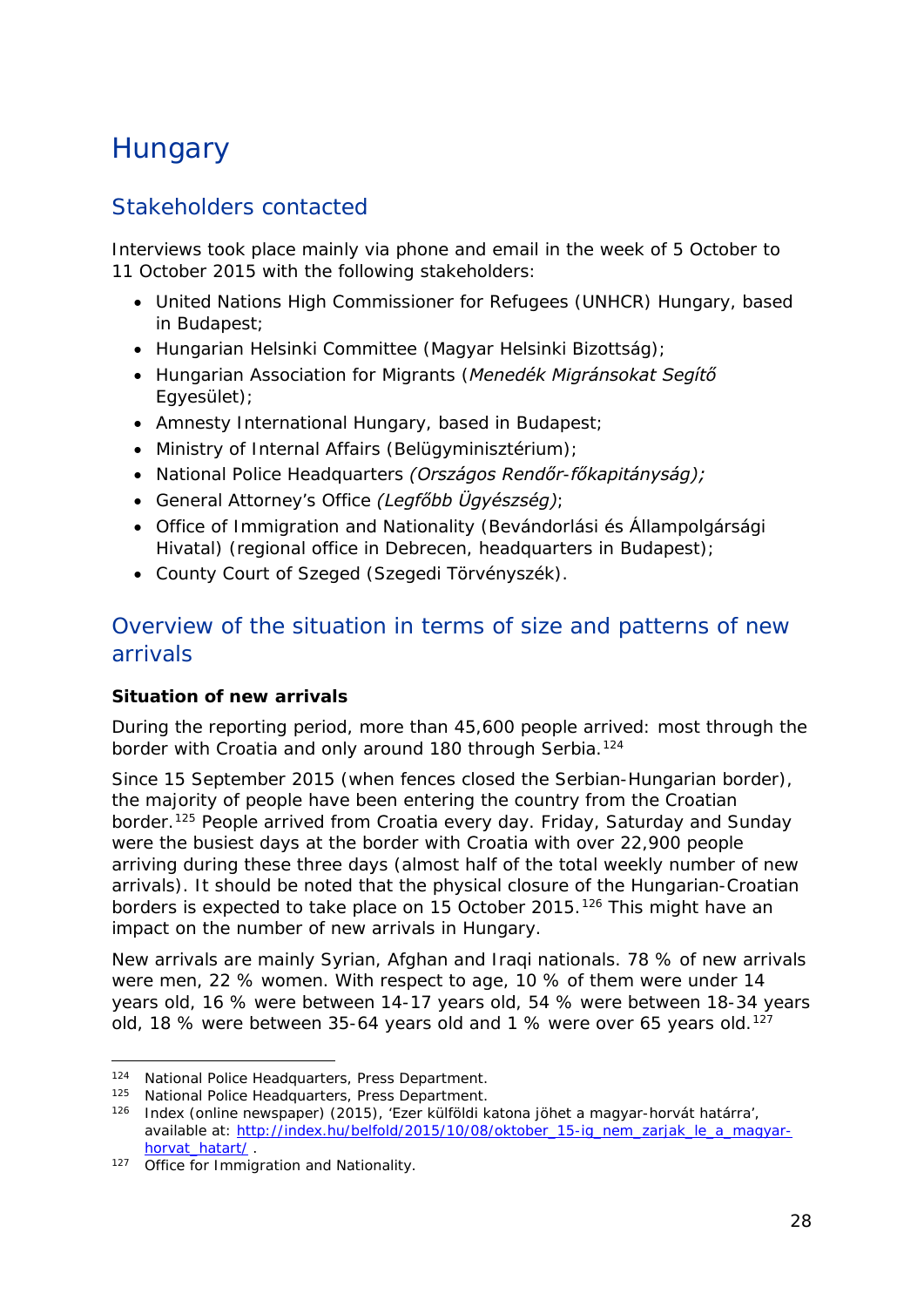<span id="page-28-1"></span>Mostly, new arrivals wish to continue their journey to Western Europe and consider Hungary only as a transit country. Therefore, the majority of them do not apply for asylum or protection in Hungary and they are not registered at the border. From 5-11 October, 147 migrants applied for asylum in Hungary.<sup>[128](#page-28-0)</sup> The total number of applications filed in 2015, up to 11 October, was over 176,300. The Hungarian authorities transport those not seeking asylum in Hungary to the Austrian border by train and by bus.<sup>[129](#page-28-1)</sup>

At present, around 400 asylum seekers are waiting for the decision of the Office of Immigration and Nationality (*Bevándorlási és Állampolgársági Hivatal;* Office). From 5-11 October, 17 positive decisions (accepting the asylum claim) and 152 negative decisions (rejecting the claim) were made. In nearly 6,300 cases the Office terminated the process, as the applicants had left the country.<sup>[130](#page-28-2)</sup>

#### **Criminal proceedings against irregular border crossing**

Criminal proceedings were initiated against 113 people during the reporting period on charges of unauthorised border crossing (*határzár tiltott átlépése*).[131](#page-28-3) Criminal cases follow the same pattern: people are being prosecuted for crossing the fences at the Serbian-Hungarian borderline. The number of 113 cases is a significant decrease compared to the previous reporting period (307 cases in the week of 28 September – 4 October).

There was no case registered in the reporting period where the police had caught a person damaging the fences. It seems that more and more migrants and asylum seekers are aware of the fact that Hungary criminalises the behaviour of climbing over the fences on the Serbian-Hungarian border, and thus most of them make a detour to enter Hungary from the Croatian side, where there are no fences yet.

During the reporting period, the prosecutor pressed charges against 113 people committing the crime of illegal border crossing in Csongrad. 112 criminal trials were then held against people before the Metropolitan Court of Szeged (*Szegedi Járásbíróság)*. In 110 cases, the court found the defendants guilty of illegal border crossing. Sixty-six people received a one-year entry ban; 43 received a two-year entry ban. One case was postponed, and in one case the Court terminated the criminal procedure as the defendant went missing. None of the defendants appealed against the decisions, therefore the judgments became enforceable right after their promulgation.<sup>[132](#page-28-4)</sup> All of the defendants made a statement right after the verdict that they would waive their right to appeal.

<span id="page-28-0"></span><sup>128</sup> Office for Immigration and Nationality.

<sup>129</sup> National Police Headquarters, Press Department.

<span id="page-28-2"></span><sup>130</sup> Office for Immigration and Nationality.

<span id="page-28-3"></span><sup>131</sup> The provision of illegal border crossing as offence is set out in Article 352/A of Act C of 2012 in the Criminal Code (*2012. évi C. törvény a Büntető Törvénykönyvről;* Criminal Code), available at: nit.hu/cgi\_bin/njt\_doc.cgi?docid=152383.297990#foot\_121\_place. The provision was introduced in the Criminal Code by Act CXL of 2015 on the amendment of certain laws as a result of the migrant situation (*2015. évi CXL. törvény egyes törvényeknek a tömeges bevándorlás kezelésével összefüggő módosításáról;* Act CXL of 2015), available at: [njt.hu/cgi\\_bin/njt\\_doc.cgi?docid=177552.298006.](http://njt.hu/cgi_bin/njt_doc.cgi?docid=177552.298006) Act CXL of 2015 entered into force on 15 September 2015.

<span id="page-28-4"></span><sup>132</sup> County Court of Szeged, Press Department.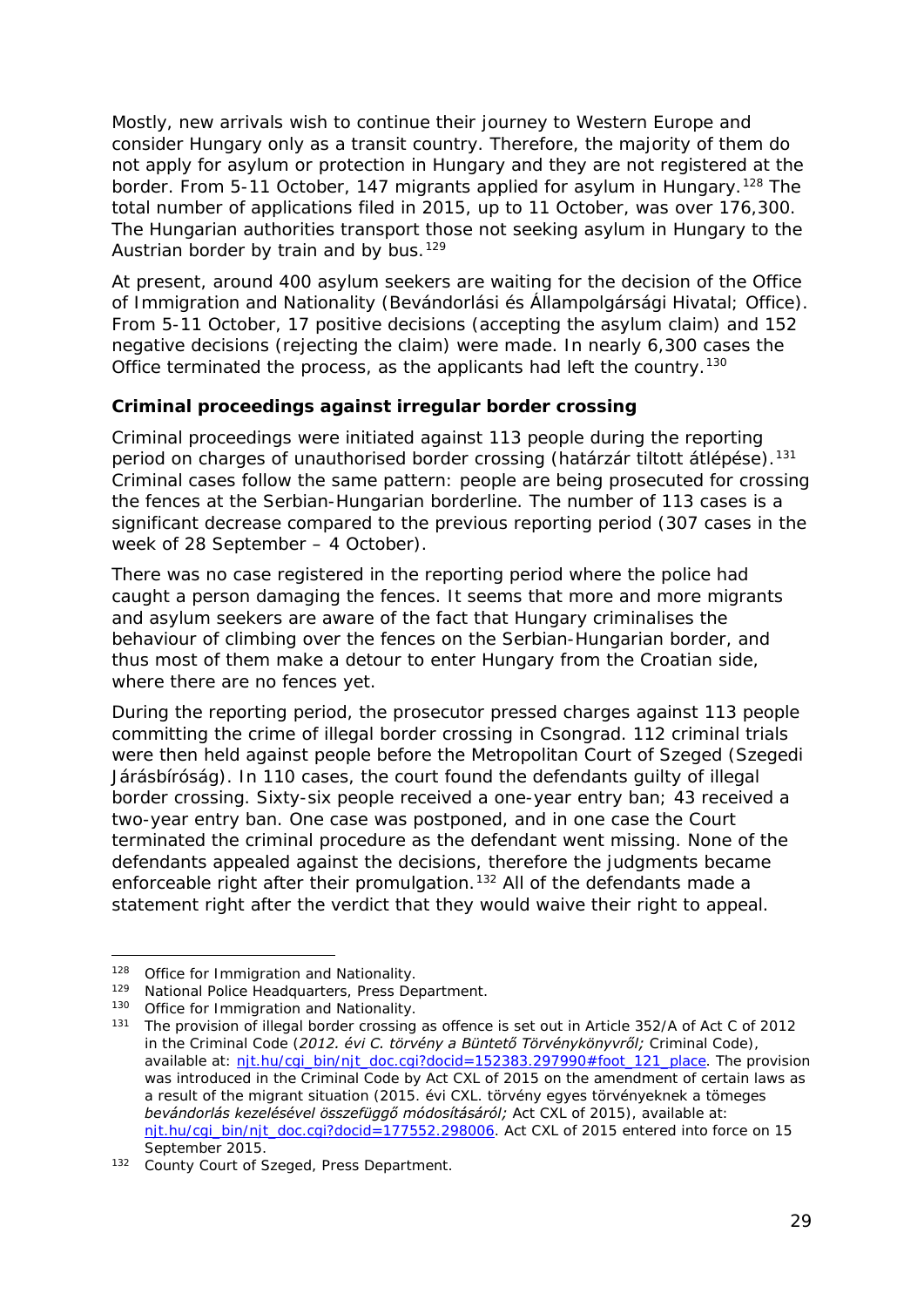<span id="page-29-1"></span>Defendants were mostly Syrian, Afghan and Iraqi nationals, but some were from Kosovo, Serbia and Albania.<sup>[133](#page-29-0)</sup> Defendants arrived in the country climbing over the fences.<sup>[134](#page-29-1)</sup> The police caught them on-site, therefore they could not apply for asylum in Hungary and only the criminal procedure was initiated and conducted against them.

In these procedures, the defendant must have access to a lawyer (legal representation is mandatory) and an interpreter must also be present at all stages of the criminal procedure.<sup>135</sup> In the reporting period, it was found that authorities (police, prosecutor) and the court respected the defendants' rights.<sup>[136](#page-29-1)</sup>

According to the law, oral translation of the verdict on trial is mandatory, while defendants are only entitled to the translated hard copy of the judgement upon request. It is common that that defendants and their lawyers do not request the court to provide a translated version of the document containing the verdict.<sup>[137](#page-29-3)</sup>

#### **Number of third-country nationals returned to third country**

The Office of Immigration and Nationality does not keep a record of the reasoning behind the decisions. This implies that there are no data available on the number of cases in which the 'safe third country rule' was applied.<sup>[138](#page-29-4)</sup>

Since 15 September 2015, nine review claims were brought to the Administrative and Labour Court of Szeged (*Szegedi Közigazgatási és Munkaügyi Bíróság)* against the decisions of the Office of Immigration and Nationality. All claims were rejected and the office's decisions were upheld.

From 5-11 October 2015, the court upheld the decisions of the Office of Immigration and Nationality with respect to two cases involving Bangladeshi nationals. In both cases, the claimants challenged the decisions of the Office of Immigration and Nationality as it rejected their claims for asylum on the grounds of the 'safe third country rule'. The court found that the claimants could not show evidence why Serbia would not fall into the category of a safe country. Both claimants requested translations of the hard copies of the decisions.<sup>[139](#page-29-5)</sup> It should be noted that the claimants were heard through closed circuit video systems established in the transit zone of Röszke (city at the Serbian border). The judge and the interpreter were in the courthouse in Szeged.

In Röszke, to execute the court's expulsion decisions, 80 migrants (all adults) were put into immigration detention during the reporting period.<sup>[140](#page-29-6)</sup>

Execution is very difficult in relation to entry ban orders in criminal cases and the return orders in administrative cases. Serbia only accepts expelled migrants

<sup>133</sup> County Court of Szeged, Press Department. -

<span id="page-29-0"></span><sup>134</sup> Article 352/A of the Criminal Code.

<span id="page-29-2"></span><sup>135</sup> Article 542/M of Act XIX of 1998 on the criminal procedure (*1998. évi XIX. törvény a büntetőeljárásról)*, available at: net.jogtar.hu/jr/gen/getdoc2.cgi?docid=99800019.TV.

<sup>136</sup> General Attorney's Office.

<span id="page-29-3"></span><sup>137</sup> Article 9 paragraph 4 of Act XIX of 1998 on the criminal procedure (*1998. évi XIX. Törvény a büntetőeljárásról)*, available at:<http://net.jogtar.hu/jr/gen/getdoc2.cgi?docid=99800019.TV>

<span id="page-29-4"></span><sup>&</sup>lt;sup>138</sup> Office for Immigration and Nationality; National Police Headquarters; General Attorney's Office; Helsinki Committee.

<span id="page-29-5"></span><sup>139</sup> County Court of Szeged, Press Department.

<span id="page-29-6"></span><sup>140</sup> Office for Immigration and Nationality.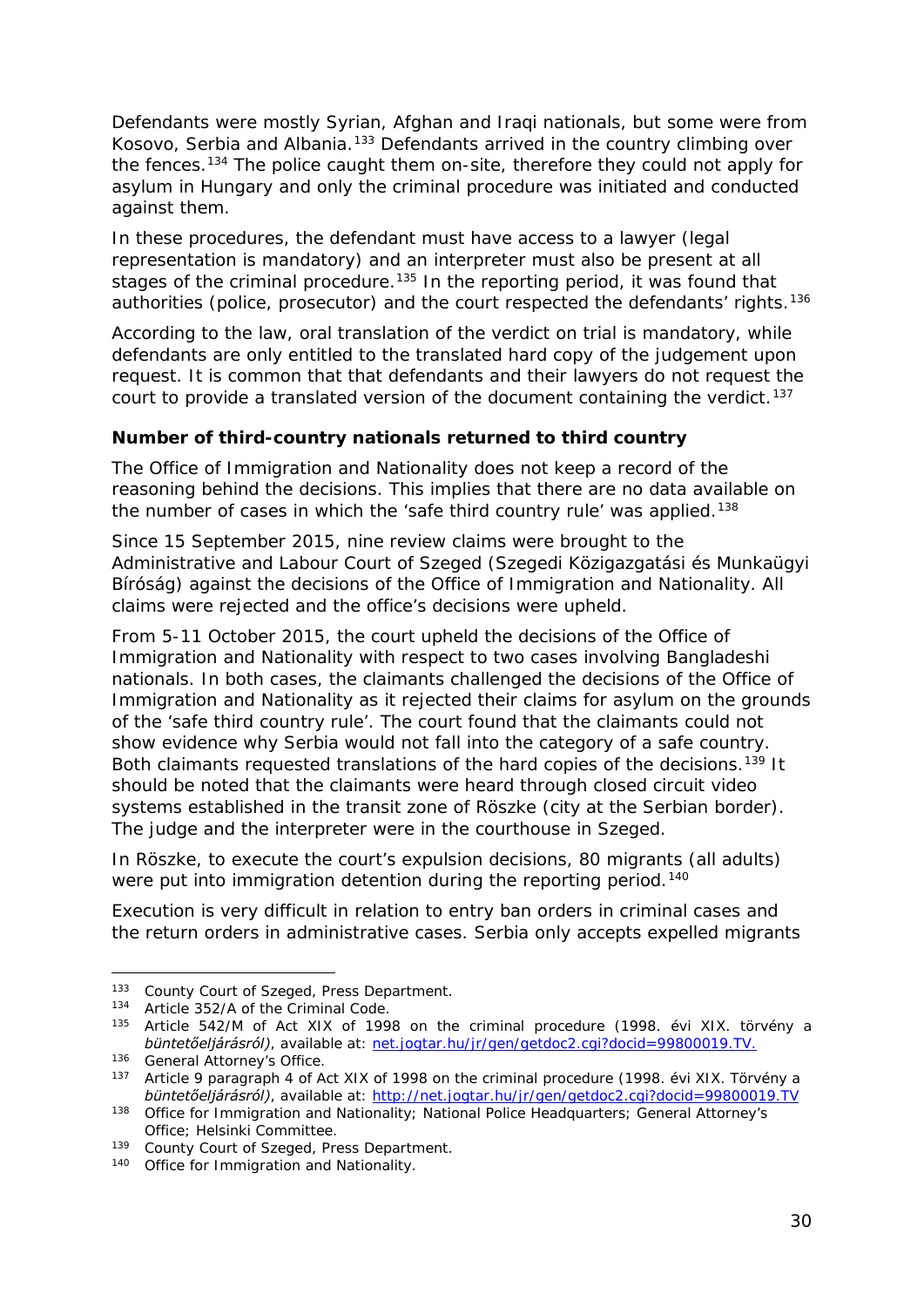<span id="page-30-3"></span>if they hold a valid passport, which had also been the passport held when they originally entered Serbia. During the reporting period, the General Attorney's Office monitored the return process in only one case and experienced no resistance from the returned person.<sup>[141](#page-30-0)</sup>

### Fundamental rights issue concerning initial registration and fingerprinting for Eurodac

Nothing new to report. Generally, authorities experienced cooperation from new arrivals during the registration and fingerprinting process.<sup>[142](#page-30-1)</sup>

### Challenges and developments concerning reception conditions of new arrivals

#### **Reception conditions**

In the reporting period, fewer than  $600$  asylum seekers<sup>[143](#page-30-2)</sup> were accommodated in Hungary in refugee camps and transit zones established at the border. The number is within the maximum capacity of such institutions (total occupancy is around 2,500). As very few seek asylum in Hungary, authorities do not experience a significant workload in the transit zones. Therefore, reception conditions are adequate and authorities are able to provide sufficient care to people. UNHCR Hungary ensures that staff members of Hungarian authorities working in the transit zones treat people humanely and their attitude is professional and correct.[144](#page-30-3)

Authorities accommodate children in institutions specialised in taking care of children in the cities of Fót and Hódmezővásárhely.<sup>[145](#page-30-4)</sup> As many of the children arrive in Hungary without identification documents, it is often a challenge to identify them. In such cases, authorities can only rely on the information the person gives to them.[146](#page-30-3)

Amnesty International Hungary disclosed a study called 'Fenced Out – Hungary's Violations of the Rights of Refugees and Migrants' (*Elkerítve – Magyarország jogsértései a menekültekkel és a migránsokkal szemben)*[147](#page-30-5) on 8 October 2015. Among other topics, the study analyses the events of the past few months focusing on the peak of the crisis in August and early September. While the study contains harsh criticism against the reception conditions in Hungary (lack

<span id="page-30-0"></span><sup>141</sup> General Attorney's Office.

<span id="page-30-1"></span><sup>142</sup> Office for Immigration and Nationality.

<span id="page-30-2"></span><sup>&</sup>lt;sup>143</sup> The number refers to all people who are waiting for the decision on their asylum claims.

<sup>144</sup> United Nations High Commissioner for Refugees (UNHCR) Hungary. A short summary of their findings are available under the title "Migrants' portions are cut-back" (*Megvágták a menekültek fejadagját)*, available at: www.hirado.hu/2015/10/07/megvagtak-a-menekultekfejadagjat/. 145 United Nations High Commissioner for Refugees (UNHCR) Hungary.

<span id="page-30-4"></span><sup>146</sup> National Police Headquarters.

<span id="page-30-5"></span><sup>147</sup> Amnesty International Hungary (2015), *Fenced Out – Hungary's Violations of the Rights of Refugees and Migrants*, available at: [www.amnesty.hu/data/file/1792-hungary-briefing-final](http://www.amnesty.hu/data/file/1792-hungary-briefing-final-embargo-081015.pdf?version=1415642342)[embargo-081015.pdf?version=1415642342.](http://www.amnesty.hu/data/file/1792-hungary-briefing-final-embargo-081015.pdf?version=1415642342)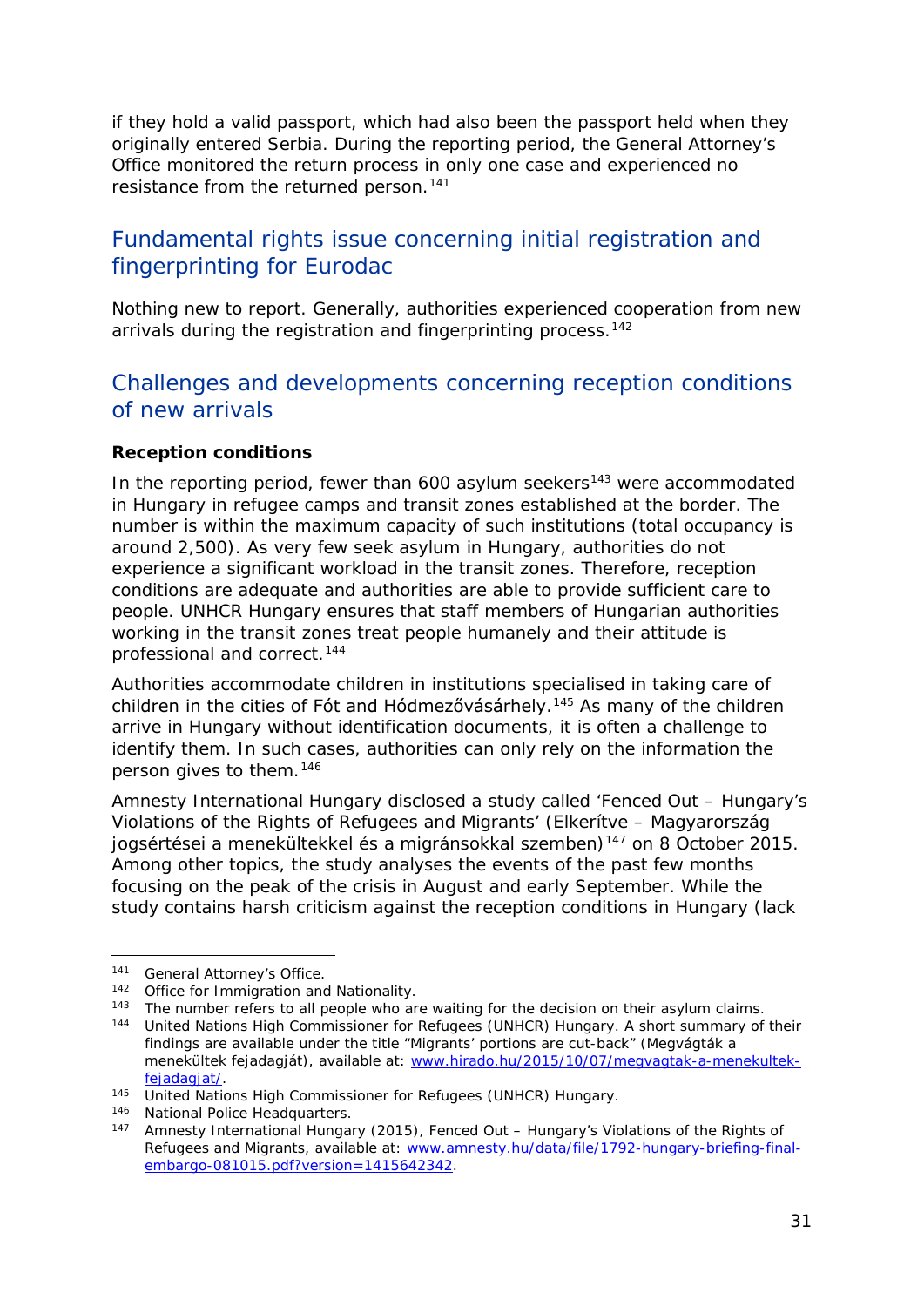of proper medical care, lack of interpretation, some violent acts of the police, etc.), these observations reflect past events and not today's situation.<sup>[148](#page-31-0)</sup>

#### **Access to healthcare**

Hospitals close to the Croatian borders receive some 30-50 migrant patients a day, while at least one medical doctor is on duty at the border crossings close to Beremend and Zákány (Croatian border) to provide on-site assistance. The number of migrants requesting on-site medical assistance is limited as they rather prefer to continue their journey than spending time on receiving medical care. $149$ 

### Social response to the situation – including rallies, voluntary work (such as humanitarian assistance, private persons hosting asylum seekers) and similar actions

Humanitarian assistance is most significant in the area close to the cities of Beremend and Zákány. These are the last open territories at the Croatian-Hungarian border where fences are not ready yet. The Hungarian Association for Migrants (*Menedék Migránsokat Segítő Egyesület*) and volunteers are helping new arrivals on a daily basis providing them with warm clothes, food and blankets.[150](#page-31-2)

Migration Aid volunteers (a group of volunteers organised on Facebook in June 2015 to help migrants) are helping asylum seekers and migrants in two sites: Zákány (Croatian border) and Hegyeshalom (Austrian border). Every day they post a donation list on their Facebook site listing the most useful items (mainly food, winter shoes, scarves and hats).<sup>151</sup>

On 8 October 2015, representatives of a group of NGOs -the Hungarian Red Cross (*Magyarországi Vöröskereszt)*, Migration Aid, the Civil Liberties Union (*Társaság a Szabadságjogokért),* Migrant Mission of the Reformed Church (*Református Menekültmisszió),* the Hungarian Helsinki Committee (*Magyar Helsinki Bizottság),* the Hungarian Association for Migrants*,* Help the Refugees Together Group (*Segítsünk együtt a menekülteknek csoport),* Tessa Artemission Foundation (*Tessza Artemisszió Alapítvány)-* organised a discussion table on the Hungarian refugee situation at the European Point<sup>[152](#page-31-4)</sup> (*Európa Pont*) in Budapest. The organisations analysed the events of the past few months and critically scrutinised the actions of the Government. NGO representatives said that donations from Hungarian individuals are significantly less than those provided in August and early September. At the same time, more and more volunteers are willing to help from foreign countries. The participating civil society

j,

<span id="page-31-0"></span><sup>148</sup> Statements is based on expert's personal observation in the period between 5 and 11 October 2015.

<span id="page-31-1"></span><sup>149</sup> Hungarian Association for Migrants.

<span id="page-31-2"></span><sup>&</sup>lt;sup>150</sup> Hungarian Association for Migrants.

<span id="page-31-3"></span><sup>151</sup> Migration Aid Facebook page, [www.facebook.com/migrationaidhungary?fref=ts.](http://www.facebook.com/migrationaidhungary?fref=ts)

<span id="page-31-4"></span><sup>&</sup>lt;sup>152</sup> The European Point is an information and cultural centre of the Information Office of the European Parliament in Hungary and the Hungarian Representation to the European Commission. More informationon about the European Point is available at: [http://ec.europa.eu/hungary/services/eps/index\\_hu.htm.](http://ec.europa.eu/hungary/services/eps/index_hu.htm)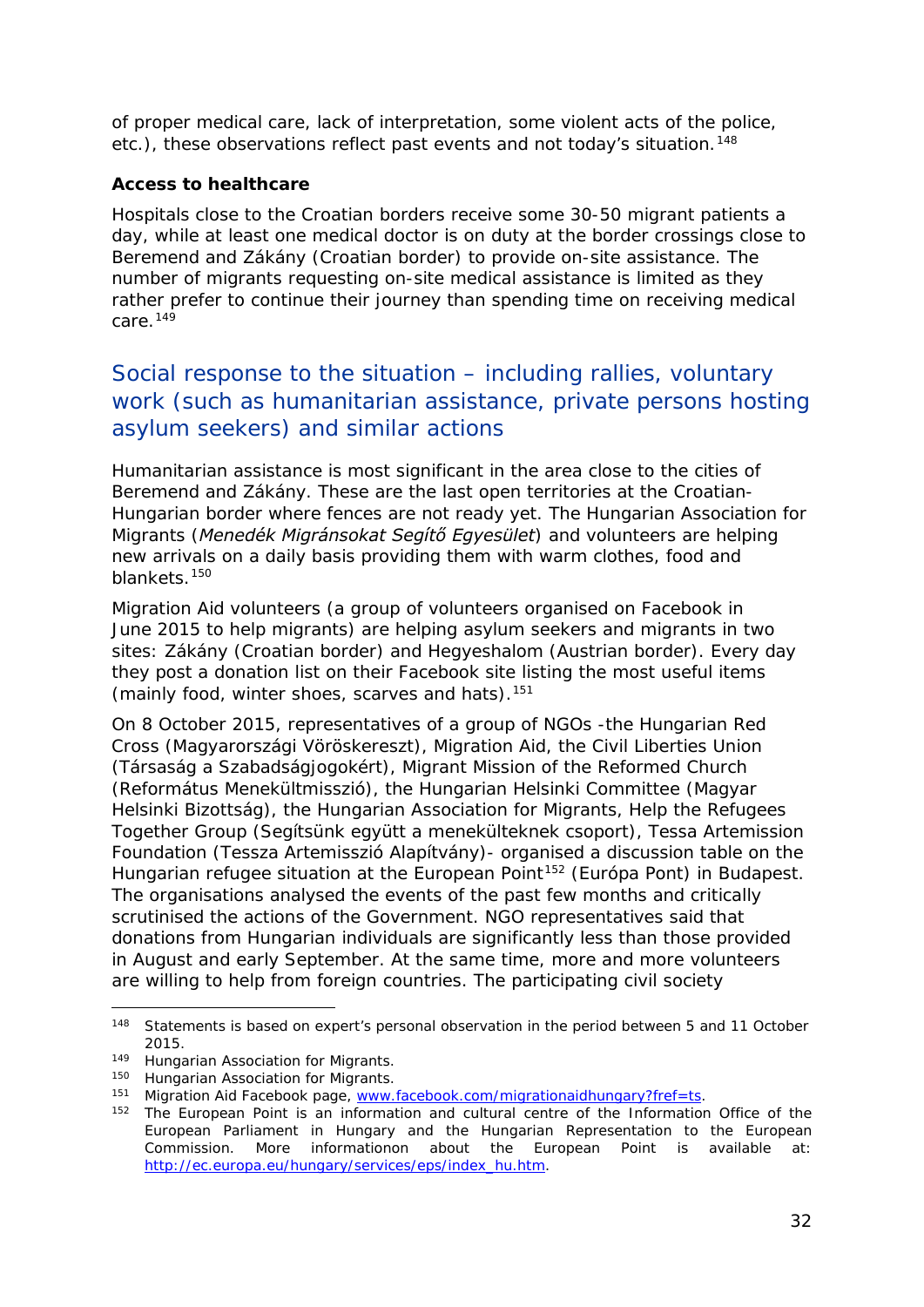<span id="page-32-3"></span>organisations now collect donations for those irregular migrants who are waiting for the execution of the return order in Hungarian prisons. The Helsinki Committee supports them with leaflets and information about their rights.<sup>[153](#page-32-0)</sup>

In the reporting period, there were no racist or related incidents against migrants from either authorities or citizens. Racist comments, however, can still be found on the internet where people comment on articles and Facebook pages reporting on the situation.[154](#page-32-1)

According to a news poll<sup>155</sup> published on 5 October 2015, Hungarians have become more xenophobic in the past few months. While in November 2014, 66 % of the respondents wanted the government to be less tolerant towards migrants,[156](#page-32-3) today this ratio is 79 %. 58 % of the respondents see migrants as violent people. While a significant majority of the respondents believe that migrants deserve fair and human treatment, there is no consensus about who (the government, civil societies, the EU, etc.) should bear the costs. 34 % of the respondents believe that all borders should be protected ('hermetically sealed') with fences.

The Prosecutor's Office in Győr pressed charges against two Hungarian nationals who robbed four Afghan migrants in the summer. Defendants used a meat chopper to force the victims to hand over money. The investigation has not disclosed racist motives yet.<sup>[157](#page-32-4)</sup>

#### Legal and policy responses, including any changes to the law

Act CXLVI of 2015 on the jurisdiction of courts in certain civil and criminal law matters (*2015. évi CXLVI. törvény az egyes polgári és büntető ügyekben eljáró bíróságok illetékességéről)* entered into force on 8 October 2015*.*[158](#page-32-5)

This new law grants jurisdiction over cases related to the crimes of illegal border crossing,<sup>[159](#page-32-6)</sup> damaging instalments that protect the border<sup>[160](#page-32-3)</sup> and obstructing the construction of border closure instalments.[161](#page-32-3) Jurisdiction has been given to the Courts close to the Croatian-Hungarian border: in Zala and Somogy counties, to the Metropolitan Court of Zalaegerszeg (*Zalaegerszegi Járásbíróság*) (entry level jurisdiction) and to the County Court of Zalaegerszeg (*Zalagerszegi* 

<span id="page-32-0"></span><sup>&</sup>lt;sup>153</sup> A report about the meeting is available under the title 'We are glad the European Commission is awake' (*Örülünk, hogy az Európai Bizottság felébredt)*, available at: [http://index.hu/belfold/2015/10/08/orulunk\\_hogy\\_az\\_europai\\_bizottsag\\_felebredt/.](http://index.hu/belfold/2015/10/08/orulunk_hogy_az_europai_bizottsag_felebredt/)

<span id="page-32-2"></span><span id="page-32-1"></span><sup>154</sup> Information is based on expert's personal observation in the period of  $\overline{5}$  - 11 October 2015.<br>155 Háti Világgazdaság (pows magazino) (2015) (Modian: A third of the Hungarians would seal

<sup>155</sup> Héti Világgazdaság (news magazine) (2015), 'Median: A third of the Hungarians would seal the borders' (*Medián: a magyarok harmada hermetikusan lezárná a határokat)*, 7 October 2015, available at: [hvg.hu/itthon/20151007\\_Median\\_a\\_magyarok\\_harmada\\_hermetikusan\\_le.](http://hvg.hu/itthon/20151007_Median_a_magyarok_harmada_hermetikusan_le)

<sup>156</sup> This is the term used in the document, capturing asylum seekers, refugees, economic migrants and those illegally crossing the borders.

<span id="page-32-4"></span><sup>&</sup>lt;sup>157</sup> General Attorney's Office. A short press release about the case can be found under the title 'They used a meat chopper to rob migrants' (*Húsvágó bárddal fenyegetve raboltak ki migránsokat),* available at: [http://mklu.hu/hnlp14/?p=22701.](http://mklu.hu/hnlp14/?p=22701)

<span id="page-32-5"></span><sup>158</sup> Act CXLVI of 2015 on the jurisdiction of Courts in certain civil and criminal law matters (*2015. évi CXLVI. törvény az egyes polgári és büntető ügyekben eljáró bíróságok illetékességéről),*  available at: [njt.hu/cgi\\_bin/njt\\_doc.cgi?docid=191483.312585.](http://njt.hu/cgi_bin/njt_doc.cgi?docid=191483.312585)<br><sup>159</sup> Article 352/A of the Criminal Code.

<span id="page-32-6"></span><sup>160</sup> Article 352/B of the Criminal Code.

<sup>161</sup> Article 352/C of the Criminal Code.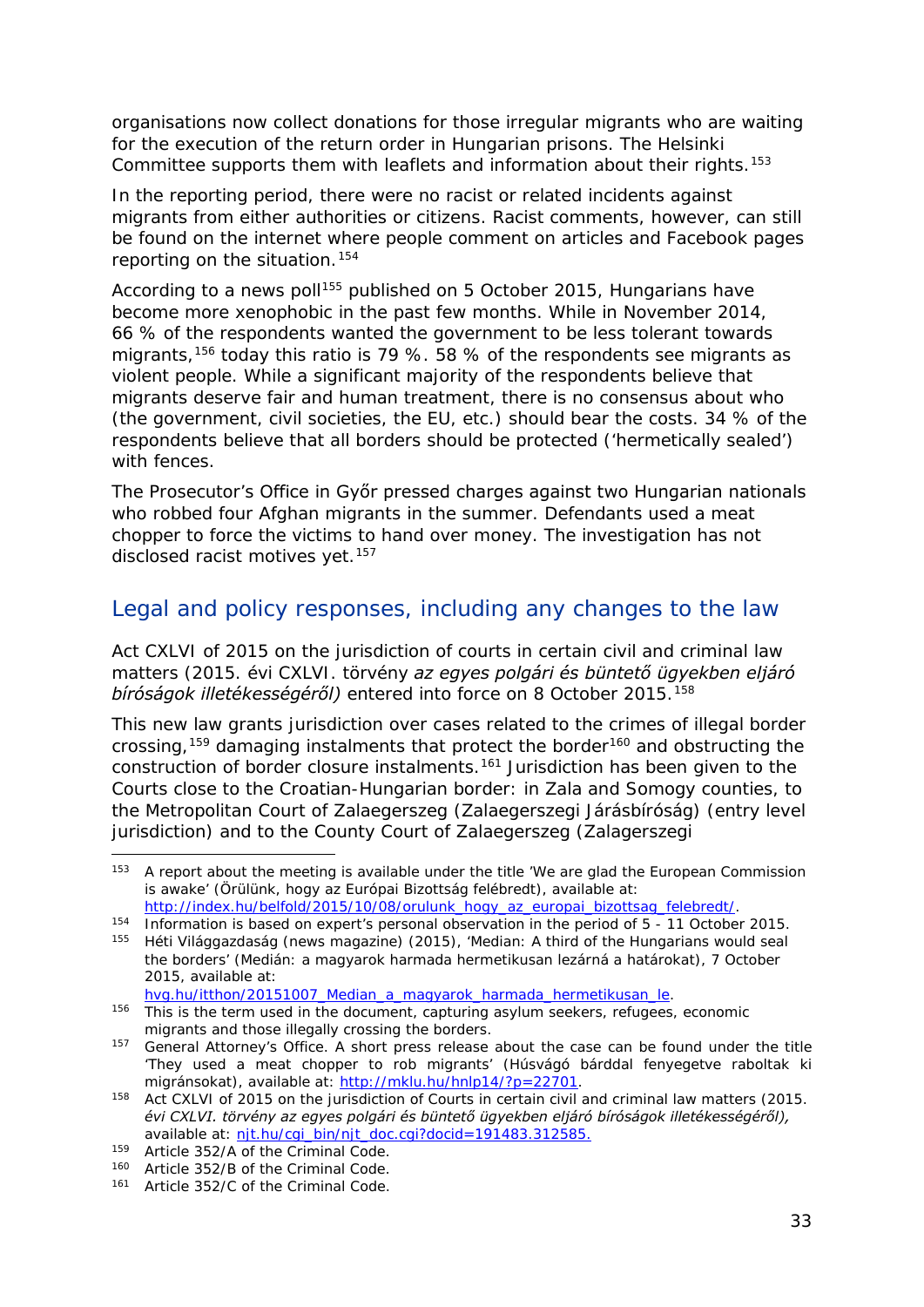*Törvényszék)* (Court of appeals); in Baranya county, to the Metropolitan Court of Pécs (*Pécsi Járásbíróság)* (entry level jurisdiction) and the County Court of Pécs (*Pécsi Törvényszék)* (court of appeals).

The act also gives jurisdiction to the Administrative and Labour Court of Pécs (*Pécsi Közigazgatási és Munkaügyi Bíróság*) in Baranya county and the Administrative and Labour Court of Zalaegerszeg (*Zalaegerszegi Közigazgatási és Munkaügyi Bíróság*) in Zala and Somogy counties to decide on the review procedures against the decisions of the Office of Immigration and Nationality (*Bevándorlási és Állampolgársági Hivatal*) in the cases of asylum seekers. The new law is expected to decrease the workload of the Administrative and Labour Court of Szeged (*Szegedi Közigazgatási és Munkaügyi Bíróság)* that previously had exclusive jurisdiction over such cases.

Government Decision no. 1723/2015. (X. 7.) on authorising the deployment of foreign armed forces to support border control tasks (*1723/2015. (X. 7.) Korm. határozat a külföldi fegyveres erőknek a határrendészeti feladatok támogatásában való részvételének engedélyezéséről)*[162](#page-33-0) was adopted on 7 October 2005. The Decision allows for a maximum of 1,000 foreign soldiers to join the action 'Joint Will' (*Közös Akarat)* to support the Hungarian army to protect its borders until 15 March 2016. The Government Decision foresees the future participation of military personnel from other Visegrád countries (e.g. Poland, Czech Republic) to help the Hungarian military and police guard the borders.

### Incidents affecting persons in need of international protection as well as irregular migrants

A Syrian male asylum seeker arriving in the train station of Szombathely attempted to run away from the police. The police apprehended him and took him back to the train station to board the train. During the boarding process, he kicked one of the policemen in his chest. The court found him guilty of the crime of violence against a public official. The court sentenced him to one year and six months of imprisonment, but the sentence was suspended for two years. The defendant was also sentenced to a two year entry ban. The judgment is final.<sup>[163](#page-33-1)</sup>

<span id="page-33-0"></span><sup>162</sup> Government Decision no. 1723/2015. (X. 7.) on authorising foreign armed forces to support border protection tasks (*1723/2015. (X. 7.) Korm. határozat külföldi fegyveres erőknek a határrendészeti feladatok támogatásában való részvételének engedélyezéséről)*, available at: [magyarkozlony.hu/dokumentumok/217825da702a1a0ad8b44004f2ae5e2bafa95511/megtekin](http://magyarkozlony.hu/dokumentumok/217825da702a1a0ad8b44004f2ae5e2bafa95511/megtekintes) [tes.](http://magyarkozlony.hu/dokumentumok/217825da702a1a0ad8b44004f2ae5e2bafa95511/megtekintes)<br><sup>163</sup> General Attorney's Office. A short press release about the case can be found under the title -

<span id="page-33-1"></span><sup>&#</sup>x27;Prosecuting migrant who hurt police' (*Intézkedő rendőrt bántalmazó migráns bíróság elé állításáról)*, available at: [http://mklu.hu/hnlp14/?p=22733.](http://mklu.hu/hnlp14/?p=22733)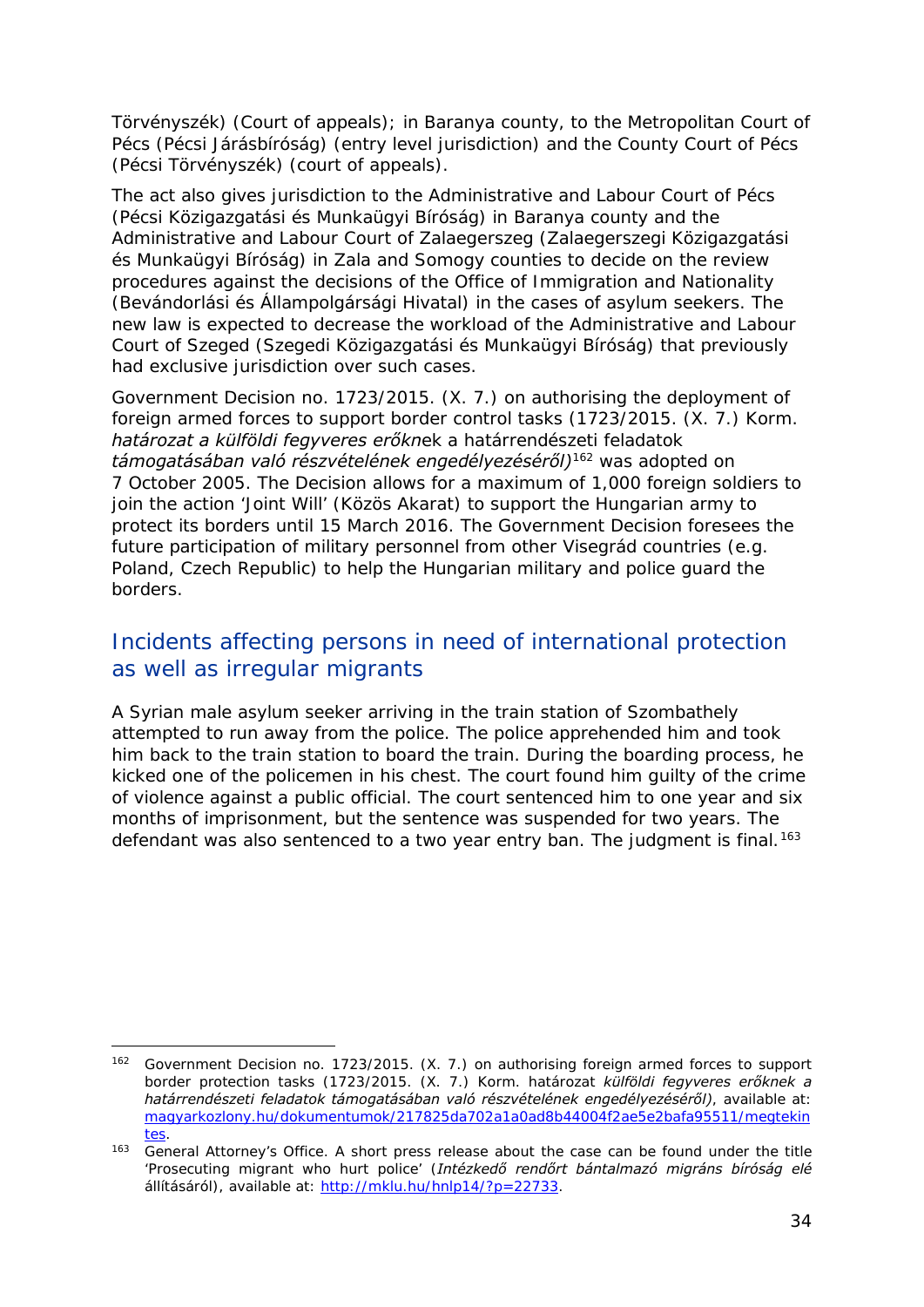## <span id="page-34-0"></span>**Italy**

### Stakeholders contacted

Interviews took place in the week from 8 October to 12 October 2015 with the stakeholders listed below. Some of them could not provide information but referred to updates available on their webpages. Other stakeholders contacted could not contribute due to different reasons.

- Immigration and civil liberties Department (Dipartimento per le libertà civili e l'immigrazione del Ministero dell'Interno), Ministry of Interior
- Italian Navy Command in Chief of the Italian Navy
- MSF Italy
- Save the Children Italy

### Overview of the situation in terms of size and patterns of new arrivals

#### **Situation of new arrivals**

In the reporting period, almost 4,000 people were rescued in multiple operations off the coast of Southern Italy. Around 2,300 applied for asylum.[164](#page-34-1) According to other sources, however, the overall number of arrivals is around 2,800.

On 5 October 2015, over 400 people (including some children) arrived in Lampedusa as they were rescued by the Italian Coast Guard and the Financial Police. Among them, there were many Syrian families, Somalians and Eritreans. They all were transferred to the local reception center in Contrada Imbriacola.<sup>[165](#page-34-2)</sup>

On the same day, the ship "Aviere" transferred 239 rescued people (mostly Eritreans) to the Norwegian boat "Siem Pilot". Among them, there were 173 men, 37 women and 30 children. They were disembarked in Messina (Sicily) on 6 October 2015. [166](#page-34-3)

On 6 October 2015, the British ship "Enterprise" docked in the port of Catania (Sicily) with more than 600 rescued Eritrean refugees on board.<sup>[167](#page-34-4)</sup>

<sup>164</sup> Ministry of Interior, Immigration and civil liberties Department. j,

<span id="page-34-2"></span><span id="page-34-1"></span><sup>165</sup> Corriere del Mezzogiorno (2015), *Migranti, in 402 a Lampedusa, sbarcati molti siriani*, 7 October 2015, available at: [http://corrieredelmezzogiorno.corriere.it/palermo/cronaca/15\\_ottobre\\_07/migranti-402-](http://corrieredelmezzogiorno.corriere.it/palermo/cronaca/15_ottobre_07/migranti-402-lampedusa-sbarcati-molti-siriani-7d65fd34-6cdd-11e5-896b-37c3dd8d295d.shtml)

<span id="page-34-3"></span>[lampedusa-sbarcati-molti-siriani-7d65fd34-6cdd-11e5-896b-37c3dd8d295d.shtml.](http://corrieredelmezzogiorno.corriere.it/palermo/cronaca/15_ottobre_07/migranti-402-lampedusa-sbarcati-molti-siriani-7d65fd34-6cdd-11e5-896b-37c3dd8d295d.shtml) 166 Twitter, Italian Navy; Blog Paola Casoli, *Migranti, mare sicuro: in 239 soccorsi da nave aviere dalla marina militare,* 5 October 2015, available at: [www.paolacasoli.com/2015/10/migranti](http://www.paolacasoli.com/2015/10/migranti-mare-sicuro-in-239-soccorsi-da-nave-aviere-della-marina-militare/)[mare-sicuro-in-239-soccorsi-da-nave-aviere-della-marina-militare/.](http://www.paolacasoli.com/2015/10/migranti-mare-sicuro-in-239-soccorsi-da-nave-aviere-della-marina-militare/)

<span id="page-34-4"></span><sup>167</sup> La Sicilia, *Migranti sbarcano a Catania, da nave militare britannica*, 6 October 2015, available at: [www.lasicilia.it/articolo/migranti-sbarcano-catania-da-nave-militare-britannica;](http://www.lasicilia.it/articolo/migranti-sbarcano-catania-da-nave-militare-britannica) Catania Today, *Sbarco di migranti, 639 profughi giunti al porto: molte le donne e i bambini, 7 October 2015*, available at [www.cataniatoday.it/cronaca/sbarco-migranti-porto-catania-07-ottobre-](http://www.cataniatoday.it/cronaca/sbarco-migranti-porto-catania-07-ottobre-2015.html)[2015.html.](http://www.cataniatoday.it/cronaca/sbarco-migranti-porto-catania-07-ottobre-2015.html)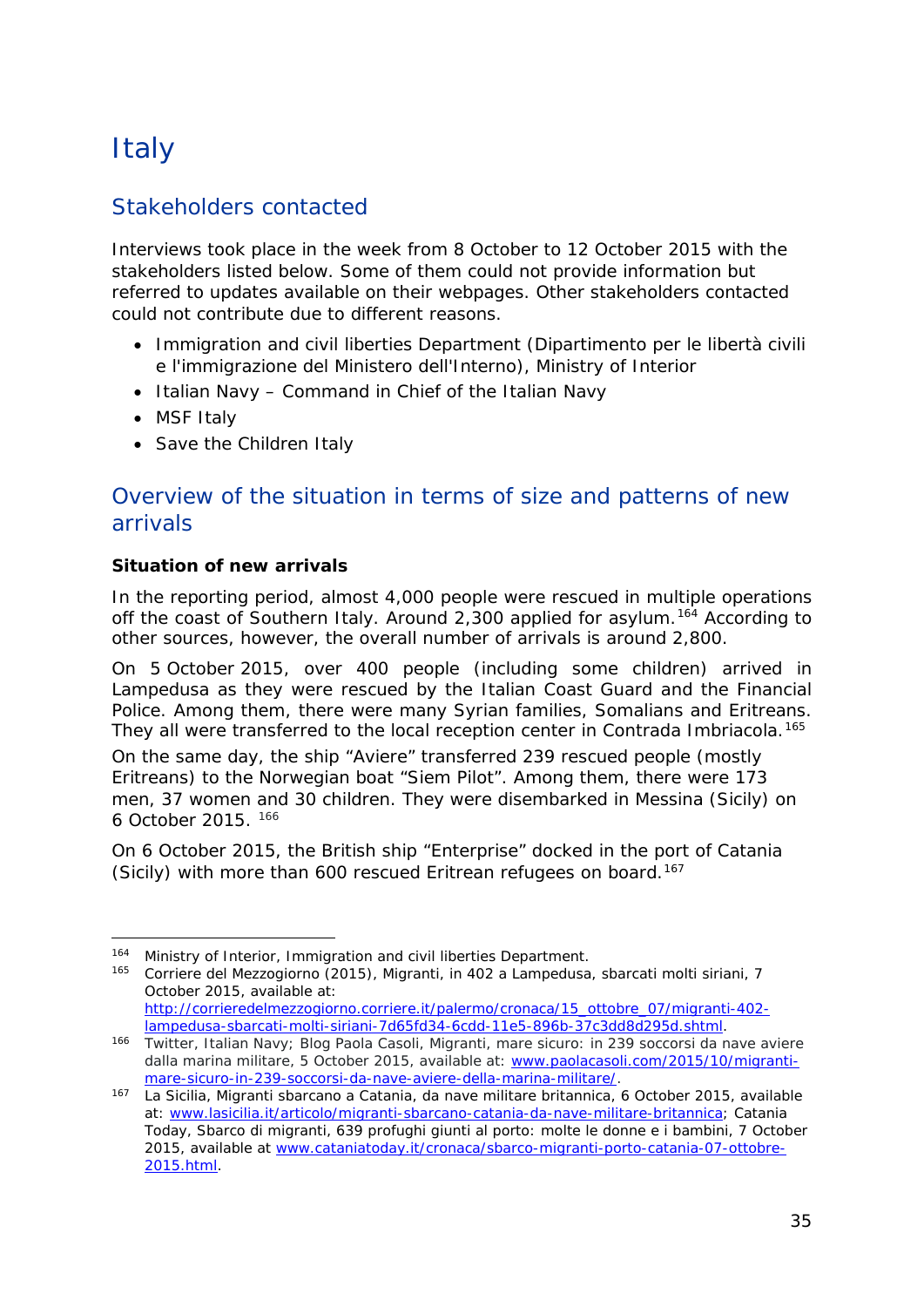<span id="page-35-1"></span>On the same day, over 700 people arrived in Reggio Calabria (Calabria region) with the Italian Coast Guard ship "Dattilo". Among them, there were more than 500 men, 164 women and 20 children coming from different countries: Egypt, Iraq, Ethiopia, Sudan, Eritrea, Somalia, Syria and Palestine.[168](#page-35-0) New arrivals were received by police authorities (*Polizia di Stato, Carabinieri, Guardia di Finanza*) and by the President of the Authority for Childhood and Adolescence (*Autorità Garante per l'infanzia e l'adolescenza*).[169](#page-35-1)

On 7 October 2015, around 470 people (including 75 women and four children) were registered in Vibo Valentia (Calabria region) on the Irish military boat "Samuel Beckett": most were rescued directly by the Irish ship, whereas around 130 had been transferred from the ship "Bettica" of the Italian Navy.<sup>[170](#page-35-2)</sup>

On the same day, 530 persons (395 men, 131 women and four children) were rescued by the Spanish military ship "Rio Secura." They came from Sub-Saharan African countries. They were brought to Pozzallo (Sicily). Most of them have been transferred to reception centers in Northern Italy.<sup>[171](#page-35-3)</sup>

On 10 October 2015, over 130 people were disembarked in the Port of Catania. They were rescued by the Croatian military ship "Andrija Mohorovicic".<sup>[172](#page-35-4)</sup>

On 11 October 2015, nearly 240 people disembarked in the Sicilian Port of Augusta, rescued by the Italian ship "Durand de la Penne".<sup>[173](#page-35-5)</sup>

On 9 October 2015, the EU Relocation scheme officially started: the first group of 19 asylum seekers (14 men, five women) has been transferred to Sweden; where they have accepted to go to. They are all Eritreans who applied for international protection: they had arrived by sea to Sicily and were received in the "hotspot" of Lampedusa.[174](#page-35-6)

#### **Criminal proceedings against those crossing the borders**

There are no criminal proceedings against people crossing borders irregularly. Italian authorities are mostly concerned to apprehend people smugglers. During the reporting week, police authorities arrested and accused a 31 year old Tunisian

<span id="page-35-0"></span><sup>168</sup> Ministero dell'Interno, Prefettura - Office of Reggio Calabria, available at: [www.prefettura.it/reggiocalabria/news/48872.htm.](http://www.prefettura.it/reggiocalabria/news/48872.htm)

<sup>169</sup> Autorità Garante per l'Infanzia e l'Adelescenza, *A Reggio Calabria per l'arrivo di una nave con 717 migranti*, available at: [www.garanteinfanzia.org/news/reggio-calabria](http://www.garanteinfanzia.org/news/reggio-calabria-l%E2%80%99arrivo-di-una-nave-con-717-migranti)[l%E2%80%99arrivo-di-una-nave-con-717-migranti.](http://www.garanteinfanzia.org/news/reggio-calabria-l%E2%80%99arrivo-di-una-nave-con-717-migranti)

<span id="page-35-2"></span><sup>170</sup> Twitter, Italian Navy and Irish Navy; Irish Examiner, *New Irish vessel rescues 430,* 6 October 2015, available at [www.irishexaminer.com/ireland/new-irish-vessel-rescues-430-](http://www.irishexaminer.com/ireland/new-irish-vessel-rescues-430-357745.html) [357745.html.](http://www.irishexaminer.com/ireland/new-irish-vessel-rescues-430-357745.html)

<span id="page-35-3"></span><sup>171</sup> MSF; Corriere di Ragusa, *Nuovo sbarco di 530 migranti al porto di Pozzallo*, 7 October 2015, available at [www.corrierediragusa.it/articoli/cronache/pozzallo/32158-nuovo-sbarco-di-530](http://www.corrierediragusa.it/articoli/cronache/pozzallo/32158-nuovo-sbarco-di-530-migranti-al-porto-di-pozzallo.html) [migranti-al-porto-di-pozzallo.html.](http://www.corrierediragusa.it/articoli/cronache/pozzallo/32158-nuovo-sbarco-di-530-migranti-al-porto-di-pozzallo.html)

<span id="page-35-4"></span><sup>172</sup> La Repubblica, *Sbarchi a Catania e Augusta, fermata nove scafisti*, 12 October 2015, available at: [http://palermo.repubblica.it/cronaca/2015/10/12/news/sbarchi\\_a\\_catania\\_e\\_](http://palermo.repubblica.it/cronaca/2015/10/12/news/sbarchi_a_catania_e_%0baugusta_fermati_nove_scafisti-124890882/) [augusta\\_fermati\\_nove\\_scafisti-124890882/.](http://palermo.repubblica.it/cronaca/2015/10/12/news/sbarchi_a_catania_e_%0baugusta_fermati_nove_scafisti-124890882/)

<span id="page-35-5"></span><sup>173</sup> Account twitter Italian Navy; La Repubblica, *Sbarchi a Catania e Augusta, fermata nove scafisti*, 12 October 2015, available at: [http://palermo.repubblica.it/cronaca/2015/10/12/news/sbarchi\\_a\\_catania\\_e\\_augusta\\_fermati](http://palermo.repubblica.it/cronaca/2015/10/12/news/sbarchi_a_catania_e_augusta_fermati_nove_scafisti-124890882/) [\\_nove\\_scafisti-124890882/.](http://palermo.repubblica.it/cronaca/2015/10/12/news/sbarchi_a_catania_e_augusta_fermati_nove_scafisti-124890882/)

<span id="page-35-6"></span><sup>174</sup> United Nations High Commissioner for Refugees (UNHCR) (2015), *Al via il programma europeo di ricollocamento: 19 richiedenti asilo in partenza dall'Italia per la Svezia,* 9 October 2015, available at: [www.unhcr.it/news/al-via-il-programma-europeo-di-ricollocamento-19](http://www.unhcr.it/news/al-via-il-programma-europeo-di-ricollocamento-19-richiedenti-asilo-in-partenza-dallitalia-per-la-svezia) [richiedenti-asilo-in-partenza-dallitalia-per-la-svezia.](http://www.unhcr.it/news/al-via-il-programma-europeo-di-ricollocamento-19-richiedenti-asilo-in-partenza-dallitalia-per-la-svezia)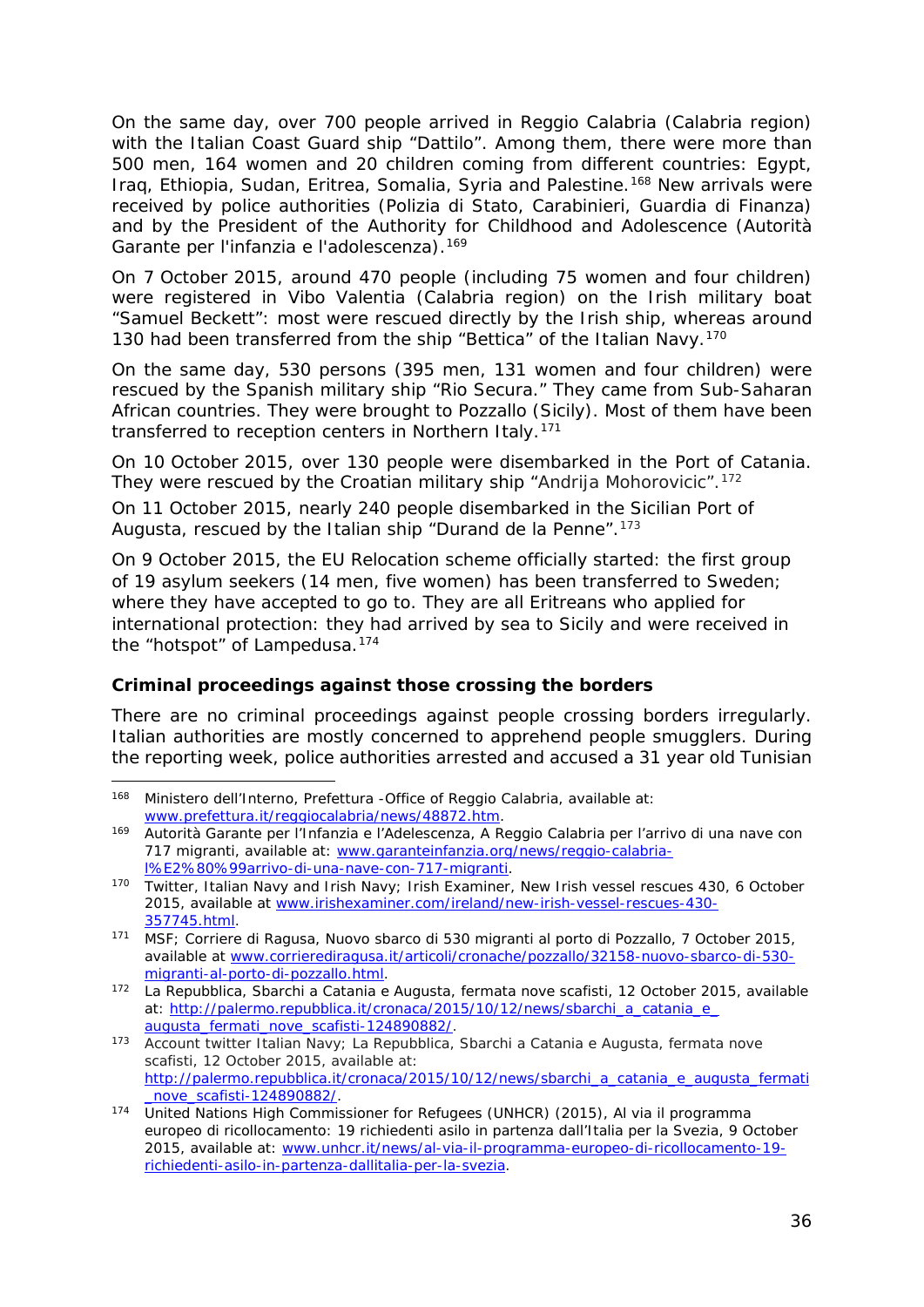<span id="page-36-3"></span>citizen for "aiding and abetting of non-EU citizens' illegal entry into the national territory" (art. 12 of Legislative Decree no. 286 of 25 July 1998 – Immigration Law). On 9 October 2015, in the preliminary hearing in front of the Ordinary Court of Reggio Calabria, the Public Prosecutor ordered that the suspect should be placed in custody.[175](#page-36-0)

#### **Number of third-country nationals returned to third country**

On 7 October 2015, 474 people arrived in Vibo Valentia (Calabria region). 215 were immediately returned to Morocco, where they came from. Morocco is considered a safe third country.[176](#page-36-1)

### Fundamental rights issue concerning initial registration and fingerprinting for Eurodac

During the reporting week, no issues were officially raised in the newly established hotspots. Nonetheless, this new system has generated some dissatisfaction among asylum seekers and irregular migrants in Lampedusa who protested publically against compulsory fingerprinting.<sup>[177](#page-36-2)</sup> [A group of 50](http://meridionews.it/articolo/37141/lampedusa-falsa-partenza-nellhotspot-eritrei-in-piazza-contro-lidentificazione/) Eritreans escaped from the reception center and protested in the main square. The protest ended after the intervention of the police and mediation by the mayor who convinced them to return to the center.<sup>[178](#page-36-3)</sup>

### Challenges and developments concerning reception conditions of new arrivals

#### **Access to information upon arrival**

Upon arrival, UNHCR and IOM provide persons with information on asylum and return procedures under the project 'Access' of the Ministry of Interior. Save the Children is also present, immediately following arrivals.<sup>[179](#page-36-4)</sup> The organisation provides legal information on the rights of the child and his/her best interests. Save the Children operates in teams consisting of a cultural mediator and a legal officer. Additional staff can join, according to the needs. An interpreter also supports the work of the team to ensure understanding of the legal information

<span id="page-36-0"></span><sup>175</sup> Strettoweb news Sicilia and Calabria, *Reggio: sbarco di 717 migranti del 6 obbobre scorso, arrestato scafista tunesino,* 10 October 2015, available at: [www.strettoweb.com/2015/10/reggio-sbarco-di-717-migranti-del-6-ottobre-scorso-arrestato](http://www.strettoweb.com/2015/10/reggio-sbarco-di-717-migranti-del-6-ottobre-scorso-arrestato-scafista-tunisino/332650/)[scafista-tunisino/332650/.](http://www.strettoweb.com/2015/10/reggio-sbarco-di-717-migranti-del-6-ottobre-scorso-arrestato-scafista-tunisino/332650/)

<span id="page-36-1"></span><sup>176</sup> AGI, *Migranti: 474 sbarcati a Vibo, rimpatri in Marocco per 215,* 7 October 2015, available at: [www.agi.it/catanzaro/notizie/migranti\\_474\\_sbarcati\\_a\\_vibo\\_rimpatrio\\_in\\_marocco\\_per\\_215-](http://www.agi.it/catanzaro/notizie/migranti_474_sbarcati_a_vibo_rimpatrio_in_marocco_per_215-201510071351-cro-rcz1027) [201510071351-cro-rcz1027.](http://www.agi.it/catanzaro/notizie/migranti_474_sbarcati_a_vibo_rimpatrio_in_marocco_per_215-201510071351-cro-rcz1027)

<span id="page-36-2"></span><sup>177</sup> Open Democracy, *Dublin is over: the rise of Europe's new migrant prisons*, 11 October 2015, available at: [www.opendemocracy.net/can-europe-make-it/richard-b/dublin-is-over-rise-of](http://www.opendemocracy.net/can-europe-make-it/richard-b/dublin-is-over-rise-of-europes-new-migrant-prisons)[europes-new-migrant-prisons.](http://www.opendemocracy.net/can-europe-make-it/richard-b/dublin-is-over-rise-of-europes-new-migrant-prisons)

<sup>178</sup> Meridionews (2015), *Lampedusa, falsa partenza nell' hotspot Eritrei in piazza contro l' identificazione*, 7 October 2015, available at: [http://meridionews.it/articolo/37141/lampedusa-falsa-partenza-nellhotspot-eritrei-in-piazza](http://meridionews.it/articolo/37141/lampedusa-falsa-partenza-nellhotspot-eritrei-in-piazza-contro-lidentificazione/)[contro-lidentificazione/.](http://meridionews.it/articolo/37141/lampedusa-falsa-partenza-nellhotspot-eritrei-in-piazza-contro-lidentificazione/)

<span id="page-36-4"></span><sup>179</sup> Save the Children Italy.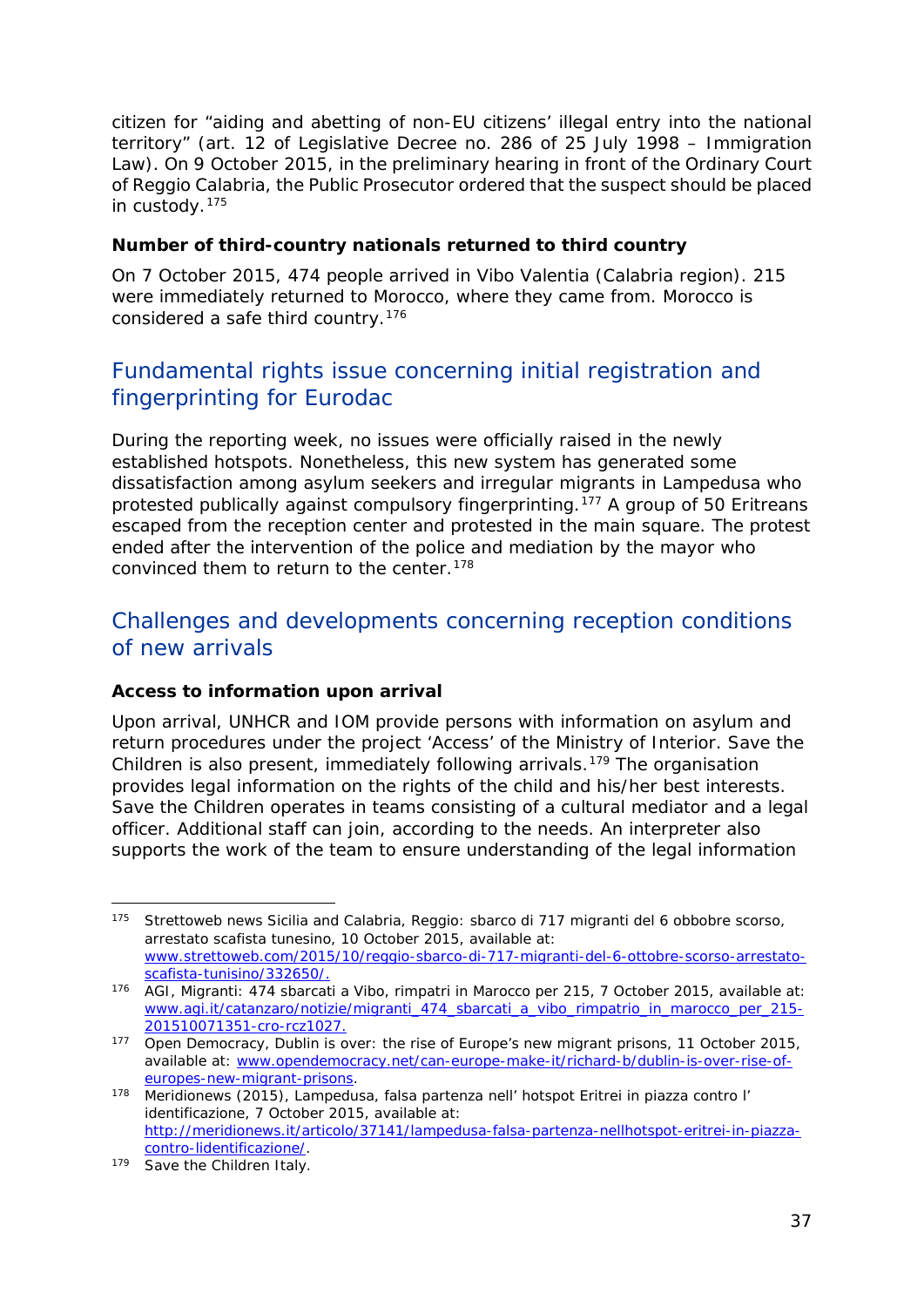provided. A recreational activity for children under 10 years old has been developed, involving one educator and one cultural mediator.<sup>[180](#page-37-0)</sup>

#### **Reception capacity**

New arrivals are generally located in reception centres upon availability. Centres are not always a dedicated establishment for reception, such as a *Centro di Soccorso e Prima Accoglienza* (Rescued and First Assistance Centre). For example, in Vibo Valentia the people rescued were located in the city's sport centre.

Shortly after, new arrivals are distributed among different reception centres all over Italy, according to the instructions provided by the Ministry of Interior.

#### **Healthcare**

Upon arrival, different organisations provide healthcare in partnership with the local health services. In Pozzallo (Sicily), MSF provides health care assistance at disembarkation.

Some incidents occurred during the reporting period.

On 5 October 2015, two newly arrived children in the ship which docked in Lampedusa had to be hospitalised. Their health conditions are under control at present.

On 7 October 2015, the majority of new arrivals reaching Pozzallo were exhausted and many wounded due to the journey. They received basic healthcare assistance upon disembarkation by the MSF team. A pregnant woman and a man had to be hospitalised.

On 6 October 2015, the Italian Red Cross provided primary healthcare to new arrivals in Messina at the docks. One was brought unconscious to the public hospital.<sup>[181](#page-37-1)</sup>

### Social response to the situation – including rallies, voluntary work (such as humanitarian assistance, private persons hosting asylum seekers) and similar actions

Prefectures (the local branch of the Ministry of Interior present in 111 Italian Provinces) are in charge of the reception of migrants and asylum seekers in the local provinces.[182](#page-37-2) Some promising practices have been developed.

In different parts of Italy, families and religious communities, such as the *Comunità Valdese* in Turin, offered support and help to asylum seekers and new arrivals. There are, however, legal obstacles to private support. For example, the

<span id="page-37-0"></span><sup>180</sup> Save the Children Italy.

<span id="page-37-1"></span><sup>181</sup> MSF Italy.

<span id="page-37-2"></span><sup>182</sup> Measure (3924/2011) on operational procedures on the management of first reception of migrants, *Ordinanza 3924/2011 Procedure operative per la gestione della prima accoglienza dei migranti*, available at: [www.regione.toscana.it/documents/10180/71328/allegato%20al%20Decreto%20n%203343/](http://www.regione.toscana.it/documents/10180/71328/allegato%20al%20Decreto%20n%203343/be306edd-3792-49f9-9360-7b6ad12dfd25) [be306edd-3792-49f9-9360-7b6ad12dfd25.](http://www.regione.toscana.it/documents/10180/71328/allegato%20al%20Decreto%20n%203343/be306edd-3792-49f9-9360-7b6ad12dfd25)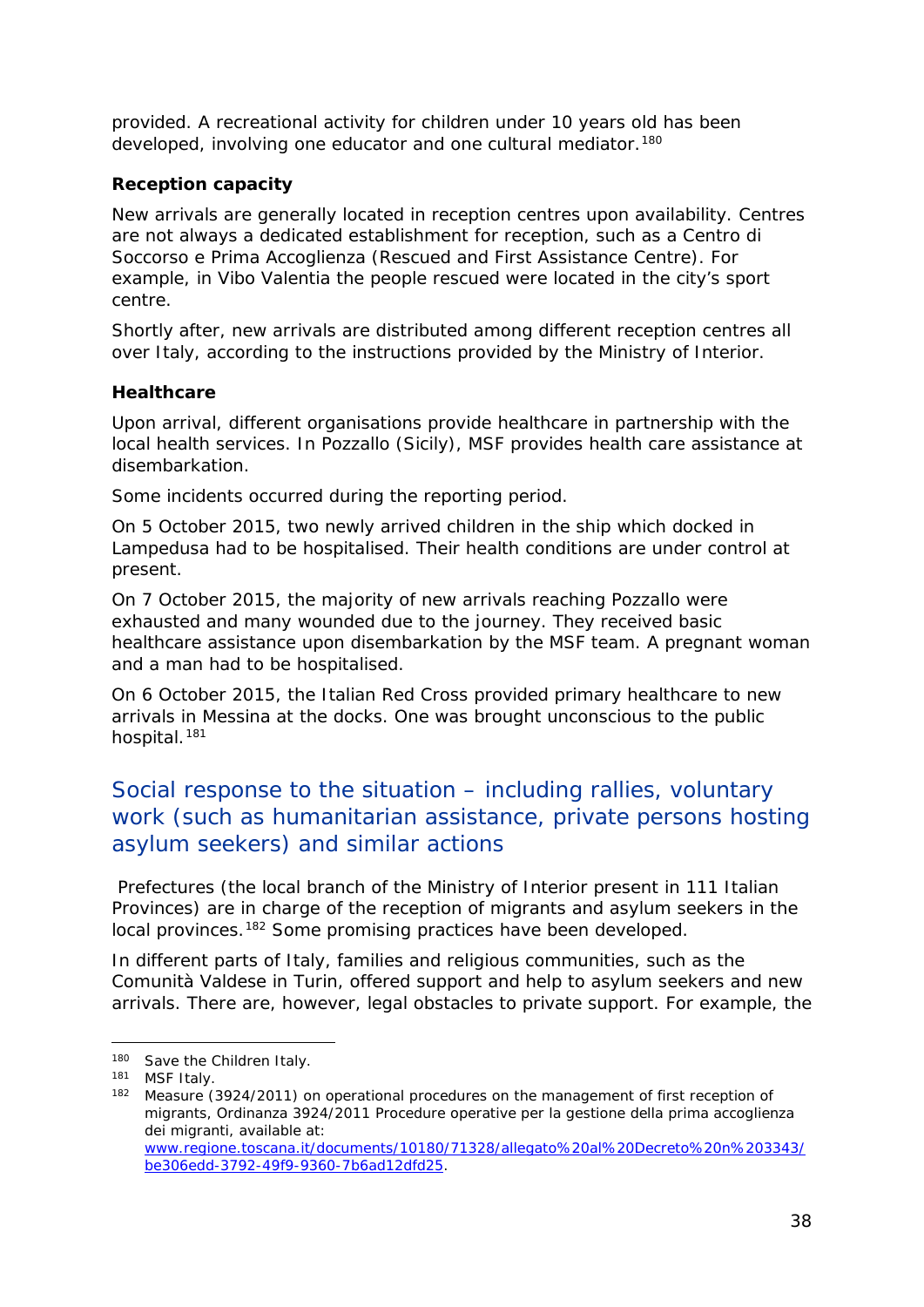Italian Law does not allow to provide monetary support directly to a hosting family, as only organisations -that can participate in a public bidding- can receive grants. In Asti (Piedmont region), an agreement was found whereby organisations, which are authorised to host migrants and asylum seekers, support private families. Thus, the organisation holds liability for the asylum seeker and new arrival vis a vis the public authority (Prefecture). Other Provinces such as Genoa and Turin are considering to apply the same approach[.183](#page-38-1)

In Tuscany, the Prefecture of the city of Florence (representing all Prefectures in the Region), the Region of Tuscany and the local representative of the Association of Italian Municipalities (ANCI) signed an agreement to give the opportunity to the people hosted in reception centres to undertake voluntary work. The Italian law does not allow that an asylum seeker works while waiting for the answer on his/her asylum application (at least in the first six months). Thus, the agreement attempts to overcome this legal requirement as voluntary work is not paid. The issue has been highly debated. On the one hand, this practice allows for asylum seekers to be actively engaged in society, while waiting for the asylum decision to be taken– which may take considerable time. On the other hand, concerns have been raised that impression should not be given that asylum seekers have to pay off their stay in one country.<sup>[184](#page-38-2)</sup>

#### Legal and policy responses, including any changes to the law

On 7 October 2015, the Ministry of Interior launched the official call for funding targeting of local authorities with the aim of increasing reception given the increase of expected new arrivals. The beneficiaries are local institutions that wish to improve the reception system or set up new ones. The goal is to increase reception capacity by 10,000 places.<sup>[185](#page-38-3)</sup>

The Prefecture of Reggio Calabria is in the process of developing a common strategy to face the increasing number of arrivals off the coasts of Calabria and to improve the reception system before the winter season. On 8 October 2015, a roundtable took place to address reception conditions and mainly the dire situation of the *San Ferdinando* informal encampment, where the high number of new arrivals compromises basic health conditions. A working group has been set up involving local authorities, police authorities, health services institutions, trade unions, education authorities, associations, religious members of local churches and University members.<sup>[186](#page-38-4)</sup>

<span id="page-38-1"></span><span id="page-38-0"></span><sup>183</sup> Recreational and Cultural Italian Association (*Associazione Ricreativa e Culturale Italiana - ARCI*) Genoa.<br><sup>184</sup> La Repubblica, *In Toscana i migrant potranno fare volontariato*, 6 October 2015, available at:

<span id="page-38-2"></span>[http://firenze.repubblica.it/cronaca/2015/10/06/news/in\\_toscana\\_i\\_migranti\\_potranno\\_fare\\_](http://firenze.repubblica.it/cronaca/2015/10/06/news/in_toscana_i_migranti_potranno_fare_volontariato-124484432/?ref=search) [volontariato-124484432/?ref=search.](http://firenze.repubblica.it/cronaca/2015/10/06/news/in_toscana_i_migranti_potranno_fare_volontariato-124484432/?ref=search)

<span id="page-38-3"></span><sup>185</sup> Ministero dell'Interno (2015), *Sprar, si ampliano di 10.000 I posti per l'accoglienza. Avviso pubblico per gli enti locali,* 7 October 2015, available at: [www.interno.gov.it/it/notizie/sprar](http://www.interno.gov.it/it/notizie/sprar-ampliano-10000-i-posti-laccoglienza-avviso-pubblico-enti-locali)[ampliano-10000-i-posti-laccoglienza-avviso-pubblico-enti-locali.](http://www.interno.gov.it/it/notizie/sprar-ampliano-10000-i-posti-laccoglienza-avviso-pubblico-enti-locali)

<span id="page-38-4"></span><sup>186</sup> Ministero dell'Interno, *Le misure della prefettura di Reggio Calabria per l'accoglienza migrant,* 8 October 2015, available at: [www.interno.gov.it/it/notizie/misure-prefettura-reggio-calabria](http://www.interno.gov.it/it/notizie/misure-prefettura-reggio-calabria-laccoglienza-migranti)[laccoglienza-migranti.](http://www.interno.gov.it/it/notizie/misure-prefettura-reggio-calabria-laccoglienza-migranti)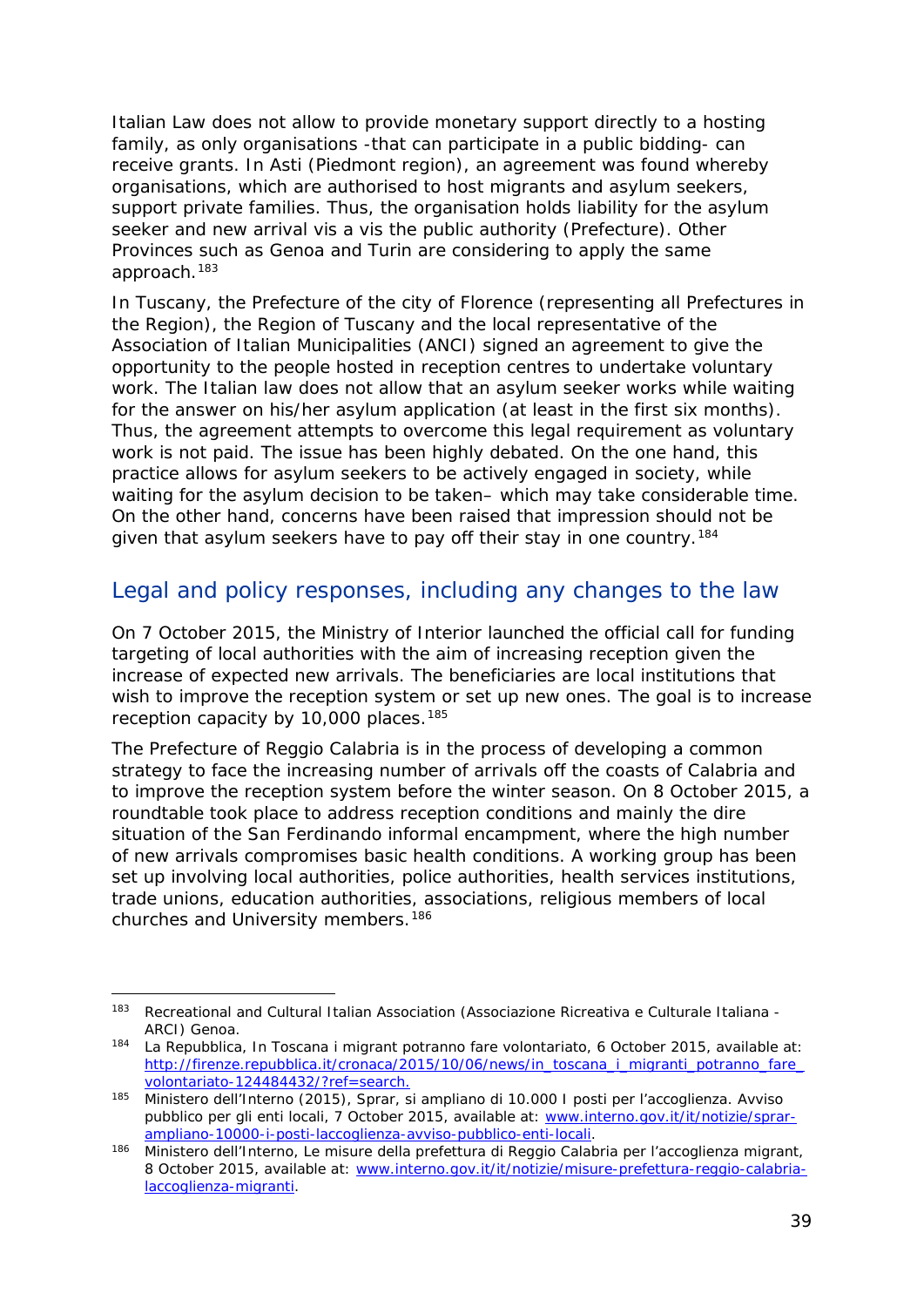## <span id="page-39-1"></span>Slovenia

### Stakeholders contacted

- Refugees division, Karitas Slovenia (*Slovenska Karitas*), a charity organisation of the Slovenian Roman Catholic Church
- Human rights division, the Legal Information Centre of NGOs (*Pravnoinformacijski center nevladnih organizacij- PIC)*, the UNCHR implementation partner in Slovenia
- Campaigns division, Amnesty International Slovenije (*Amnesty International Slovenia*)
- Advocacy division, SLOGA, a platform for non-profit NGOs
- Information acquired at the weekly meeting of NGOs dealing with the migrant crisis, at SLOGA headquarters
- Editor-in-chief of the news portal 24 ur.com (television web portal) (*24ur.com*)
- Editor-in-chief of the news portal MMC RTVSLO (National radio television web portal) (*MMC RTVSLO*)
- Hotline for reporting hate speech and child sexual abuse images on the internet "Web eye" (*Spletno oko*)
- Exchange of emails and meeting on 9 October at 09:00-09:30 CET, Director General of the Police (*Policija*) a constituent body of the Ministry of the Interior (*Ministrstvo za notranje zadeve*, *MNZ*) and Deputy Director General of the Police. At this meeting they promised that the information we had agreed upon would be sent to us each Monday, by the end of the work day. Information was sent at 10:30 CET on Tuesday, 13 October.
- The Administration of the Republic of Slovenia for Civil Protection and Disaster Relief (ACPDR) (*Uprava Republike Slovenije za zaščito in reševanje*, *URSZR*), responsible for reception conditions of new arrivals
- The Office of the State Prosecutor General of the Republic of Slovenia (*Vrhovno državno tožilstvo Republike Slovenije*)
- The Aliens Centre Postojna (*Center za tujce Postojna*), a detention centre for foreigners
- Accommodation Centre Zagrebška, Maribor

### Overview of the situation in terms of size and patterns of new arrivals

11 people arrived this week (eight male, one female, two children). Nationality: two from Syria, two from Afghanistan, two from Iraq, five from other countries. All persons were registered by the police.<sup>[187](#page-39-0)</sup> The police issued 10 fines to migrants for misdemeanours related to crossing the border.<sup>[188](#page-39-1)</sup>

<sup>187</sup> Police, Ministry of Interior. j,

<span id="page-39-0"></span><sup>188</sup> Police, Ministry of Interior.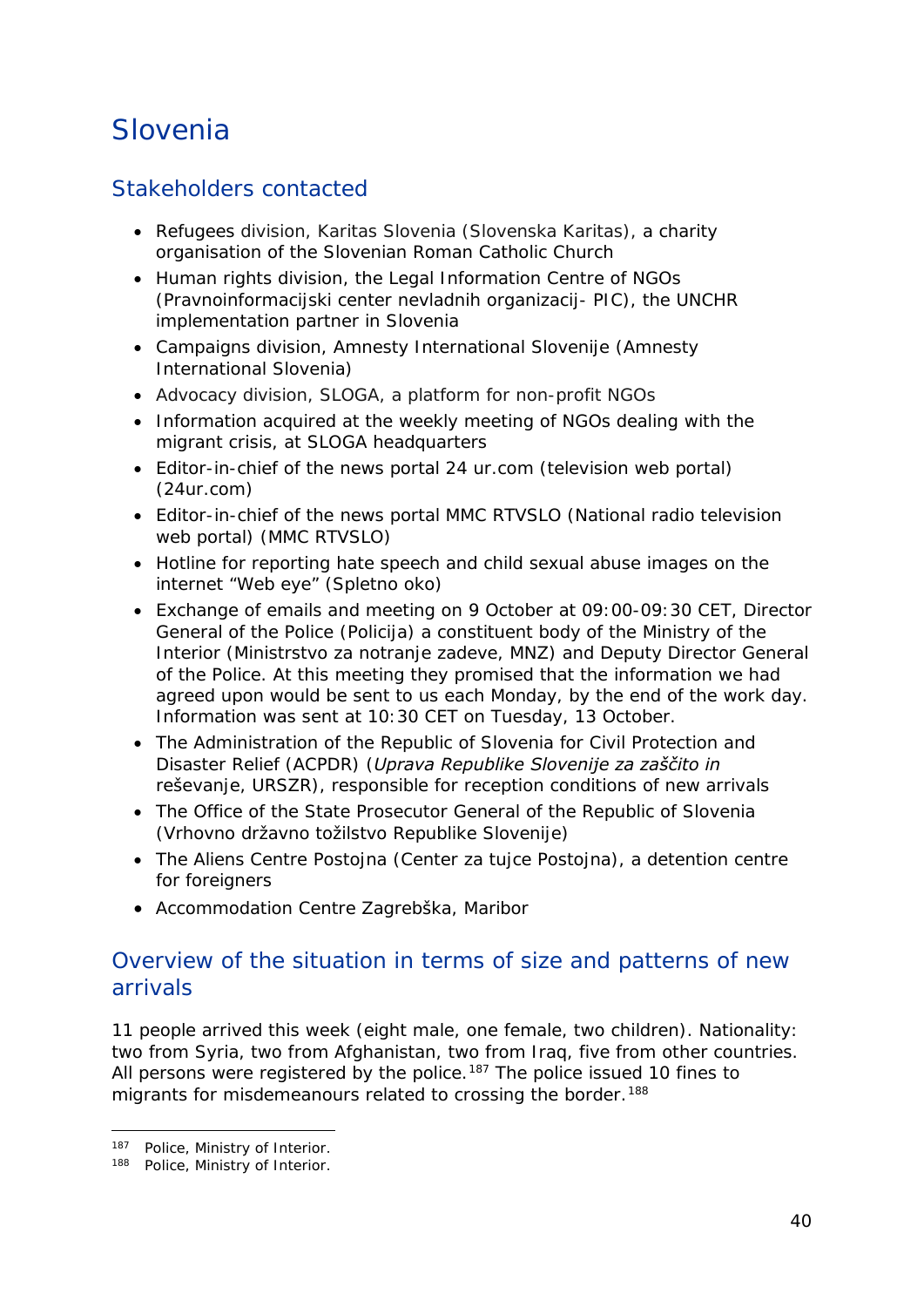<span id="page-40-2"></span>Six people sought asylum during the reporting period: one man from Kosovo, one man from Syria and one family from Iran (two men, two women).<sup>[189](#page-40-0)</sup>

Nine persons (all male, no children; one from Ukraine, one from Algeria, two from Afghanistan, two from Iraq, three from Syria) were detained in the Aliens Centre Postojna (*Center za tujce Postojna*).[190](#page-40-1) Seven of them were accommodated in the centre for the purpose of carrying out the removal procedure or for establishing their identity and two for the purpose of following the procedure of return on the basis of a bilateral agreement.<sup>[191](#page-40-2)</sup>

### Fundamental rights issue concerning initial registration and fingerprinting for Eurodac

Nothing new to report.

#### Challenges and developments concerning reception conditions of new arrivals

Accommodation centres (*Namestitveni centri*) and Reception centres (*Sprejemni centri*) are on standby and prepared for the arrival of a larger number of migrants. During the reporting week, the number of available beds rose from 7,115 to 7,214.[192](#page-40-3) Three out of the 13 accommodation centres, including the largest one in Šentilj (housing up to 2,000 people), provide accommodation only in the form of tents. Asylum seekers as well as migrants who have not (yet) applied for asylum are accommodated in the accommodation centres.<sup>[193](#page-40-2)</sup>

During the reporting week, Civil Protection (*Civilna zaščita*) coordinated activities such as: setting up additional tents, fixing humidity issues in the accommodation centres by arranging heating, transporting food and other necessities to the centres, fixing electricity issues in some of the facilities, setting up adequate spaces for medical treatment (heated space with running water and sufficient privacy) and so forth.[194](#page-40-4)

Only 14 migrants have been accommodated in the accommodation centres<sup>[195](#page-40-5)</sup> in the week of 5 October to 11 October 2015.[196](#page-40-2) These 14 migrants arrived to the accommodation centre *Zagrebška* in Maribor on 8 October 2015[197](#page-40-2) and left on

<sup>189</sup> Police, Ministry of Interior. j,

<span id="page-40-1"></span><span id="page-40-0"></span><sup>190</sup> Aliens Centre Postojna.

<sup>191</sup> Police, Ministry of Interior.

<span id="page-40-3"></span><sup>192</sup> The Administration of the Republic of Slovenia for Civil Protection and Disaster Relief, *Daily report on protection, rescue and help activities*, 5 October 2015.<br><sup>193</sup> The Administration of the Republic of Slovenia for Civil Protection and Disaster Relief.

<span id="page-40-4"></span><sup>&</sup>lt;sup>194</sup> The Administration of the Republic of Slovenia for Civil Protection and Disaster Relief, *Daily report on protection, rescue and help activities*, 5 October 2015.

<span id="page-40-5"></span><sup>&</sup>lt;sup>195</sup> With the exception of the migrants staying in the Asylum home and the Asylum Centre.

<sup>196</sup> The Administration of the Republic of Slovenia for Civil Protection and Disaster Relief, *Daily report on protection, rescue and help activities*, 5 - 11 October 2015.

<sup>197</sup> The Administration of the Republic of Slovenia for Civil Protection and Disaster Relief, *Daily report on protection, rescue and help activities*, 8 October 2015.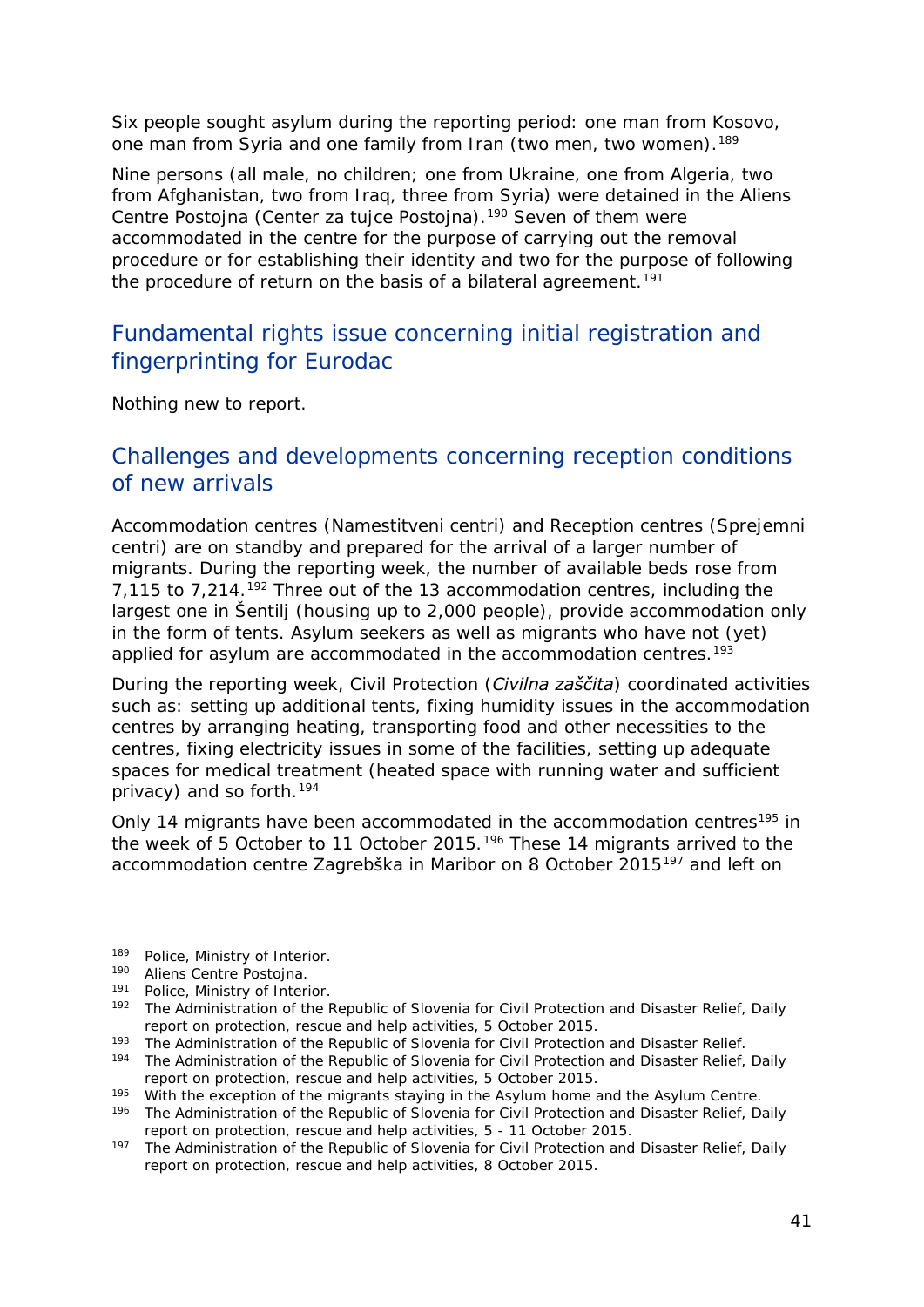<span id="page-41-5"></span>10 October 2015.[198](#page-41-0) On 10 October, they were offered transportation out of the centre, but they refused and continued their journey on foot.<sup>[199](#page-41-1)</sup> There are currently no migrants at the centres.<sup>[200](#page-41-2)</sup> Red Cross Slovenia was notified about their arrival and provided cans of food in the centre.

At the centre *Zagrebška,* a doctor can be called if necessary.[201](#page-41-3)

### Social response to the situation – including rallies, voluntary work (such as humanitarian assistance, private persons hosting asylum seekers) and similar actions

#### **NGOs activities**

NGOs that deal with migrants have been meeting every week and analysing the shortcomings that occurred when the first larger group of individuals arrived in Slovenia around the weekend of 18 September. Their intention is not to repeat the mistakes made at the time due to poor communication.<sup>[202](#page-41-4)</sup> The Legal Information Centre of NGOs (*Pravnoinformacijski center nevladnih organizacij*, *PIC*), UNCHR's implementation partner in Slovenia, is setting up information points for migrants on all relevant border crossings: Obrežje, Lendava, Ormož as a priority, also in Gruškovje and Rogatec.[203](#page-41-5) Civil Protection (*Civilna zaščita*) acknowledged the Slovenian Philanthropy (*Slovenska filantropija*) as the body that will be coordinating all volunteers at Accommodation Centres, except those affiliated with Red Cross Slovenia (*Rdeči Križ Slovenije*) or Caritas Slovenia (*Slovenska Karitas*).[204](#page-41-5) The NGOs that meet on a weekly basis established an email where all experiences and lessons learned in previous dealings with a larger influx of migrants are being compiled. The information such as, for example, the need to label cans of food with a translation in Arabic or what type of tea migrants prefer might seem trivial, but is useful in the field.<sup>[205](#page-41-5)</sup>

UNHCR is in the process of establishing a Refugee Coordination Mechanism in Slovenia; and has already established a Refugee Protection working group. Members are UNHCR, UNICEF, IOM, the Legal-informational centre for nongovernmental organisations (PiC), Peace Institute, Amnesty International, Slovene Philanthropy, the Institute of African Studies, Jesuit Refugee Service, and the Migration Office. The Slovene authorities have invited UNHCR to participate in two coordination meetings; one coordinated by the Ministry of Interior and one by the Ministry of Foreign Affairs.<sup>[206](#page-41-6)</sup>

<span id="page-41-0"></span><sup>198</sup> The Administration of the Republic of Slovenia for Civil Protection and Disaster Relief, *Daily report on protection, rescue and help activities*, 10 October 2015. -

<span id="page-41-1"></span><sup>199</sup> The Administration of the Republic of Slovenia for Civil Protection and Disaster Relief, *Daily report on protection, rescue and help activities*, 10 October 2015.

<span id="page-41-2"></span><sup>200</sup> The Administration of the Republic of Slovenia for Civil Protection and Disaster Relief, *Daily report on protection, rescue and help activities*, 11 October 2015.

<span id="page-41-3"></span><sup>&</sup>lt;sup>201</sup> Accommodation Centre Zagrebška, Maribor.

<span id="page-41-4"></span><sup>202</sup> SLOGA Platform; Amnesty International Slovenia; Slovenian Philanthropy; Antiracist Front.

<sup>203</sup> Legal Information Centre of NGOs.

<sup>204</sup> Slovenian Philanthropy.

<sup>205</sup> SLOGA Platform; Amnesty International Slovenia; Slovenian Philanthropy; Antiracist Front.

<span id="page-41-6"></span><sup>206</sup> United Nations High Commissioner for Refugees (UNHCR), *Europe's refugee emergency response*- *update#5*, 2 October- 8 October 2015.